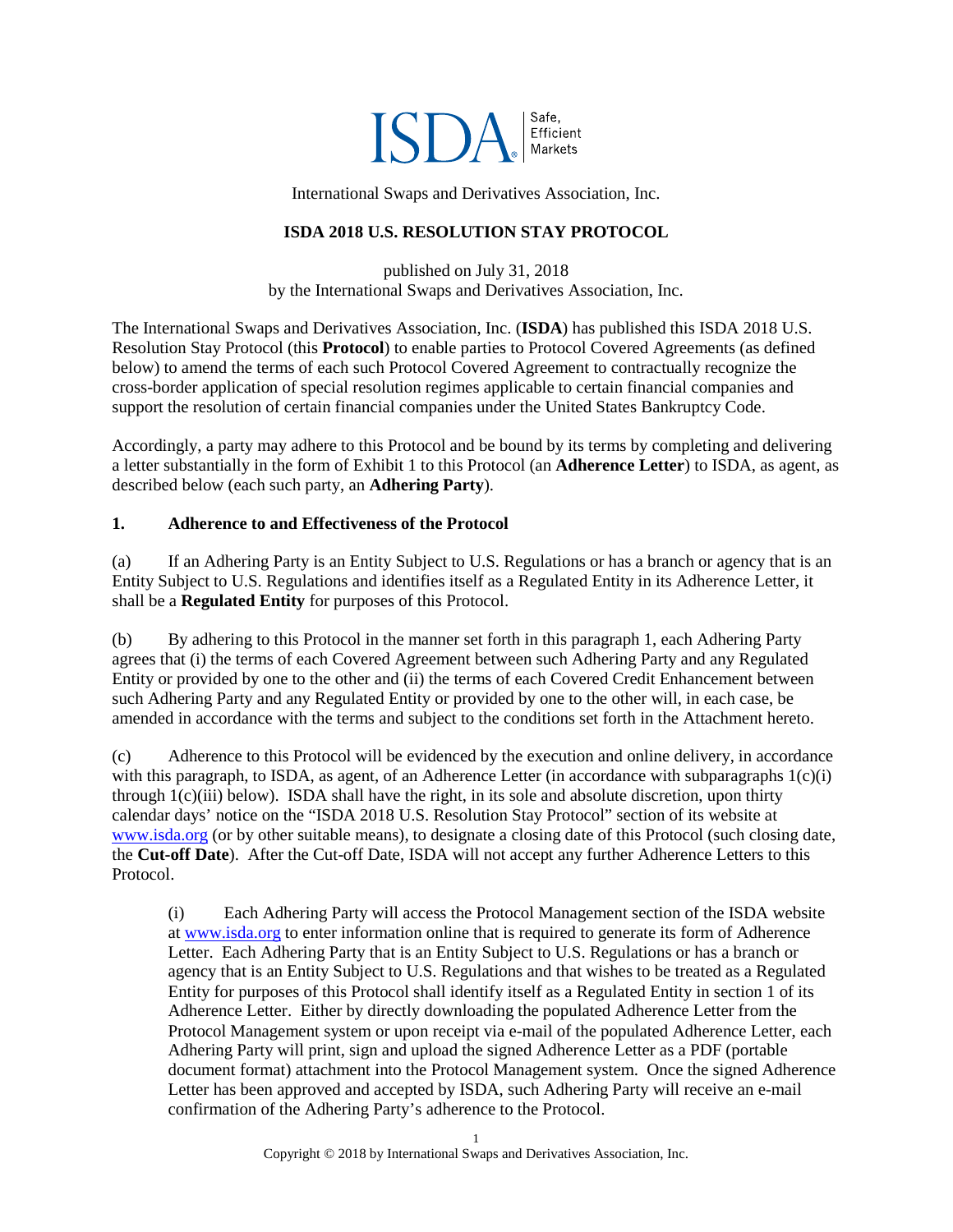(ii) A conformed copy of each Adherence Letter containing, in place of each signature, the printed or typewritten name of each signatory will be published by ISDA so that it may be viewed by all Adhering Parties. Each Adhering Party agrees that, for evidentiary purposes, a conformed copy of an Adherence Letter certified by the General Counsel (or other appropriate officer) of ISDA will be deemed to be an original.

<span id="page-1-0"></span>(iii) Each Adhering Party agrees that the determination of the date and time of acceptance of any Adherence Letter will be determined by ISDA in its absolute discretion.

(d) As between an Adhering Party and a Regulated Entity (including, for the avoidance of doubt, any two Regulated Entities), the agreement to make the amendments contemplated by this Protocol, on the terms and conditions set forth in this Protocol, will be effective on the Implementation Date and the amendments shall be made on the later of (i) the Implementation Date and (ii) the Compliance Date.

<span id="page-1-4"></span><span id="page-1-1"></span>(i) The **Compliance Date** with respect to a Protocol Covered Agreement shall be determined as follows:—

(A) if each party to such Protocol Covered Agreement is an Entity Subject to U.S. Regulations, 1 January 2019;

<span id="page-1-2"></span>(B) if each party to such Protocol Covered Agreement (other than the Entity Subject to U.S. Regulations) is a Financial Counterparty that is not an Entity Subject to U.S. Regulations, 1 July 2019; and

(C) if a party to such Protocol Covered Agreement (other than the Entity Subject to U.S. Regulations) is not described in clause [\(A\)](#page-1-1) or [\(B\)](#page-1-2) or if, notwithstanding (B), a party to such Protocol Covered Agreement (other than the Entity Subject to U.S. Regulations) is a Small Financial Institution, 1 January 2020.

<span id="page-1-5"></span>(ii) The **Implementation Date** with respect to any Adhering Party and a Regulated Entity shall be the date of acceptance by ISDA, as agent, of an Adherence Letter (in accordance with paragraph [1\(c\)](#page-0-2) above) from the later of such two Adhering Parties to adhere. Acceptance by ISDA of a subsequent or revised Adherence Letter from either such Adhering Party will not have the effect of changing such Implementation Date.

(e) This Protocol is intended for use without negotiation, but without prejudice to any amendment, modification or waiver in respect of a Protocol Covered Agreement that the parties may otherwise effect in accordance with the terms of that Protocol Covered Agreement.

(i) In adhering to this Protocol, an Adhering Party may not specify additional provisions, conditions or limitations in its Adherence Letter.

(ii) Any purported adherence that ISDA, as agent, determines in good faith is not in compliance with this Protocol will be void and ISDA will inform the relevant party of such fact as soon as reasonably possible after making such determination.

<span id="page-1-3"></span>(f) Each Adhering Party acknowledges and agrees that adherence to this Protocol is irrevocable, except that an Adhering Party may deliver to ISDA, as agent, a notice substantially in the form of Exhibit 2 to this Protocol that is effective (determined pursuant to paragraph [3\(f\)](#page-4-0) below) on any Protocol Business Day during the Annual Revocation Period (a **Revocation Notice**) to designate the next Annual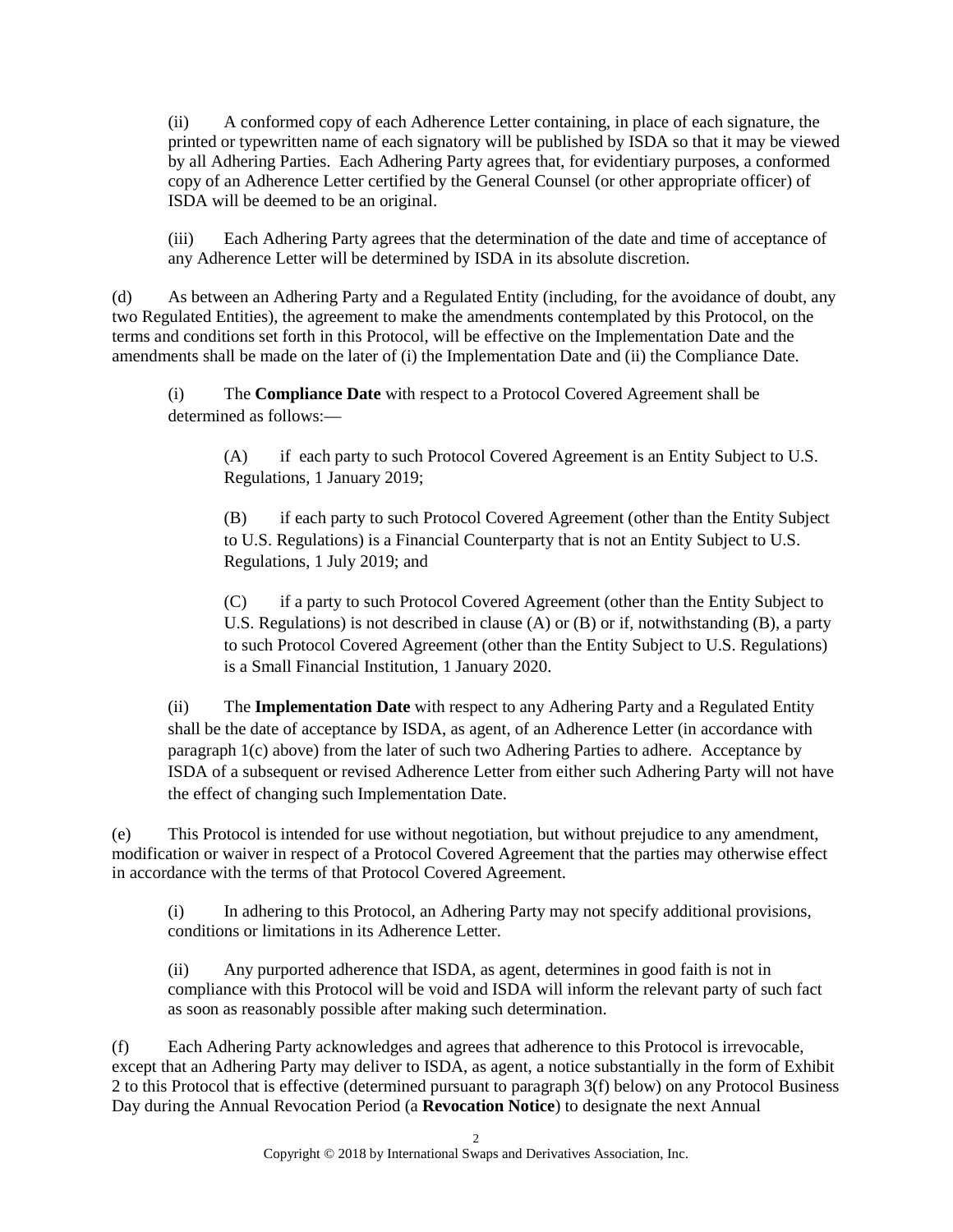Revocation Date as the last date on which (i) any counterparty may adhere to this Protocol in respect of any Covered Agreement between the counterparty and such Adhering Party or (ii) any provider of credit support to, or recipient of credit support from, such Adhering Party pursuant to any Credit Enhancement may adhere to this Protocol with respect to such Credit Enhancement.

(i) Upon the effective designation of the next Annual Revocation Date by an Adhering Party, this Protocol will not amend any (A) Covered Agreement between that Adhering Party and an Adhering Party which adheres to this Protocol after that Annual Revocation Date occurs or (B) Credit Enhancement by that Adhering Party in favor of a party which adheres to this Protocol after that Annual Revocation Date occurs, or by such a party in favor of that Adhering Party, and such Covered Agreement or Credit Enhancement will not be a Protocol Covered Agreement. The foregoing is without prejudice to any amendment effected pursuant to this Protocol to any Protocol Covered Agreement between two Adhering Parties (or by one Adhering Party in favor of another Adhering Party) that each adhered to this Protocol on or before the day on which that Annual Revocation Date occurs or is deemed to occur, regardless of the date on which such Protocol Covered Agreement is entered into, and any such amendment shall be effective notwithstanding the occurrence or deemed occurrence of such Annual Revocation Date.

(ii) Each Revocation Notice must be delivered by the means specified in paragraph [3\(f\)](#page-4-0) of this Protocol below.

(iii) Each Adhering Party agrees that, for evidentiary purposes, a conformed copy of a Revocation Notice certified by the General Counsel or an appropriate officer of ISDA will be deemed to be an original.

(iv) Any purported revocation that ISDA, as agent, determines in good faith is not in compliance with this paragraph [1\(f\)](#page-1-3) will be void.

# **2. Representations and Undertakings**

(a) As of the date on which an Adhering Party adheres to this Protocol in accordance with paragraph [1](#page-0-0) above, such Adhering Party represents to each other Adhering Party with which it has entered into a Protocol Covered Agreement, or to which it has provided or from which it has received a Protocol Covered Agreement, each of the following matters:

(i) *Status.* It is, if relevant, duly organized and validly existing under the laws of the jurisdiction of its organization or incorporation and, if relevant under such laws, in good standing or, if it otherwise represents its status in or pursuant to the Protocol Covered Agreement, has such status.

(ii) *Powers.* It has the power to execute and deliver the Adherence Letter and to perform its obligations under the Adherence Letter and the Protocol Covered Agreement as amended by the Adherence Letter and this Protocol (including the Attachment hereto), and has taken all necessary action to authorize such execution, delivery and performance.

(iii) *No Violation or Conflict.* Such execution, delivery and performance do not violate or conflict with any law applicable to it, any provision of its constitutional documents, any order or judgment of any court or other agency of government applicable to it or any of its assets or any contractual restriction binding on or affecting it or any of its assets.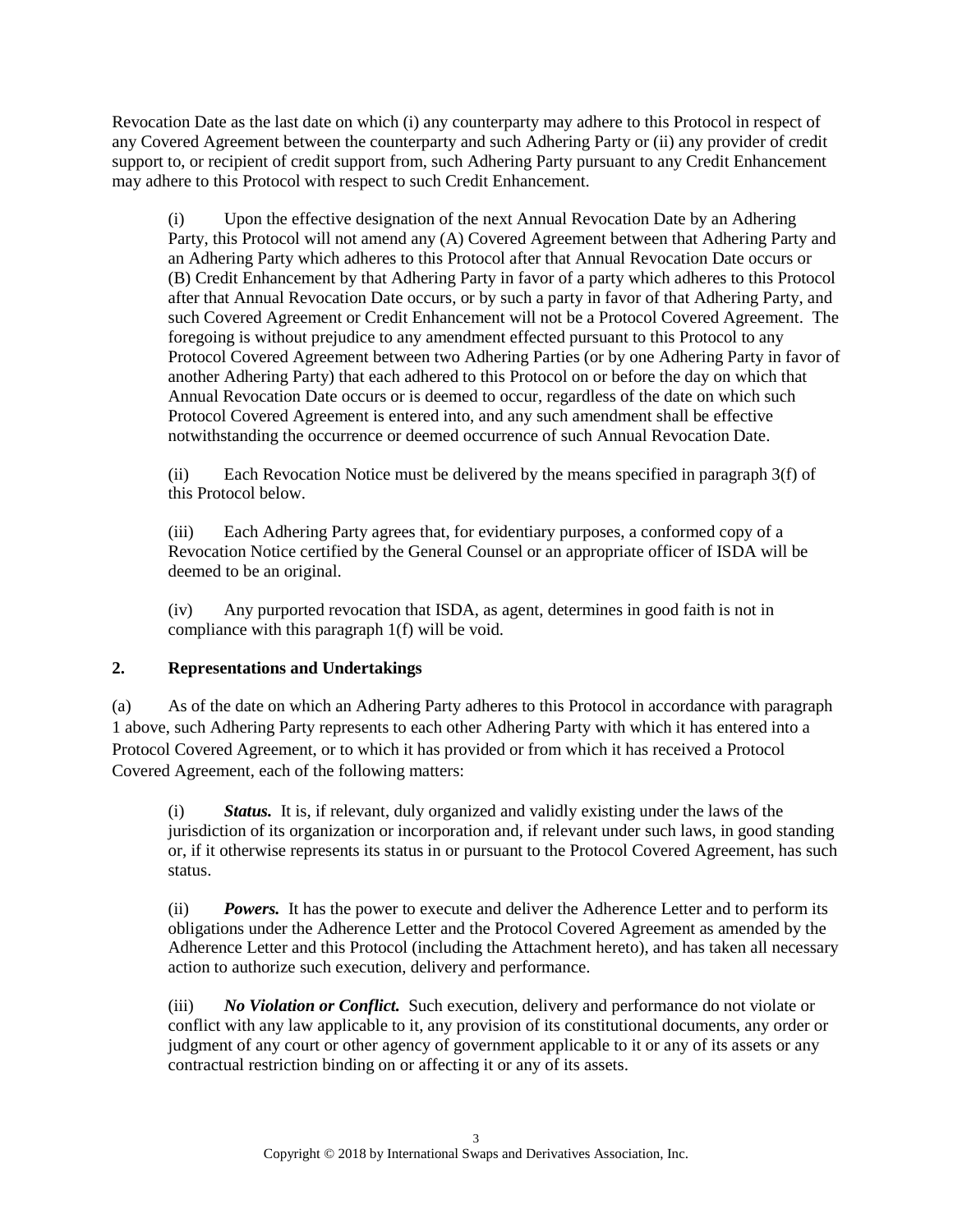(iv) *Consents.* All governmental and other consents that are required to have been obtained by it with respect to the Adherence Letter and the Protocol Covered Agreement, as amended by the Adherence Letter and this Protocol (including the Attachment hereto), have been obtained and are in full force and effect and all conditions of any such consents have been complied with.

(v) *Obligations Binding.* Its obligations under the Adherence Letter and the Protocol Covered Agreement, as amended by the Adherence Letter and this Protocol (including the Attachment hereto), constitute its legal, valid and binding obligations, enforceable in accordance with their respective terms (subject to applicable bankruptcy, reorganization, insolvency, moratorium or similar laws affecting creditors' rights generally and subject, as to enforceability, to equitable principles of general application (regardless of whether enforcement is sought in a proceeding in equity or at law)).

(vi) *Credit Support.* Its adherence to this Protocol and any amendment contemplated by this Protocol (other than any amendments affecting when rights in respect of a Credit Enhancement or Third Party Credit Enhancement may be exercised) will not, in and of itself, adversely affect the enforceability, effectiveness or validity of any obligations owed, whether by it or by any third party, under any Credit Enhancement or Third Party Credit Enhancement in respect of its obligations relating to the Protocol Covered Agreement as amended by the Adherence Letter and this Protocol (including the Attachment hereto).

(b) Each Adhering Party agrees with each other Adhering Party with which it has entered into a Protocol Covered Agreement, or to which it has provided a Protocol Covered Agreement that is a Covered Credit Enhancement, that each of the foregoing representations will be deemed, in the case of a Protocol Covered Agreement that is an ISDA Master Agreement, to be a representation for purposes of Section 5(a)(iv) and in the case of any other Protocol Covered Agreement, to be a representation for purposes of any analogous provisions of each such Protocol Covered Agreement, that is made by each Adhering Party as of the later of (A) the date on which such Adhering Party adheres to this Protocol in accordance with paragraph [1](#page-0-0) above and (B) the date of such Protocol Covered Agreement.

(c) *Undertakings in respect of Covered Agreements and Credit Enhancements with Third Party Credit Enhancements.* With respect to Covered Agreements and Credit Enhancements with Third Party Credit Enhancements that expressly require the consent, approval, agreement, authorization or other action of a Third Party to be obtained, each Adhering Party whose obligations under such arrangements are secured, guaranteed or otherwise supported by such Third Party undertakes to each other Adhering Party with which it has entered into such arrangements that it has obtained the consent (including by way of paragrap[h 2\(d\)](#page-3-0) below), approval, agreement, authorization or other action of such Third Party and that it will, upon demand, deliver evidence of such consent, approval, agreement, authorization or other action to such other Adhering Party.

<span id="page-3-0"></span>(d) *Deemed Third Party Consent.* Each Adhering Party which is also a Third Party in relation to a Third Party Credit Enhancement is hereby deemed to have consented to the amendments imposed by this Protocol on the Covered Agreement and/or Credit Enhancement supported by such Third Party Credit Enhancement.

# **3. Miscellaneous**

### (a) *Entire Agreement; Restatement; Survival.*

(i) This Protocol constitutes the entire agreement and understanding of the Adhering Parties with respect to its subject matter and supersedes all oral communication and prior writings (except as otherwise provided herein) with respect thereto. Each Adhering Party acknowledges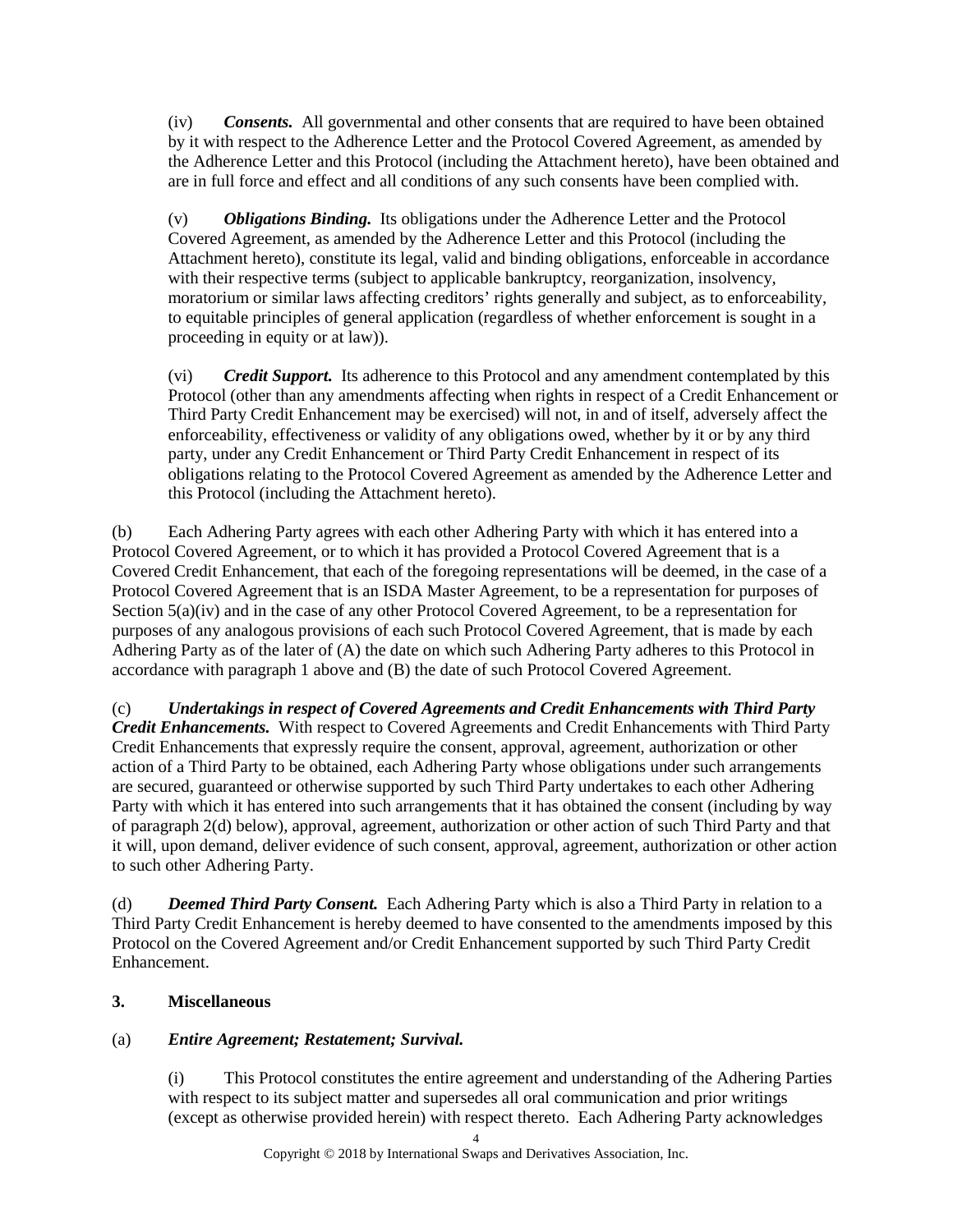that in adhering to this Protocol it has not relied on any oral or written representation, warranty or other assurance (except as provided for or referred to elsewhere in this Protocol or in the Attachment) and waives all rights and remedies which might otherwise be available to it in respect thereof, except that nothing in this Protocol will limit or exclude any liability of an Adhering Party for fraud.

(ii) Except for any amendment deemed to be made pursuant to this Protocol in respect of any Protocol Covered Agreement, all terms and conditions of each Protocol Covered Agreement will continue in full force and effect in accordance with its provisions as in effect immediately prior to the date on which it first becomes subject to this Protocol. Except as explicitly stated in this Protocol, nothing herein shall constitute a waiver or release of any rights of any Adhering Party under any Protocol Covered Agreement to which such Adhering Party is a party or a provider or recipient of credit support. This Protocol will, with respect to its subject matter, survive, and any amendments deemed to be made pursuant to this Protocol will form a part of each Protocol Covered Agreement between the Adhering Parties, notwithstanding any statements in a Protocol Covered Agreement to the effect that such Protocol Covered Agreement constitutes the entire agreement and understanding between the parties to such Protocol Covered Agreement with respect to the subject of such Protocol Covered Agreement.

(b) *Exclusion of Agreements***.** Notwithstanding anything in Section [1\(b\)](#page-0-3) hereof, with respect to any agreement between Adhering Parties, if the parties to such agreement have expressly stated in such agreement or otherwise agreed in writing that this Protocol shall not apply then such agreement shall not be a Protocol Covered Agreement.

<span id="page-4-1"></span>(c) *Amendments.* An amendment, modification or waiver in respect of the matters contemplated by this Protocol will only be effective in respect of a Protocol Covered Agreement if made in accordance with the terms of the Protocol Covered Agreement and then only with effect between the parties to that Protocol Covered Agreement (and will only be effective to amend or override the provisions set forth in this Protocol and the Attachment if it expressly refers in writing to this paragraph [3\(c\)](#page-4-1) of this Protocol).

(d) *Headings.* The headings used in this Protocol and any Adherence Letter are for convenience of reference only and are not to affect the construction of or to be taken into consideration in interpreting this Protocol or any Adherence Letter.

(e) *Governing Law.* This Protocol and each Adherence Letter will, as between two Adhering Parties and in respect of each Protocol Covered Agreement between them or provided by one of them to the other, be governed by and construed in accordance with the law of the State of New York, without reference to choice of law doctrine, provided that the amendments to each Protocol Covered Agreement shall be governed by and construed in accordance with the law specified to govern that Protocol Covered Agreement and otherwise in accordance with the applicable choice of law doctrine.

<span id="page-4-0"></span>(f) *Notices.*Any Revocation Notice must be in writing and delivered as a locked PDF (portable document format) attachment to an email to ISDA at isda@isda.org and will be deemed effectively delivered on the date it is delivered unless on the date of that delivery ISDA's London office is closed or that communication is delivered after 5:00 p.m., London time, in which case that communication will be deemed effectively delivered on the next day ISDA's London office is open.

# <span id="page-4-2"></span>(g) *Ability of an Agent to Adhere to the Protocol on Behalf of a Client*.

(i) An Agent may adhere to this Protocol: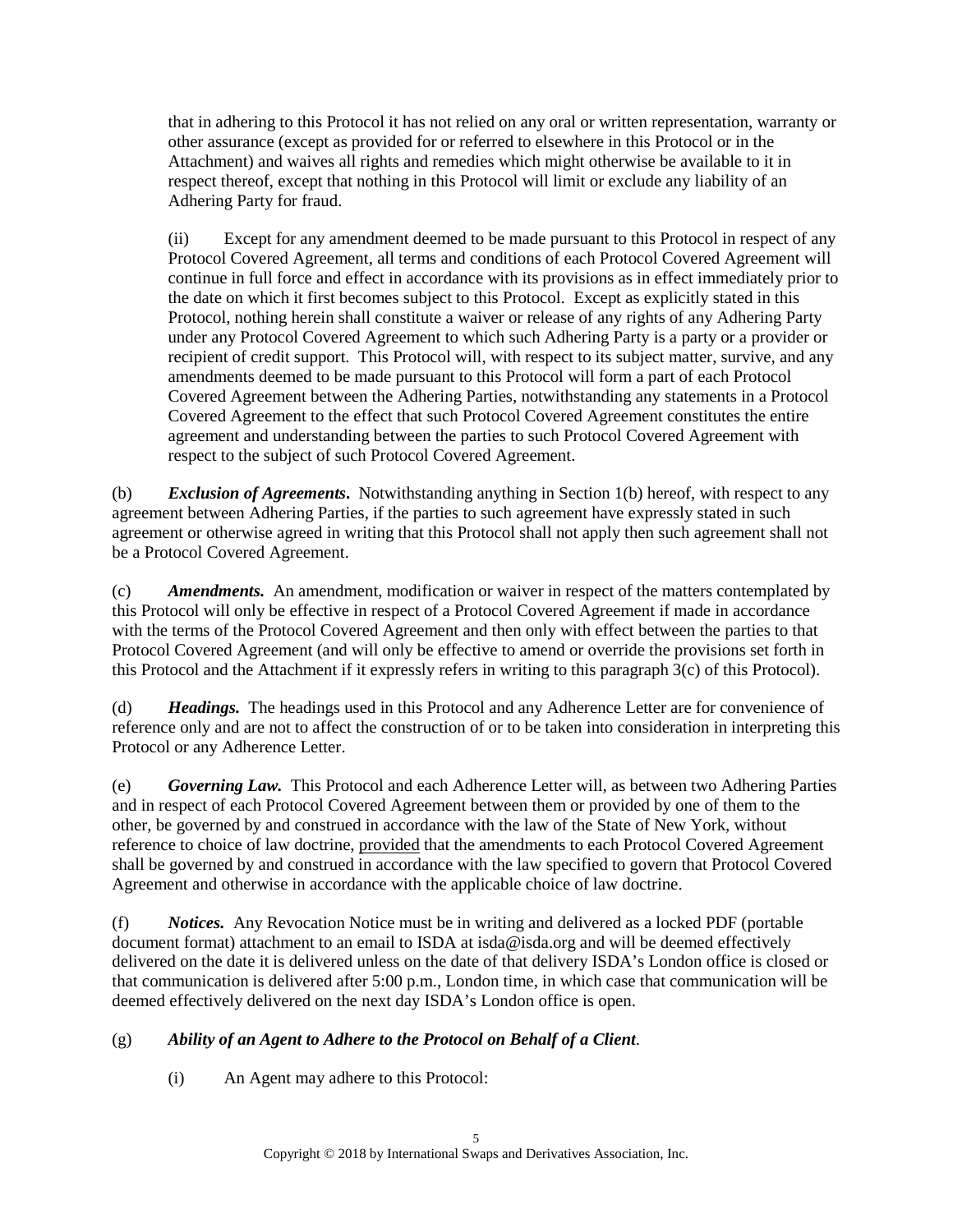(A) on behalf of all Clients listed in each Protocol Covered Agreement (or other agreement which deems a Protocol Covered Agreement to have been created) between such Agent (as agent) and each Regulated Entity, provided by such Agent (as agent) to each Regulated Entity or received by such Agent (as agent) from each Regulated Entity (in which case such Agent need not identify each Client through an online platform available generally to the industry, including, for example, the ISDA Amend platform provided by IHS Markit); or

<span id="page-5-1"></span>(B) on behalf of each Client represented by such Agent that is specifically named or identified through an online platform available generally to the industry, including, for example, the ISDA Amend platform provided by IHS Markit; or

<span id="page-5-2"></span>(C) on behalf of all Clients listed in each Protocol Covered Agreement (or other agreement which deems a Protocol Covered Agreement to have been created) between such Agent (as agent) and each Regulated Entity, provided by such Agent (as agent) to each Regulated Entity or received by such Agent (as agent) from each Regulated Entity, except any Client that such Agent specifically names or identifies as excluded from adherence through an online platform available generally to the industry, including, for example, the ISDA Amend platform provided by IHS Markit; or

<span id="page-5-3"></span>(D) solely for the purpose of amending one or more Agent Protocol Covered Agreements entered into with, provided by or received from Regulated Entities on behalf of principals that are not Clients at the time of such adherence and to which New Clients may be added pursuant to paragraph [3\(h\),](#page-5-0) in which case the Agent may adhere but not identify any Clients at the time of such adherence;

provided, in each case, that such adherence shall only be effective with respect to Protocol Covered Agreements entered into, provided to or received by such Agent on behalf of any such Client and only to designate any such Client as an Adhering Party but not a Regulated Entity.

(ii) Where an Agent adheres to this Protocol on behalf of a Client by executing and delivering an Adherence Letter on behalf of such Client in accordance with paragraph [1](#page-0-0) and this paragrap[h 3\(g\),](#page-4-2) references to the Adhering Party for purposes of this Protocol (including the Attachment hereto) and the Adherence Letter shall be interpreted to refer to such Client.

<span id="page-5-0"></span>(h) *Clients Added to an Agent Protocol Covered Agreement after the Implementation Date.* In respect of any Client added to an Agent Protocol Covered Agreement between an Agent and a Regulated Entity, or provided or received by the Agent to or from such Regulated Entity, after the Implementation Date (a **New Client**), the Agent and such Regulated Entity agree that the terms of such Agent Protocol Covered Agreement as between such Regulated Entity and any New Client will be subject to the amendments effected by this Protocol, unless otherwise agreed between such Agent and such Regulated Entity.

(i) *Adhering Party that is an Agent with respect to a Protocol Covered Agreement*. An Adhering Party that executes a Protocol Covered Agreement (including an annex thereto) as agent with respect to that Protocol Covered Agreement, shall not for purposes of this Protocol be considered to be a party to or to have entered into such Protocol Covered Agreement solely by acting as agent with respect to that Protocol Covered Agreement.

<span id="page-5-4"></span>(j) *Agent Representation*. If an Agent adheres to this Protocol on behalf of one or more Clients pursuant to paragraph  $3(g)(i)(B)$ ,  $3(g)(i)(C)$  or  $3(g)(i)(D)$  or adds New Clients pursuant to paragraph [3\(h\),](#page-5-0)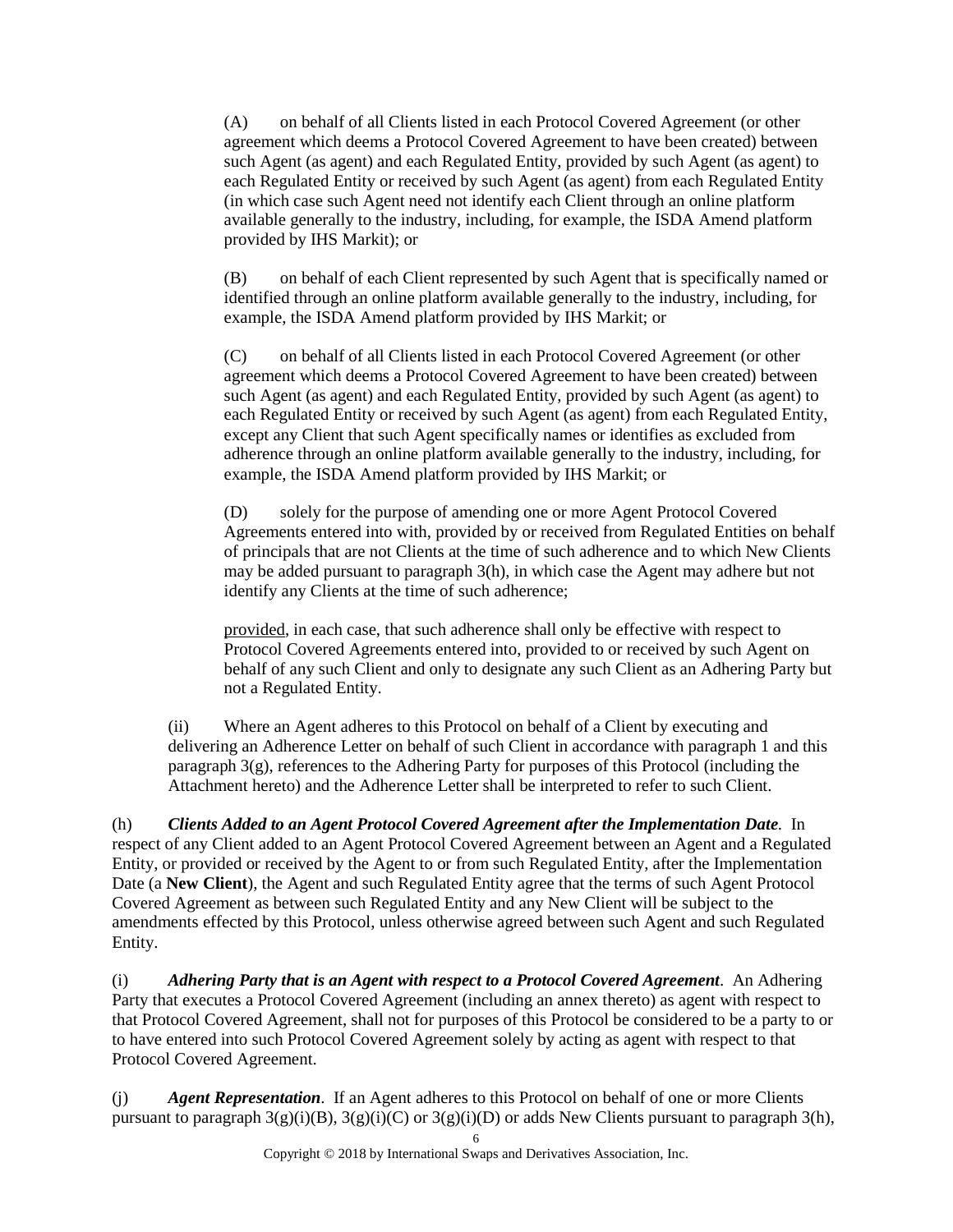it must communicate the identity of each such Client to each Regulated Entity with, to or from which the Agent has entered into, provided or received one or more Protocol Covered Agreements on behalf of such Client. When an Agent communicates the identity of a Client to a Regulated Entity in accordance with paragraph  $3(g)$  and this paragraph  $3(j)$ , it is deemed to represent to such Regulated Entity that the Agent has communicated the identity of the Client to each other Regulated Entity with, to or from which the Agent has entered into, provided or received one or more Protocol Covered Agreements on behalf of such Client.

## **4. Definitions**

References in this Protocol and the Attachment to the following terms shall have the following meanings:

**Adherence Letter** has the definition given to such term in the introductory paragraphs hereof.

**Adhering Party** has the definition given to such term in the introductory paragraphs hereof.

**Agent** means an entity that enters into, or provides or receives the benefit of, a Protocol Covered Agreement and executes and delivers an Adherence Letter with respect to this Protocol on behalf of, and as agent for, one or more clients, investors, funds, accounts and/or other principals. With respect to paragrap[h 3\(h\),](#page-5-0) Agent also means an entity that enters into, or provides or receives the benefit of, a Protocol Covered Agreement and executes and delivers an Adherence Letter pursuant to subparagraph  $3(g)(i)(D)$  solely for purposes of amending such agreements to which New Clients may be added under paragrap[h 3\(h\).](#page-5-0)

**Agent Covered Credit Enhancement** means any Credit Enhancement that is an In-Scope QFC that is entered into between, or provided by or to, an Agent, in each case on behalf of or for the benefit of a Client, with, to or from a Regulated Entity prior to the date of receipt by ISDA of an Adherence Letter from the later of such Regulated Entity or such Agent, provided that an Excluded Agreement shall not be an Agent Covered Credit Enhancement.

**Agent Covered Agreement** means any In-scope QFC other than an Excluded Agreement or a Credit Enhancement that is signed by an Agent and a Regulated Entity prior to the date of receipt by ISDA of an Adherence Letter from the later of such Regulated Entity or such Agent.

**Agent Protocol Covered Agreement** means an Agent Covered Credit Enhancement or an Agent Covered Agreement.

**Annual Revocation Date** means, with respect to each calendar year, December 31 of such calendar year. If December 31 in any calendar year is not a day on which ISDA's London office is open, the Annual Revocation Date with respect to such calendar year will be deemed to occur on the next day that ISDA's London office is open.

**Annual Revocation Period** means the period between October 1 and October 31 of any calendar year.

**BHCA Affiliate** has the meaning given to the term "affiliate":—

- (a) with respect to a Covered Bank, in the OCC Regulation; or
- (b) with respect to a Covered Entity, in the FRB Regulation; or
- (c) with respect to a Covered FSI, in the FDIC Regulation,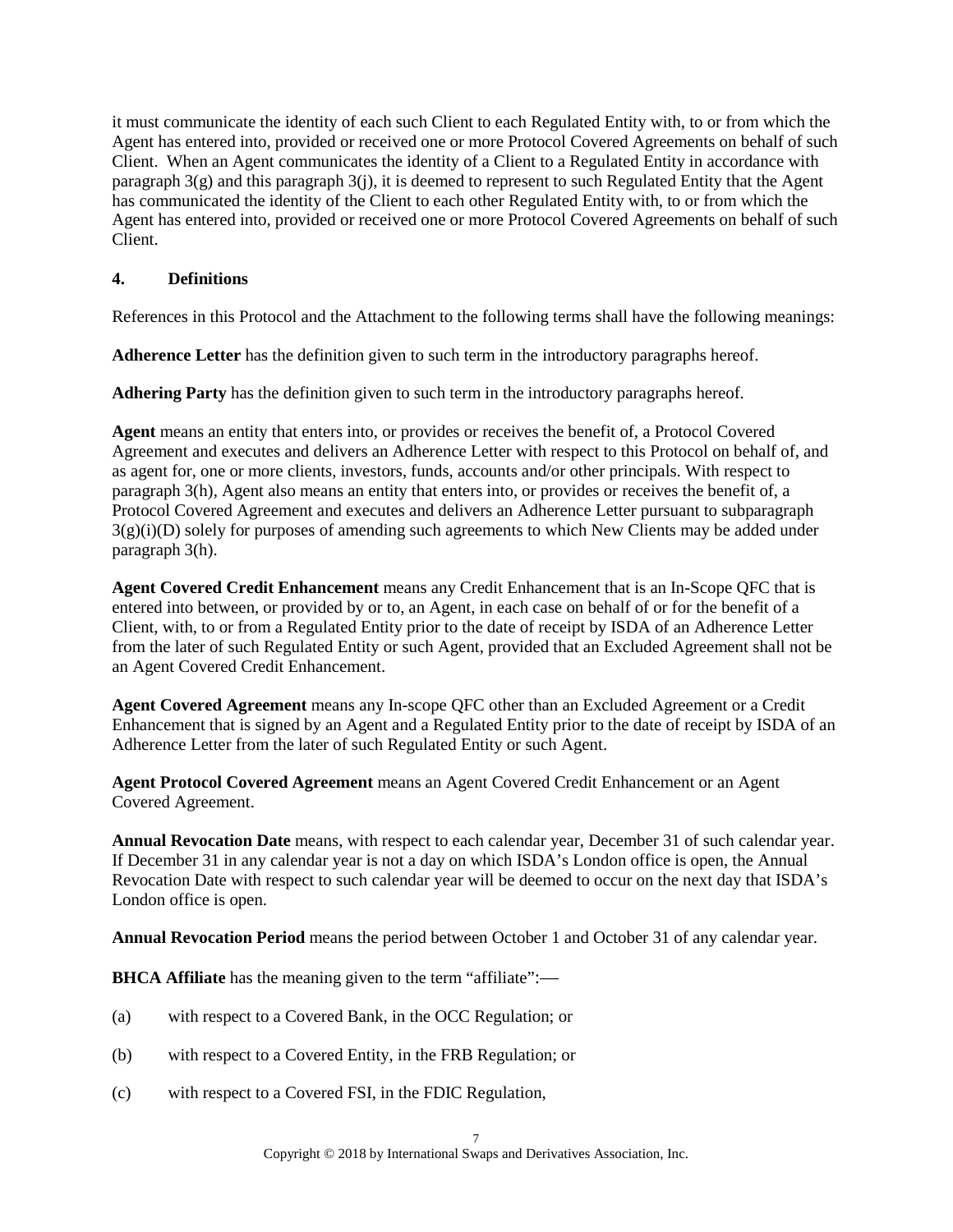and shall be interpreted in accordance with such regulation.

**CCP** has the meaning given to the term "central counterparty (CCP)" in the FRB Regulation.

**Client** means a client, investor, fund, account and/or other principal on whose behalf an Agent acts.

**Compliance Date** has the meaning given to such term in subparagraph [1\(d\)\(i\).](#page-1-4)

**Covered Affiliate Credit Enhancement** means a Covered Credit Enhancement to which a Covered Bank, Covered Entity or Covered FSI is the obligor.

**Covered Agreement** means, with respect to an Adhering Party and a Regulated Entity, subject to an Adhering Party's right to deliver a Revocation Notice pursuant to paragraph [1\(f\)](#page-1-3) above:—

(a) an In-scope QFC, other than a Credit Enhancement, between such Adhering Party and such Regulated Entity, provided by such Regulated Entity to such Adhering Party or provided by such Adhering Party to such Regulated Entity, in each case, entered into by the Adhering Parties on or prior to the Implementation Date (and including all outstanding transactions thereunder);

(b) an In-scope QFC, other than a Credit Enhancement, that is an ISDA Master Agreement entered into at any time after the Implementation Date and prior to the Cut-off Date by execution by such Adhering Party and such Regulated Entity of a confirmation pursuant to which such Adhering Party and such Regulated Entity are deemed to have entered into such ISDA Master Agreement until such time as an ISDA Master Agreement has been executed by such Adhering Party and such Regulated Entity, provided that if:

(i) any consent, approval, agreement, authorization or other action of any Third Party is expressly required, under the terms of a Third Party Credit Enhancement or such ISDA Master Agreement, to amend or otherwise modify such ISDA Master Agreement; or

(ii) such Third Party Credit Enhancement or such ISDA Master Agreement includes express terms to the effect that any amendment or modification of such ISDA Master Agreement without the consent, approval, agreement, authorization or other action of any such Third Party would void, impair or otherwise adversely affect existing or future obligations owed under such Third Party Credit Enhancement; or

(iii) such ISDA Master Agreement, if amended or modified in accordance with this Protocol without the consent, approval, agreement, authorization or other action of any such Third Party would void, impair or otherwise adversely affect existing or future obligations owed under such Third Party Credit Enhancement,

then such ISDA Master Agreement shall not be a Covered Agreement unless such consent, approval, agreement, authorization or other action has been obtained or is deemed to have been given under paragrap[h 2\(d\)](#page-3-0) above; and

(c) an Agent Covered Agreement signed by the Agent and the Regulated Entity prior to adherence by both the Regulated Entity and the Agent on behalf of the relevant Client (and including all outstanding transactions thereunder and outstanding Credit Enhancements entered into in connection therewith),

provided that an Excluded Agreement shall not be a Covered Agreement.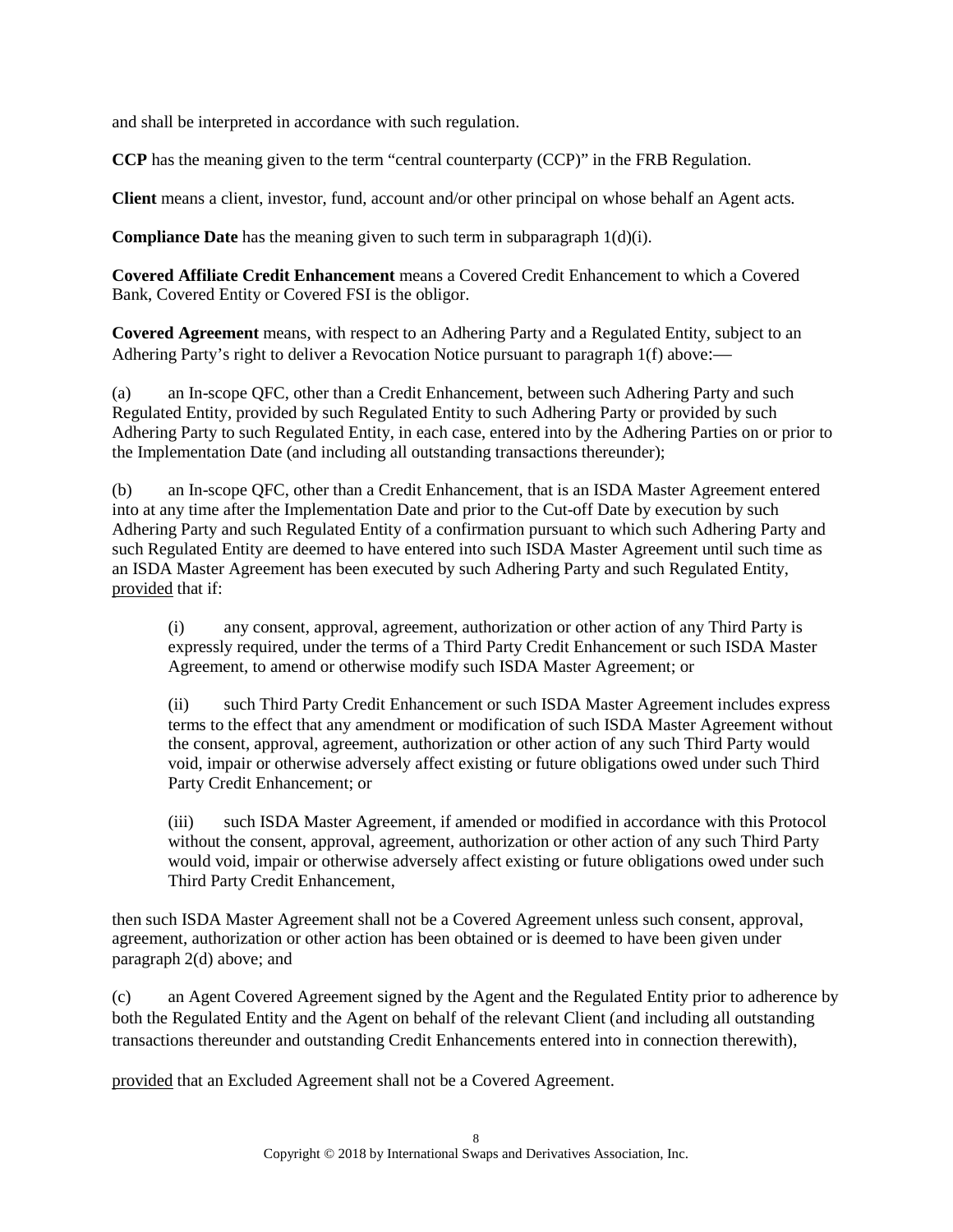**Covered Bank** has the meaning given to the term "covered bank" in the OCC Regulation and shall be interpreted in accordance with such regulation.

**Covered Credit Enhancement** means, subject to an Adhering Party's right to deliver a Revocation Notice pursuant to paragrap[h 1\(f\)](#page-1-3) above any (a) Credit Enhancement that is an In-Scope QFC executed by two Adhering Parties or entered into by such Adhering Parties on or prior to the Implementation Date or (b) Credit Enhancement that is an In-Scope QFC executed by an Adhering Party and provided to another Adhering Party on or prior to the Implementation Date, or in the case of an Agent Covered Credit Enhancement, executed by the Agent and an Adhering Party, or by the Agent and provided to an Adhering Party or by an Adhering Party and provided to the Agent, prior to adherence by both the Adhering Party and the Agent on behalf of the relevant Client provided that if:—

(a) any consent, approval, agreement, authorization or other action of a Third Party is expressly required under the terms of such Credit Enhancement or a Third Party Credit Enhancement, to amend or otherwise modify such Credit Enhancement; or

(b) such Credit Enhancement or a Third Party Credit Enhancement includes express terms to the effect that any amendment or modification of such Credit Enhancement without the consent, approval, agreement, authorization or other action of a Third Party would void, impair or otherwise adversely affect existing or future obligations owed under such Credit Enhancement or such Third Party Credit Enhancement; or

(c) such Credit Enhancement, if amended or modified in accordance with this Protocol without the consent, approval, agreement, authorization or other action of a Third Party would void, impair or otherwise adversely affect existing or future obligations owed under a Third Party Credit Enhancement,

then such Credit Enhancement shall not be a Covered Credit Enhancement unless such consent, approval, agreement, authorization or other action has been obtained or is deemed to have been given under paragrap[h 2\(d\)](#page-3-0) above, provided further that an Excluded Agreement shall not be a Covered Credit Enhancement.

**Covered Entity** has the meaning given to the term "covered entity" in the FRB Regulation and shall be interpreted in accordance with such regulation.

**Covered FSI** has the meaning given to the term "covered FSI" in the FDIC Regulation and shall be interpreted in accordance with such regulation.

**Credit Enhancement** has the meaning specified for such term in the Attachment hereto.

**Credit Support Document** means, in respect of an Adhering Party and a Protocol Covered Agreement, any document in effect on the Implementation Date, which by its terms secures, guarantees or otherwise supports such Adhering Party's obligations under such Protocol Covered Agreement from time to time, whether or not such document is specified as such therein or in the Protocol Covered Agreement.

**Cut-off Date** has the meaning given to such term in subparagraph [1\(c\).](#page-0-2)

**Default Right** has the meaning given to such term in the Attachment.

**Entity Subject to U.S. Regulations** means a Covered Bank, Covered Entity or Covered FSI.

**Excluded Agreement** means any:—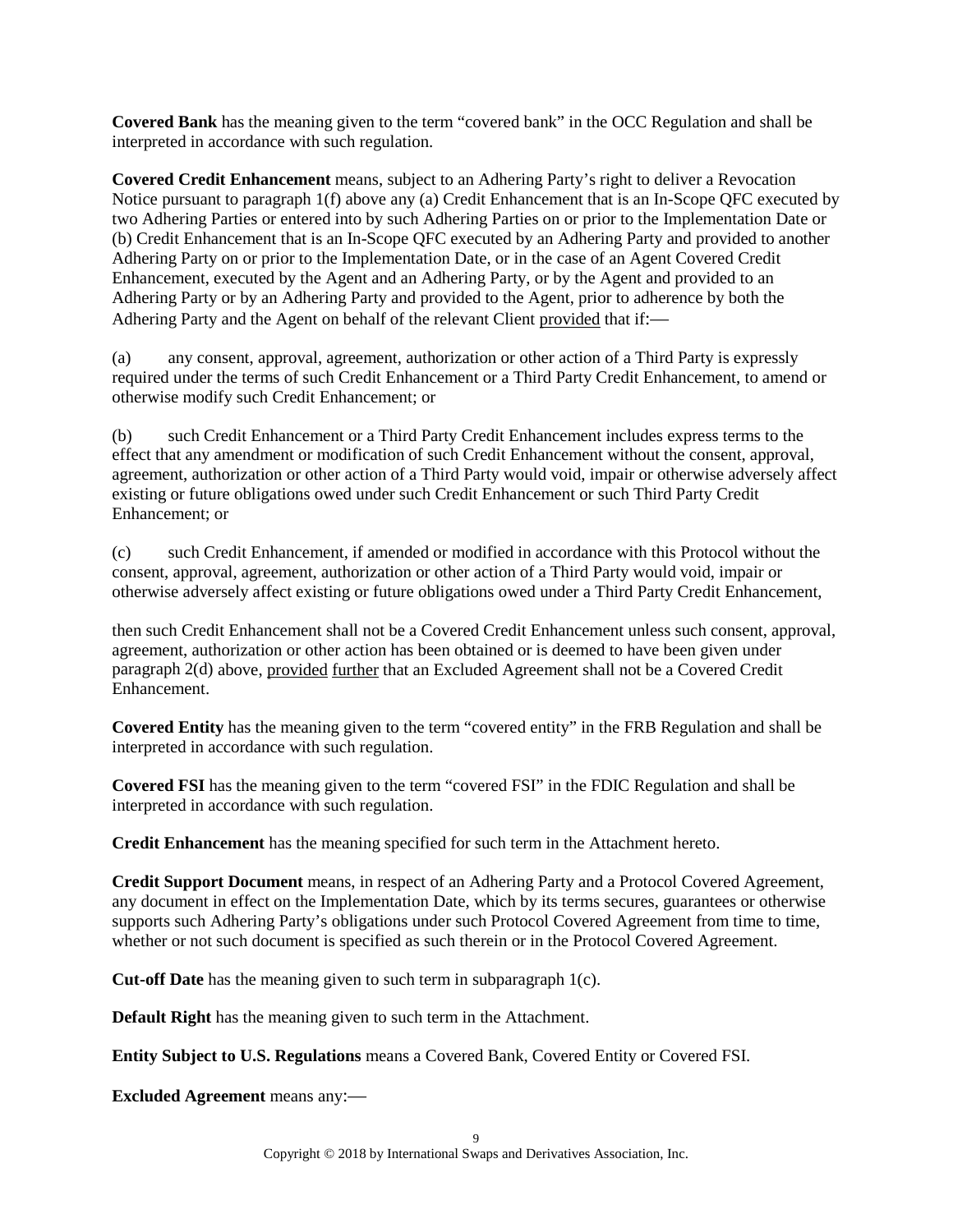(a) In-scope QFC to which (1) a CCP is a party or (2) each party (other than the Entity Subject to U.S. Regulations) is an FMU;

- (b) Excluded Foreign Bank Agreement;
- (c) Excluded Investment Advisory Contract; and
- (d) Excluded Warrant.

**Excluded Foreign Bank Agreement** means a Foreign Bank Agreement that does not permit agreements or transactions to be booked at:—

(a) with respect to a Covered Bank, a "Federal branch" or "Federal agency," each of which has the meaning given to such term in the OCC Regulation; or

(b) with respect to a Covered Entity, a "U.S. branch" or "U.S. agency," each of which has the meaning given to such term in the FRB Regulation.

**Excluded Investment Advisory Contract means any contract or agreement:—** 

- (a) with respect to a Covered Bank, described in section  $47.8(c)(1)$  of the OCC Regulation; or
- (b) with respect to a Covered Entity, described in section  $252.88(c)(1)$  of the FRB Regulation; or
- (c) with respect to a Covered FSI, described in section 382.7(c)(1) of the FDIC Regulation.

**Excluded Warrant** means any warrant:—

- (a) with respect to a Covered Bank, described in section 47.8(c)(2) of the OCC Regulation; or
- (b) with respect to a Covered Entity, described in section 252.88(c)(2) of the FRB Regulation; or
- (c) with respect to a Covered FSI, described in section 382.7(c)(2) of the FDIC Regulation.

**FDIC Regulation** means 12 C.F.R. §§ 382.1-7.

**Financial Counterparty** has the meaning given to the term "financial counterparty" in the FRB Regulation.

**FMU** has the meaning given to the term "financial market utility (FMU)" in the FRB Regulation.

**Foreign Bank** means an entity that is not organized under the laws of the United States of America or of a State that has:—

(a) a "Federal branch" or "Federal agency," each of which has the meaning given to such term in the OCC Regulation, that is a Covered Bank; or

(b) a "U.S. branch" or "U.S. agency," each of which has the meaning given to such term in the FRB Regulation, that is a Covered Entity.

**Foreign Bank Agreement** means an In-scope QFC that is between:—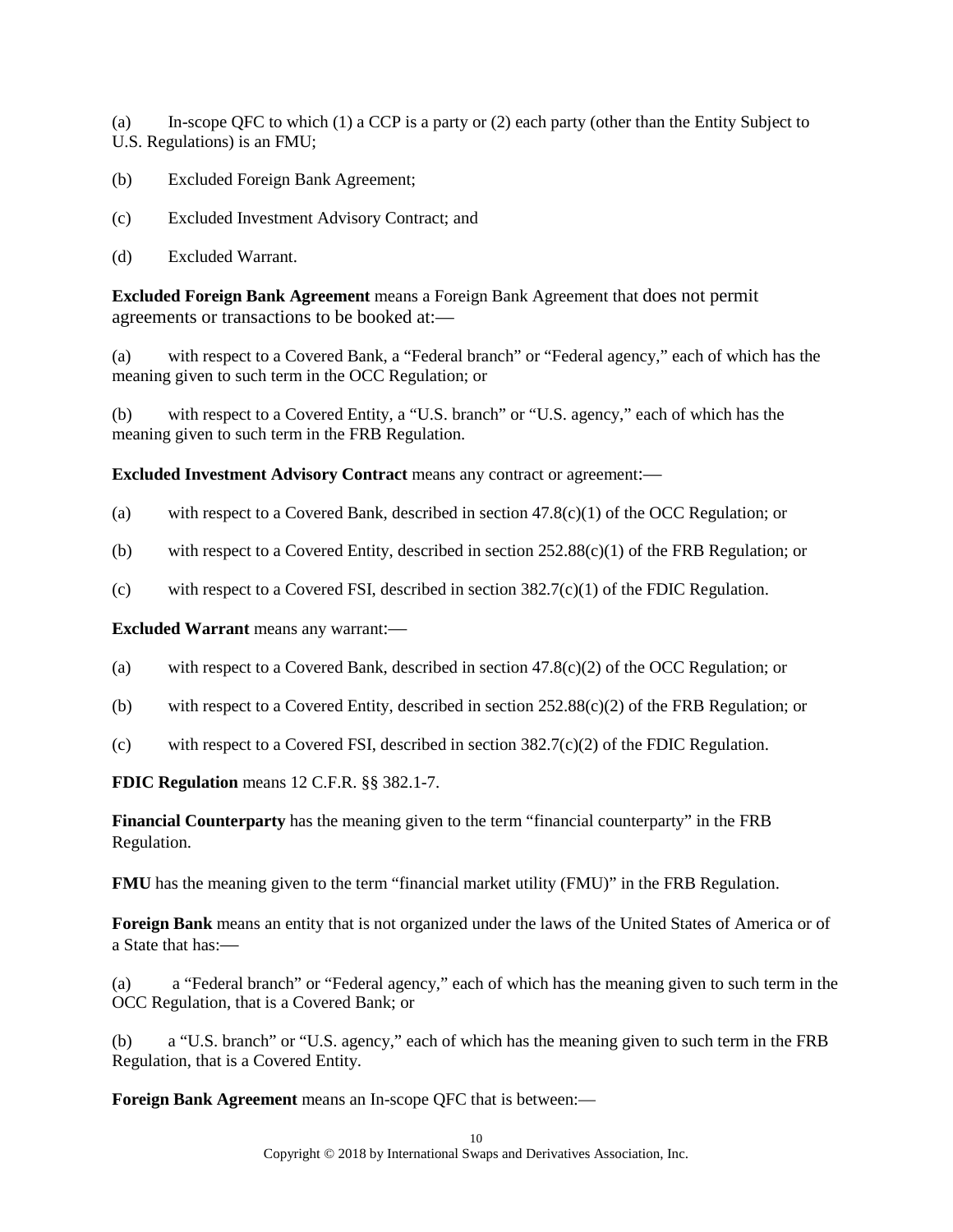- (a) (i) Foreign Bank; or
	- (ii) a branch or agency (including a non-U.S. branch or agency) of a Foreign Bank; and
- (b) an Adhering Party that is not an Entity Subject to U.S. Regulations.

**FRB Regulation** means 12 C.F.R. §§ 252.2, 252.81-88.

**Implementation Date** has the meaning given to such term in subparagraph  $1(d)(ii)$ .

**In-scope QFC** means a Qualified Financial Contract that explicitly:—

(a) restricts the transfer of a Qualified Financial Contract (or any interest or obligation in or under, or any property securing, the Qualified Financial Contract) from an Entity Subject to U.S. Regulations; or

(b) provides one or more Default Rights with respect to a Qualified Financial Contract that may be exercised against an Entity Subject to U.S. Regulations.

**ISDA Master Agreement** means a 2002 ISDA Master Agreement, 1992 ISDA Master Agreement (Multicurrency – Cross Border), 1992 ISDA Master Agreement (Local Currency – Single Jurisdiction), 1987 ISDA Interest Rate and Currency Exchange Agreement or 1987 ISDA Interest Rate Swap Agreement, in each case as published by ISDA, in each case, including any Credit Support Annex (as defined or specified therein) forming a part thereof.

**New Client** has the meaning given to such term in subparagraph [3\(h\).](#page-5-0)

**OCC Regulation** means 12 C.F.R. §§ 47.1-8.

**Protocol** has the meaning given to such term in the introductory paragraphs hereof.

**Protocol Business Day** means a day on which commercial banks and foreign exchange markets are generally open to settle payments in both London and New York.

**Protocol Covered Agreement** means a Covered Agreement or a Covered Credit Enhancement.

**Qualified Financial Contract** has the same meaning as in section 210(c)(8)(D) of Title II of the Dodd-Frank Wall Street Reform and Consumer Protection Act (12 U.S.C. § 5390(c)(8)(D)).

**Regulated Entity** has the meaning given to such term in subparagraph [1\(a\).](#page-0-4)

**Revocation Notice** has the meaning given to such term in subparagraph [1\(f\).](#page-1-3)

**Section 1 Excluded Agreement** means a Protocol Covered Agreement:—

(a) that designates the U.S. Special Resolution Regime – FDIA and U.S. Special Resolution Regime – OLA as part of the law governing the Protocol Covered Agreement by:

(i) explicitly providing that the Protocol Covered Agreement is governed by the laws of the United States of America or a State; and

(ii) not explicitly providing that one or both of the U.S. Special Resolution Regime – FDIA and U.S. Special Resolution Regime – OLA, or a broader set of laws that includes the U.S.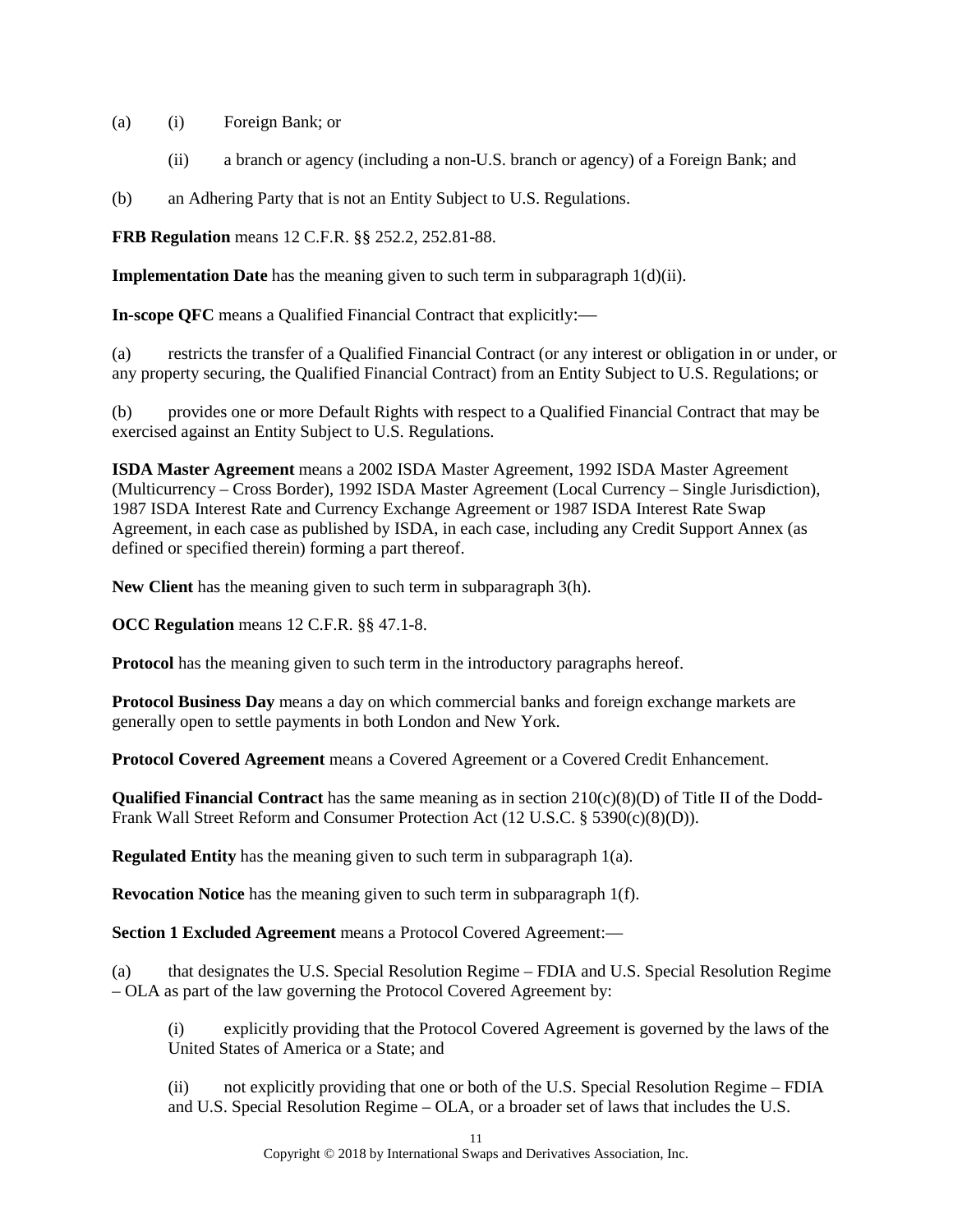Special Resolution Regime – FDIA or U.S. Special Resolution Regime – OLA, is excluded from the laws governing the Protocol Covered Agreement; and

(b) where each party to such Protocol Covered Agreement other than the Entity Subject to U.S. Regulations is:

(i) an individual that is domiciled in the United States of America, including in any State; or

(ii) a company that is incorporated in or organized under the laws of the United States of America or any State; or

(iii) a company the principal place of business of which is located in the United States of America, including any State; or

(iv) with respect to a Protocol Covered Agreement that is entered into with or provided to or by a Covered Bank, a "U.S. branch" or "U.S. agency," each of which has the meaning given to such term in the OCC Regulation; or

(v) with respect to a Protocol Covered Agreement that is entered into with or provided to or by a Covered Entity, a "U.S. branch" or "U.S. agency," each of which has the meaning given to such term in the FRB Regulation; or

(vi) with respect to a Protocol Covered Agreement that is entered into with or provided to or by a Covered FSI, a "U.S. branch" or "U.S. agency," each of which has the meaning given to such term in the FDIC Regulation.

**Section 2 Excluded Agreement** means a Protocol Covered Agreement that:—

(a) does not explicitly provide any Default Right with respect to the Protocol Covered Agreement that is related, directly or indirectly, to a BHCA Affiliate of the Entity Subject to U.S. Regulations becoming subject to a receivership, insolvency, liquidation, resolution, or similar proceeding; and

(b) does not explicitly prohibit the transfer of a Covered Affiliate Credit Enhancement, any interest or obligation in or under the Covered Affiliate Credit Enhancement, or any property securing the Covered Affiliate Credit Enhancement to a transferee upon or following a BHCA Affiliate of the Entity Subject to U.S. Regulations becoming subject to a receivership, insolvency, liquidation, resolution, or similar proceeding, or would prohibit such a transfer only if the transfer would result in the supported party being the beneficiary of the Covered Affiliate Credit Enhancement in violation of any law applicable to the supported party.

**Small Financial Institution** has the meaning given to the term "small financial institution" in the FRB Regulation.

**State** means any state, commonwealth, territory, or possession of the United States of America, the District of Columbia, the Commonwealth of Puerto Rico, the Commonwealth of the Northern Mariana Islands, American Samoa, Guam, or the United States Virgin Islands.

**Third Party** means, in relation to an agreement supported by a Third Party Credit Enhancement, any party to such Third Party Credit Enhancement other than either of the Adhering Parties which are parties to the agreement.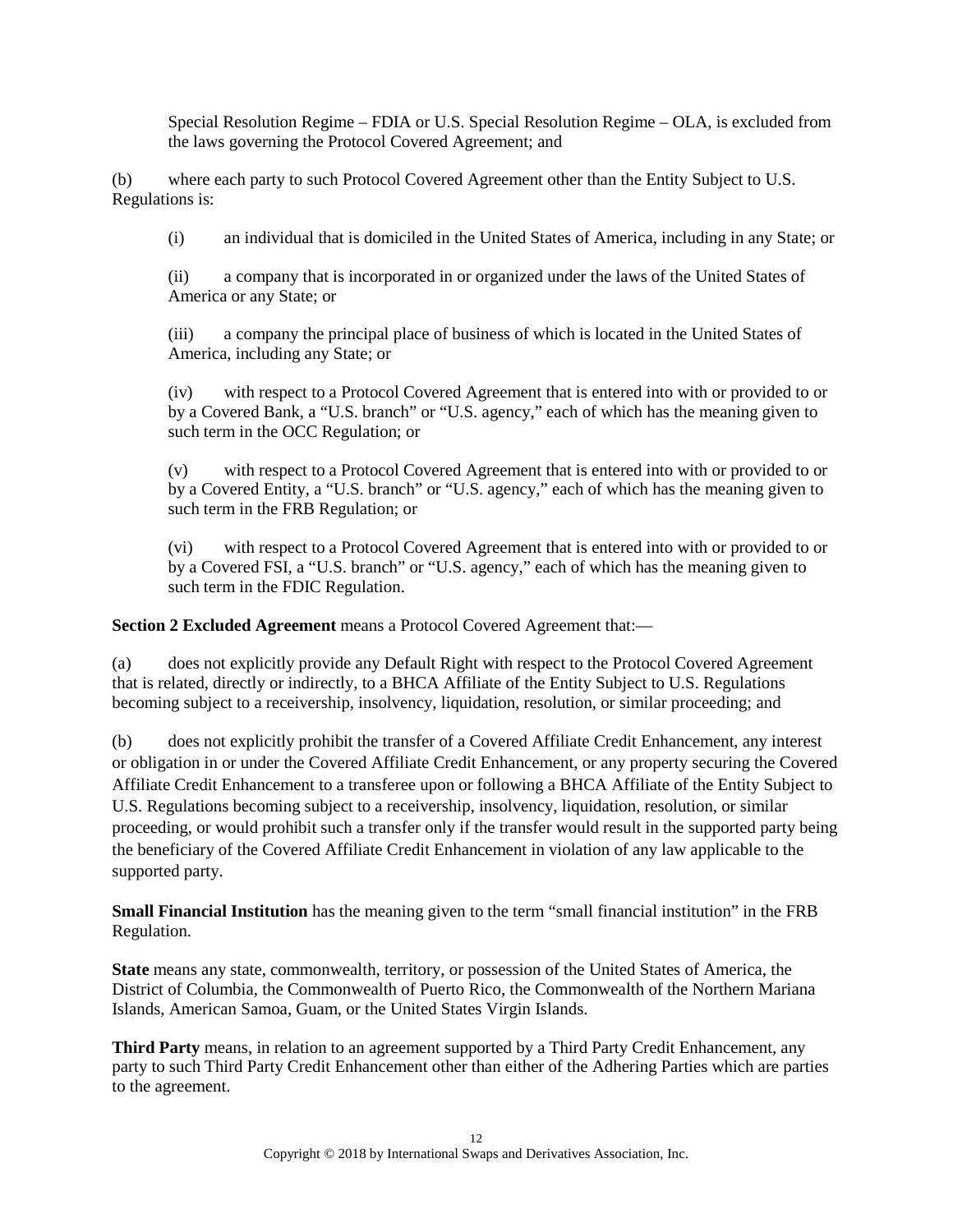**Third Party Credit Enhancement** means, with respect to an Adhering Party and a Protocol Covered Agreement, any Credit Support Document which is executed by one or more Third Parties (whether or not an Adhering Party is a party thereto), whether or not such document is specified as a Third Party Credit Enhancement or as a Credit Support Document therein or in the Protocol Covered Agreement.

**U.S. Special Resolution Regime – FDIA** has the meaning given to such term in the Attachment.

**U.S. Special Resolution Regime – OLA** has the meaning given to such term in the Attachment.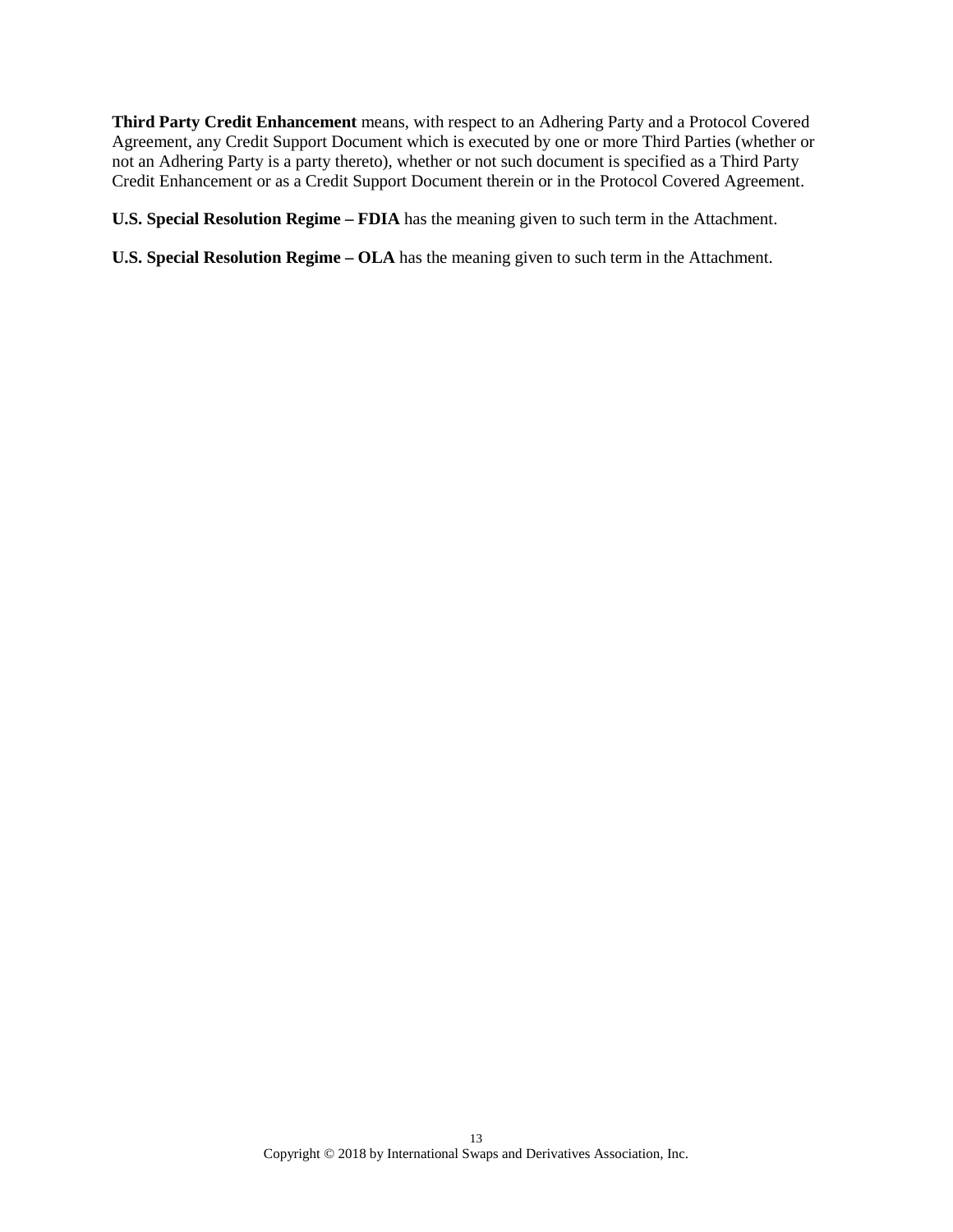### **EXHIBIT 1 to the ISDA 2018 U.S. RESOLUTION STAY PROTOCOL**

### **Form of Adherence Letter**

**[Letterhead of Adhering Party]**

### **[Date]**

### **International Swaps and Derivatives Association, Inc.**

Ladies and Gentlemen,

### **ISDA 2018 U.S. RESOLUTION STAY PROTOCOL**

The purpose of this letter is to confirm our adherence to the ISDA 2018 U.S. Resolution Stay Protocol as published by the International Swaps and Derivatives Association, Inc. (**ISDA**) on July 31, 2018 (the **Protocol**). By submitting this Adherence Letter, we confirm that we are an **Adhering Party** to the Protocol. This letter constitutes, as between each other Adhering Party and us, an Adherence Letter as referred to in the Protocol. The definitions and provisions contained in the Protocol are incorporated into this Adherence Letter, which will supplement and form part of each Covered Agreement and Covered Credit Enhancement between us and each other Adhering Party, by us in favor of each other Adhering Party or in favor of us by each other Adhering Party.

### **1. Regulated Entity Identification**

 $\Box$ Regulated Entity.

> By checking this box we acknowledge and agree that for purposes of this Protocol, we are: (1) an Adhering Party and (2) an Entity Subject to U.S. Regulations or have a branch or agency that is an Entity Subject to U.S. Regulations and wish to be treated as a Regulated Entity for purposes of this Protocol.

> We acknowledge and agree that for each Protocol Covered Agreement between us and each other Regulated Entity, by us in favor of each other Regulated Entity or in favor of us by each other Regulated Entity, Sections 2 and 3 of this Adherence Letter, and the Protocol, shall apply to us both as an Adhering Party and as a Regulated Entity (with each other Regulated Entity treated as an Adhering Party with respect to us).

### **2. Adhering Party Specified Terms**

As an Adhering Party for purposes of this Protocol, as between each Regulated Entity and us, we acknowledge and agree that the amendments in the Attachment to the Protocol shall apply to each Protocol Covered Agreement to which we are a party, or with respect to which we receive or provide credit support, in accordance with the terms of the Protocol and this Adherence Letter. We understand that the terms of this Protocol apply to both Covered Agreements and Covered Credit Enhancements between us and each Regulated Entity, by us in favor of each Regulated Entity or in favor of us by each Regulated Entity.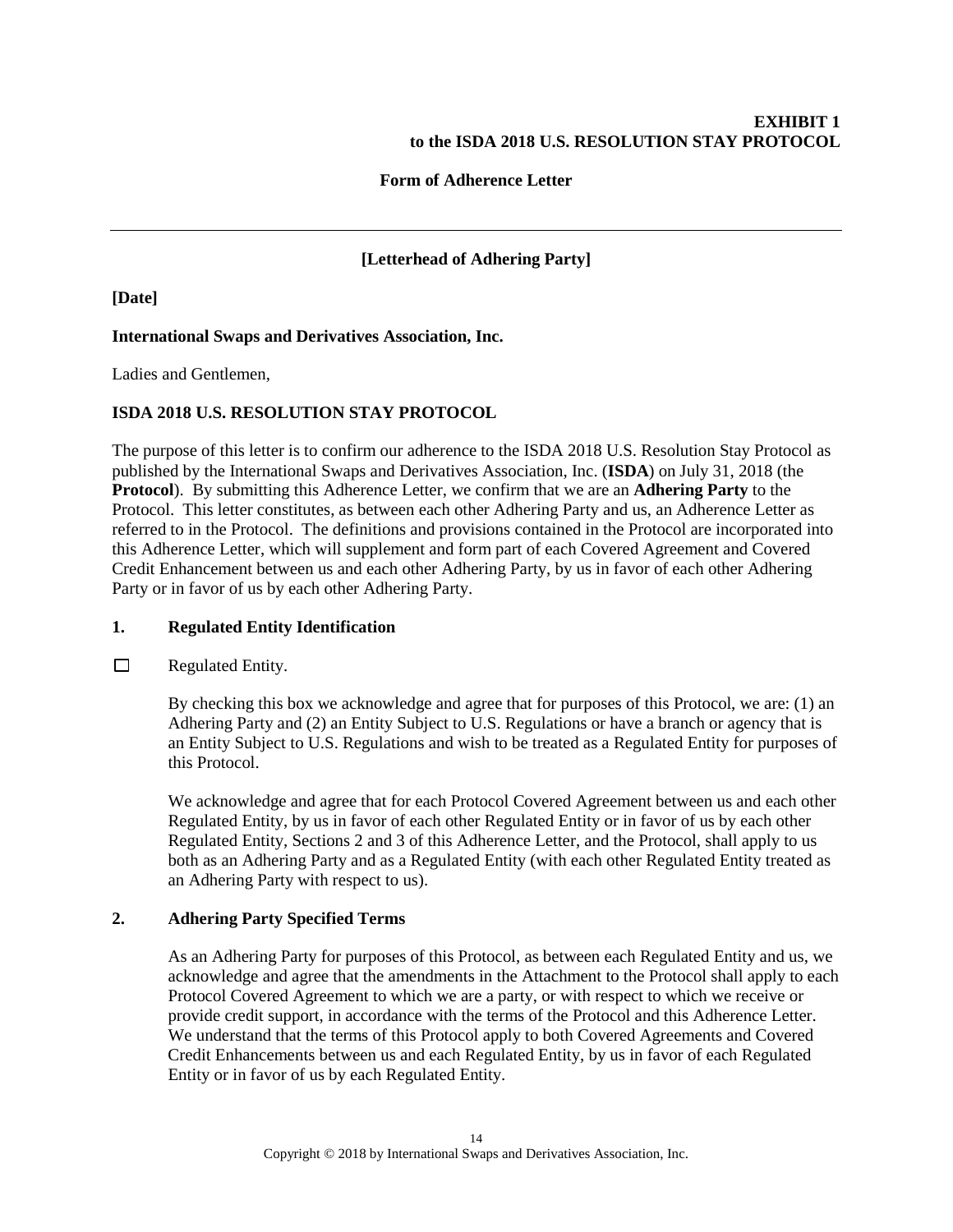#### **3. Regulated Entity Specified Terms**

As a Regulated Entity for purposes of this Protocol, as between each Adhering Party and us, we acknowledge and agree that the amendments in the Attachment to the Protocol shall apply to each Protocol Covered Agreement to which we are a party, or with respect to which we receive or provide credit support, in accordance with the terms of the Protocol and this Adherence Letter. We understand that the terms of this Protocol apply to both Covered Agreements and Covered Credit Enhancements between us and each Adhering Party, by us in favor of each Adhering Party or in favor of us by each Adhering Party.

### **4. Appointment as Agent and Release**

We hereby appoint ISDA as our agent for the limited purposes of the Protocol and accordingly we waive any rights and hereby release ISDA from any claims, actions or causes of action whatsoever (whether in contract, tort or otherwise) arising out of or in any way relating to this Adherence Letter or our adherence to the Protocol or any actions contemplated as being required by ISDA.

#### **5. Payment**

Each Adhering Party must submit a one-time fee of U.S. \$500 to ISDA at or before the submission of this Adherence Letter.

#### **6. Contact Details**

Our contact details for purposes of this Adherence Letter are:

Name: Address: Telephone: Fax: E-mail:

We consent to the publication of a conformed copy of this letter by ISDA and to the disclosure by ISDA of the contents of this letter.

Yours faithfully,

# $[ADHERING PARTY]$ <sup>[1](#page-14-0)</sup>

<span id="page-14-0"></span><sup>&</sup>lt;sup>1</sup> Specify legal name of Adhering Party.

If you are an Agent and act on behalf of multiple Clients, you may sign the Adherence Letter using one of the options below.

<sup>15</sup> First, if you have the authority to adhere to this Protocol as Agent on behalf of all Clients, you may indicate the following in the signature block: "acting on behalf of each fund, account or other principal (each, a "Client") listed in each Protocol Covered Agreement (or other agreement which deems a Protocol Covered Agreement to have been created) between it (as agent) and each Regulated Entity, provided by it (as agent) to each Regulated Entity or received by it (as agent) from each Regulated Entity and any New Clients added to each such Protocol Covered Agreement in the future" or such other language that indicates the Clients to which this letter is applicable. If such a signature block is used, a separate Adherence Letter for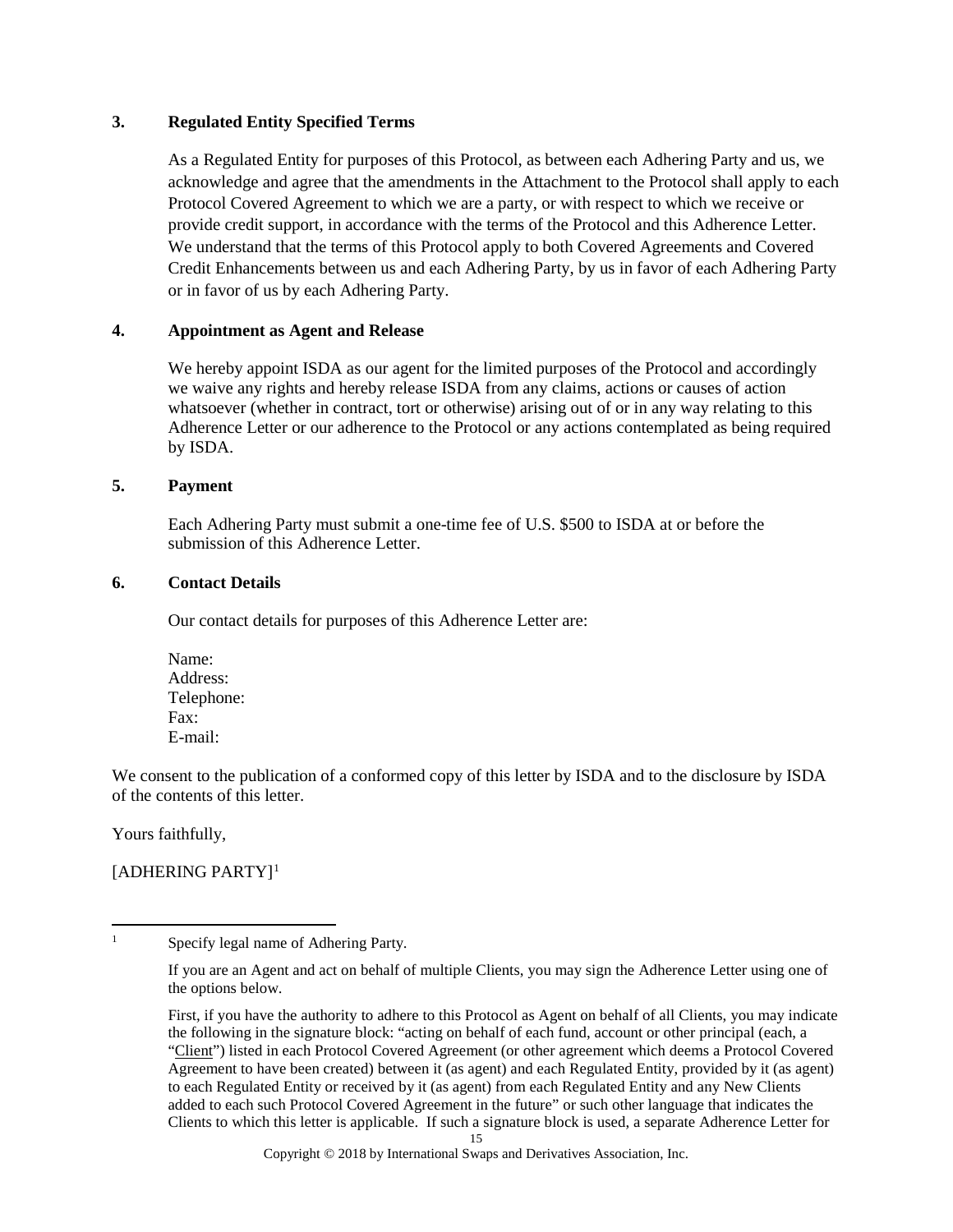By:

 $\overline{a}$ 

| Name:      |  |
|------------|--|
| Title:     |  |
| Signature: |  |

Second, if you have the authority to adhere to this Protocol as Agent on behalf of Clients, you may indicate the following in the signature block: "acting on behalf of each fund, account or other principal (each, a "Client") (a) identified through an online platform available generally to the industry, including, for example, the ISDA Amend platform provided by IHS Markit, in each case, with respect to each Protocol Covered Agreement (or other agreement which deems a Protocol Covered Agreement to have been created) between it (as agent) and each Regulated Entity, provided by it (as agent) to each Regulated Entity or received by it (as agent) from each Regulated Entity or (b) identified as New Clients in the future." You will be responsible for identifying the relevant Clients on whose behalf you are adhering. If you cannot or do not wish to name such Clients, then provided that you can identify the adhering Clients by way of specific identifiers which will be known and recognized by all Regulated Entities with, to and from which the relevant Clients have entered into, provided and received Protocol Covered Agreements, you may identify such Clients using specific identifiers and without including any names. If you are able to do so, you may, if you wish, identify Clients by using both names and specific identifiers but this is optional provided you supply, at least, either names or specific identifiers. Choosing not to provide both does not affect the legal validity and binding nature of this Protocol.

Third, if you adhere to this Protocol as an agent on behalf of no current Clients, you may indicate the following in the signature block: "acting to amend each Protocol Covered Agreement (or other agreement which deems a Protocol Covered Agreement to have been created) between it (as agent) and each Regulated Entity, provided by it (as agent) to each Regulated Entity or received by it (as agent) from each Regulated Entity with respect to New Clients to be identified in the future."

each Client does not need to be submitted to ISDA and no specific names of Clients must be identified through an online platform available generally to the industry, including, for example, the ISDA Amend platform provided by IHS Markit.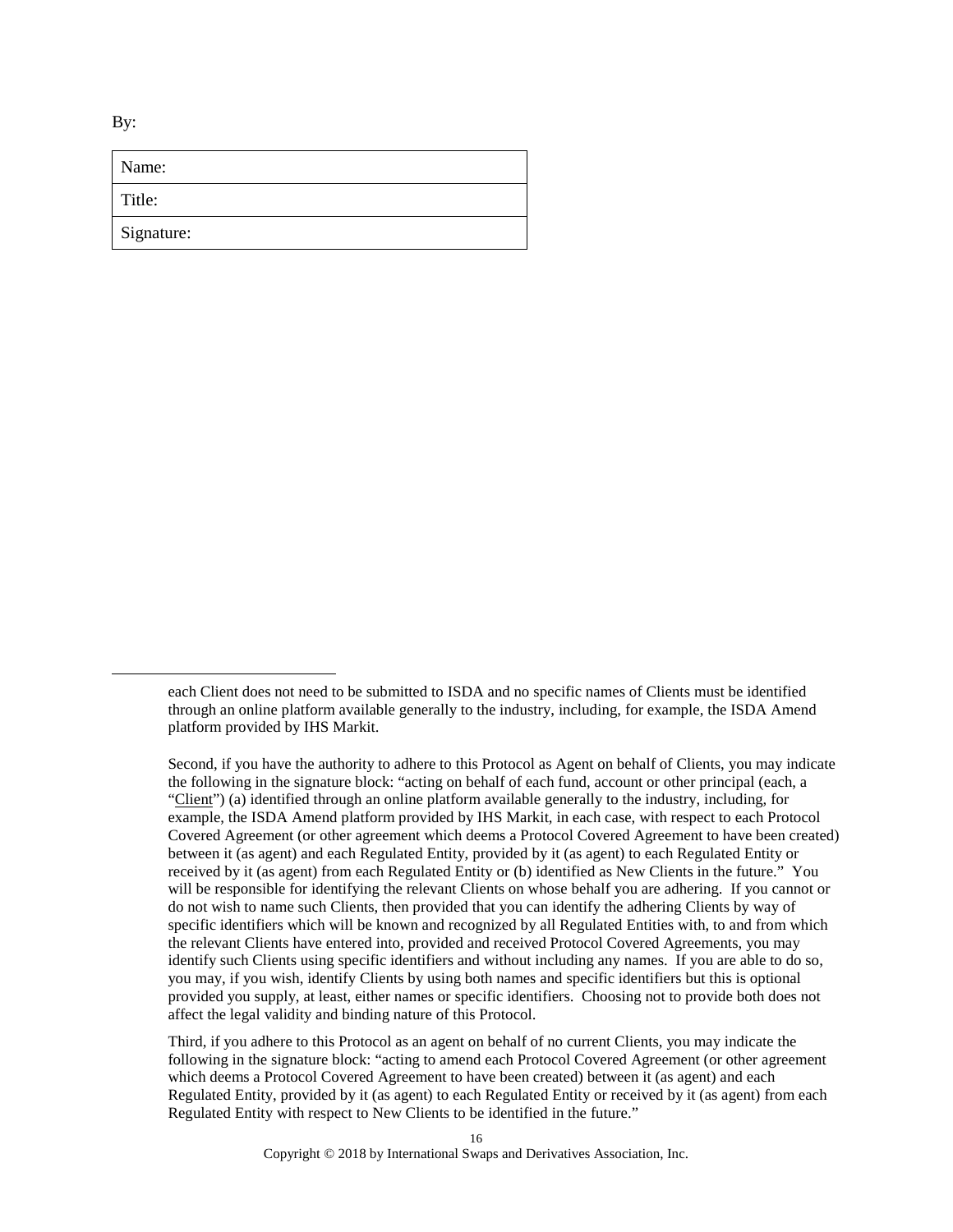### **EXHIBIT 2 to the ISDA 2018 U.S. RESOLUTION STAY PROTOCOL**

### **Form of Revocation Notice**

## **[Letterhead of Adhering Party]**

**[Date]**

### **International Swaps and Derivatives Association, Inc.**

**Send to: isda@isda.org**

Ladies and Gentlemen,

### **ISDA 2018 U.S. RESOLUTION STAY PROTOCOL – Designation of Annual Revocation Date**

The purpose of this letter is to notify you that we wish to designate this year's Annual Revocation Date as the last date on which any party may adhere to the ISDA 2018 U.S. Resolution Stay Protocol as published by the International Swaps and Derivatives Association, Inc. (**ISDA**) on July 31, 2018 (the **Protocol**) in respect of any Protocol Covered Agreement between us, or provided by us in favor of such party or by such party in favor of us.

This letter constitutes a Revocation Notice as referred to in the Protocol.

We consent to the publication of the conformed copy of this notice by ISDA on and after the Annual Revocation Date and to the disclosure by ISDA of the contents of this letter.

Yours faithfully,

[ADHERING PARTY][2](#page-16-0)

<span id="page-16-0"></span><sup>2</sup> Specify legal name of Adhering Party.

If you are an Agent and act on behalf of multiple Clients, you may sign a Revocation Notice usingone of the options below. Alternatively, you may submit one Revocation Notice per Client.

First, if you have the authority to deliver a Revocation Notice for this Protocol as Agent on behalf of all Clients, you may indicate the following in the signature block: "acting on behalf of each fund, account or other principal (each, a "Client") listed in each Protocol Covered Agreement (or other agreement which deems a Protocol Covered Agreement to have been created) between it (as agent) and each Regulated Entity, provided by it (as agent) to each Regulated Entity or received by it (as agent) from each Regulated Entity" or such other language that indicates the Clients to which this letter is applicable. If such a signature block is used, a separate Revocation Notice for each Client does not need to be submitted to ISDA and no specific names of Clients must be identified through an online platform available generally to the industry, including, for example, the ISDA Amend platform provided by IHS Markit.

Second, if you have the authority to deliver a Revocation Notice for this Protocol as Agent on behalf of Clients, you may indicate the following in the signature block: "acting on behalf of each fund, account or

Copyright © 2018 by International Swaps and Derivatives Association, Inc.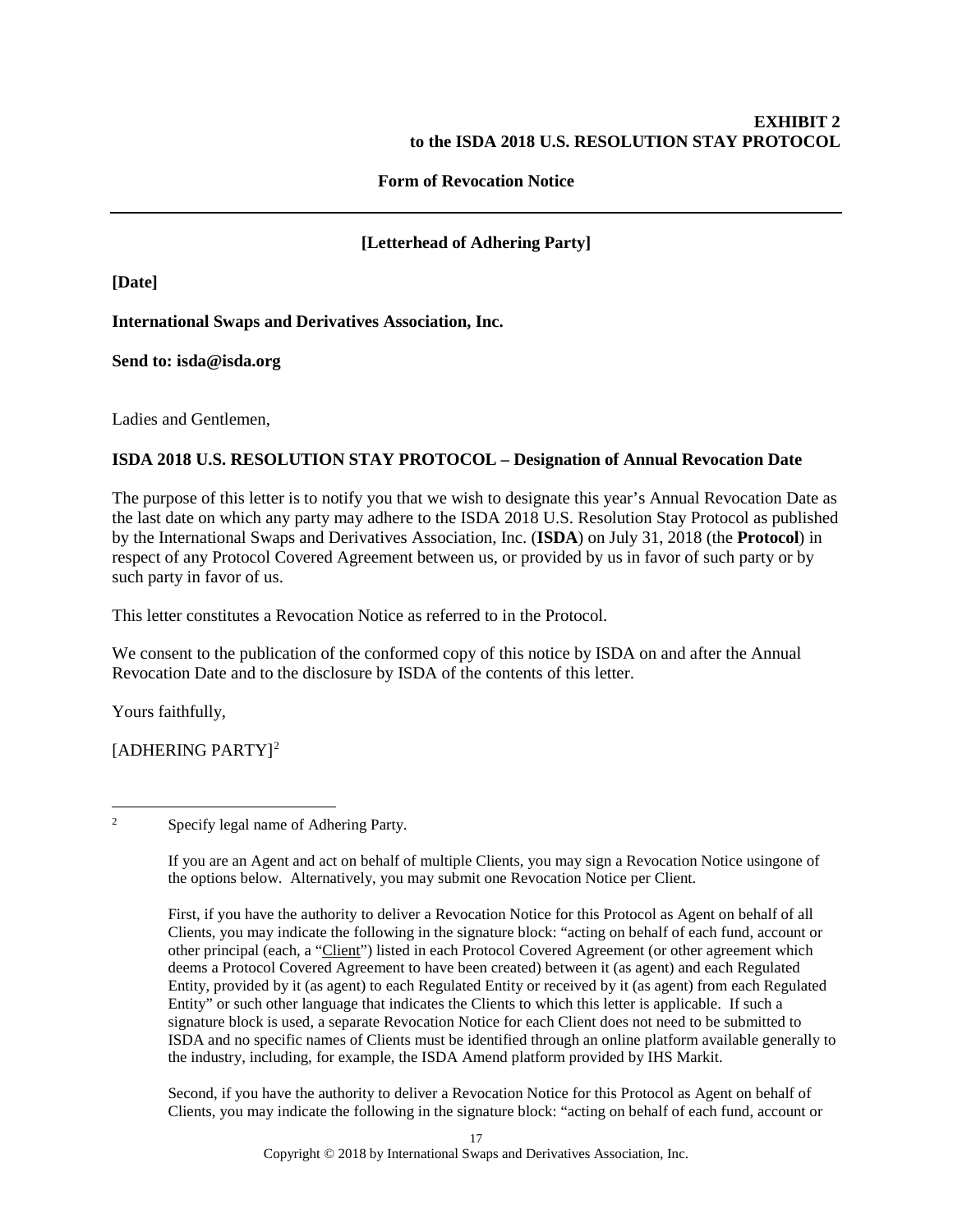By:

| Name:      |
|------------|
| Title:     |
| Signature: |

other principal (each, a "Client") (a) identified through an online platform available generally to the industry, including, for example, the ISDA Amend platform provided by IHS Markit, in each case, with respect to each Protocol Covered Agreement (or other agreement which deems a Protocol Covered Agreement to have been created) between it (as agent) and each Regulated Entity, provided by it (as agent) to each Regulated Entity or received by it (as agent) from each Regulated Entity." If you cannot or do not wish to name such Clients, then provided that you can identify the revoking Clients by way of specific identifiers which will be known and recognized by all Regulated Entities with, to and from which the relevant Clients have entered into, provided and received Protocol Covered Agreements, you may identify such Clients using specific identifiers and without including any names.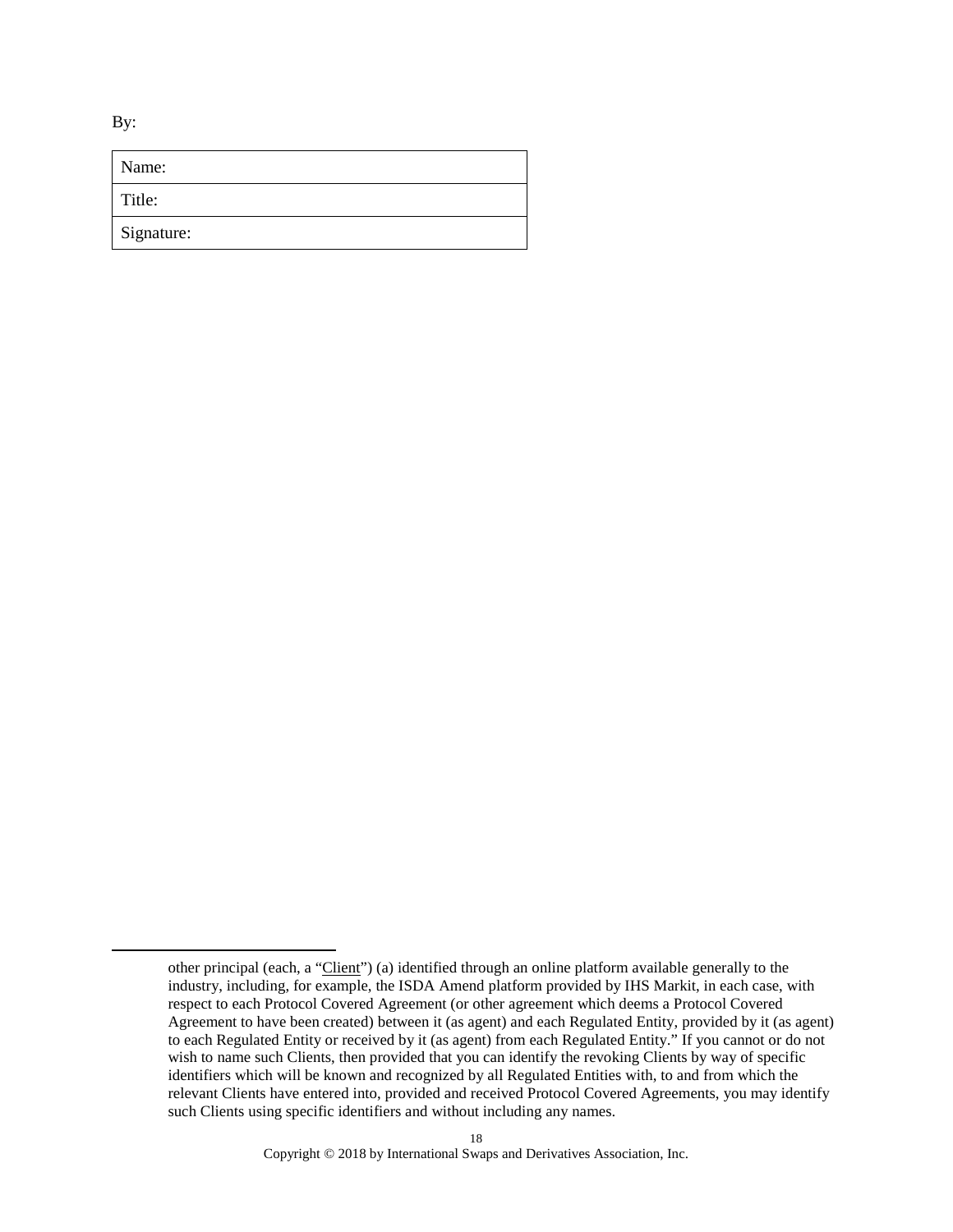#### **ATTACHMENT to the ISDA 2018 U.S. RESOLUTION STAY PROTOCOL**

Each Protocol Covered Agreement shall be modified as follows.

The following text shall be added to the Protocol Covered Agreement:

#### <span id="page-18-2"></span>**1. Exercise of Default Rights upon Resolution**

(a) *Scope of Application*. The terms of this Section 1 shall not apply to any Protocol Covered Agreement that is a Section 1 Excluded Agreement.

#### <span id="page-18-1"></span><span id="page-18-0"></span>(b) *Opt-in to Identified Regimes*.

<span id="page-18-3"></span>(i) *Counterparty in Resolution.* If a Regulated Entity party to a Covered Agreement becomes subject to Resolution under an Identified Regime (a "**Party in Resolution**"):—

(A) *Exercise of Default Rights in Respect of a Covered Agreement.* Notwithstanding any provision of the Covered Agreement, or any other agreement, the other Adhering Party to the Covered Agreement (the "**Section 1(b)(i) Stayed Party**") shall be entitled to exercise Default Rights in respect of the Covered Agreement only to the same extent that it would be entitled to do so under such Identified Regime in respect of an Equivalent Agreement;

(B) *Exercise of Default Rights by the Section 1(b)(i) Stayed Party in Respect of a Covered Credit Enhancement.* Notwithstanding any provision of a Covered Credit Enhancement entered into between the parties to the Covered Agreement, a Covered Credit Enhancement in respect of the Covered Agreement entered into between the Section 1(b)(i) Stayed Party and a Related Entity (that is an Adhering Party) of the Party in Resolution or a Covered Credit Enhancement in respect of the Covered Agreement provided to the Section 1(b)(i) Stayed Party by the Party in Resolution or a Related Entity (that is an Adhering Party) of the Party in Resolution, or any other agreement, the Section 1(b)(i) Stayed Party shall be entitled to exercise Default Rights in respect of the Covered Credit Enhancement only to the same extent that it would be entitled to do so under such Identified Regime in respect of an Equivalent Credit Enhancement;

(C) *Exercise of Default Rights by a Related Entity of the Section 1(b)(i) Stayed Party in Respect of a Covered Credit Enhancement*. Notwithstanding any provision of a Covered Credit Enhancement entered into between a Related Entity (that is an Adhering Party) of the Section 1(b)(i) Stayed Party and the Party in Resolution, or provided by the Related Entity (that is an Adhering Party) of the Section 1(b)(i) Stayed Party to the Party in Resolution, or any other agreement, the Related Entity shall be entitled to exercise Default Rights in respect of the Covered Credit Enhancement only to the same extent that it would be entitled to do so under such Identified Regime in respect of an Equivalent Credit Enhancement.

(D) *Transfers of a Covered Agreement.* A transfer, pursuant to such Identified Regime, of the Covered Agreement (and any interest and obligation in or under, and any property securing, the Covered Agreement) to a successor of the Party in Resolution shall be effective to the same extent that a transfer of an Equivalent Agreement (and any interest and obligation in or under, and any property securing, the Equivalent Agreement)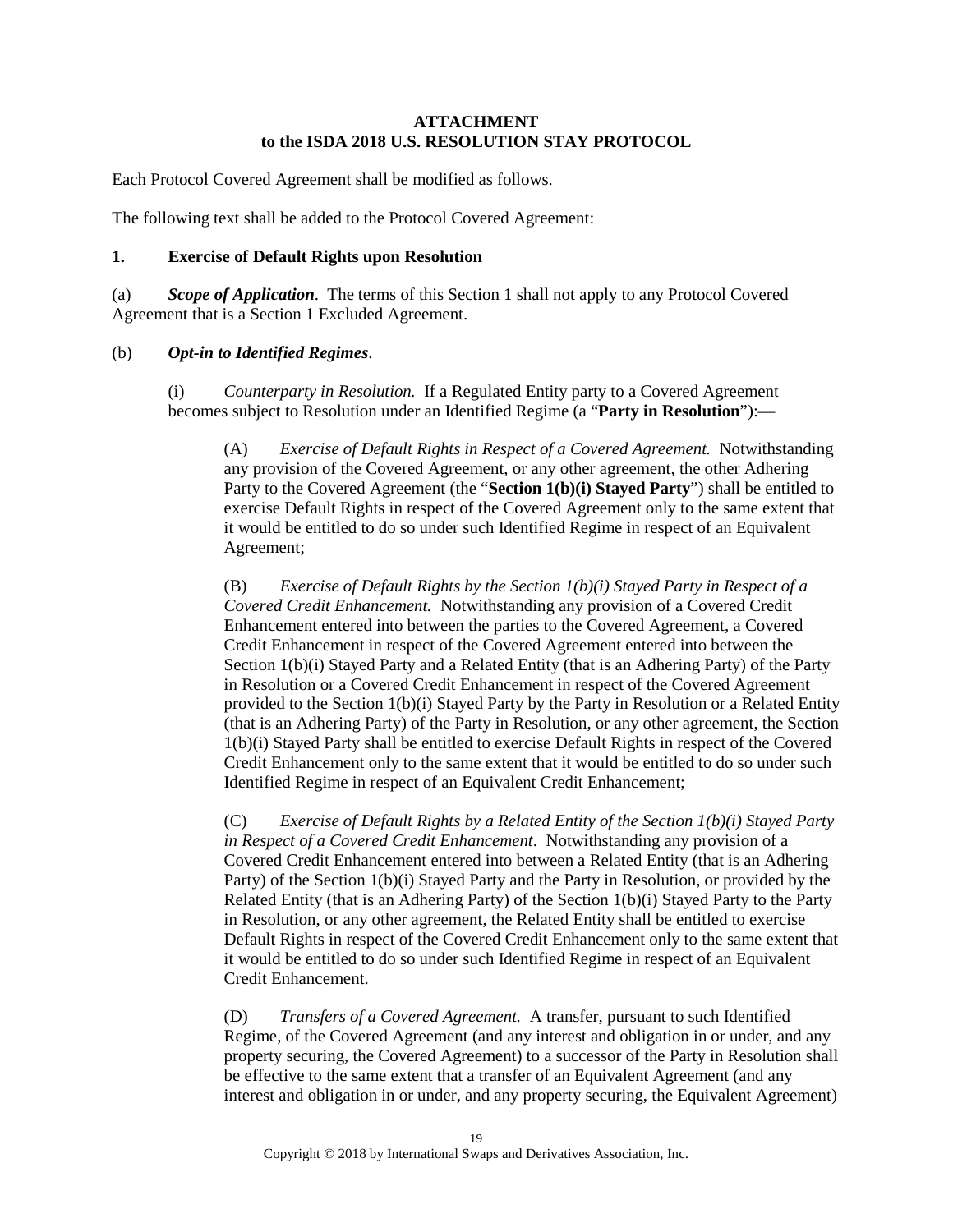would be effective pursuant to such Identified Regime, notwithstanding any provision of the Covered Agreement, or any other agreement, purporting to prohibit, condition or void such a transfer;

(E) *Transfers of a Covered Credit Enhancement.* A transfer, pursuant to such Identified Regime, of a Covered Credit Enhancement (and any interest and obligation in or under, and any property securing, the Covered Credit Enhancement) entered into between the parties to the Covered Agreement, or provided by a party to the Covered Agreement in respect of the Covered Agreement, to a successor of the Party in Resolution shall be effective to the same extent that a transfer of an Equivalent Credit Enhancement (and any interest and obligation in or under, and any property securing, the Equivalent Credit Enhancement) would be effective pursuant to such Identified Regime, notwithstanding any provision of the Covered Credit Enhancement, or any other agreement, purporting to prohibit, condition or void such a transfer; and

(F) *Transfers of a Related Entity Covered Credit Enhancement*. A transfer, pursuant to such Identified Regime, of a Covered Credit Enhancement (and any interest and obligation in or under, and property securing, the Covered Credit Enhancement) entered into between a Related Entity (that is an Adhering Party) of the Section 1(b)(i) Stayed Party and the Party in Resolution, or provided by the Related Entity (that is an Adhering Party) of the Section 1(b)(i) Stayed Party in respect of the Covered Agreement, to a successor of the Party in Resolution shall be effective to the same extent that a transfer of an Equivalent Credit Enhancement (and any interest and obligation in or under, and any property securing, the Equivalent Credit Enhancement) would be effective pursuant to such Identified Regime, notwithstanding any provision of the Covered Credit Enhancement, or any other agreement, purporting to prohibit, condition or void such a transfer.

<span id="page-19-1"></span><span id="page-19-0"></span>(ii) *Related Entity in Resolution.* If a Related Entity of a Regulated Entity becomes subject to Resolution under an Identified Regime (a "**Related Entity in Resolution**"):—

(A) *Exercise of Default Rights in Respect of a Covered Agreement.* Notwithstanding any provision of the Covered Agreement, or any other agreement, the other Adhering Party to a Covered Agreement (the "**Section 1(b)(ii) Stayed Party**") shall be entitled to exercise Default Rights in respect of the Covered Agreement only to the same extent that it would be entitled to do so under such Identified Regime in respect of an Equivalent Agreement;

#### (B) *Exercise of Default Rights in Respect of a Covered Credit Enhancement.*

(I) Notwithstanding any provision of a Covered Credit Enhancement between the parties to the Covered Agreement, or provided to the Section 1(b)(ii) Stayed Party in respect of the Covered Agreement, or any other agreement, the Section 1(b)(ii) Stayed Party shall be entitled to exercise Default Rights in respect of the Covered Credit Enhancement only to the same extent that it would be entitled to do so under such Identified Regime in respect of an Equivalent Credit Enhancement;

(II) Notwithstanding any provision of a Covered Credit Enhancement entered into between the Related Entity in Resolution (that is an Adhering Party) or another Related Entity (that is an Adhering Party) of such Regulated Entity party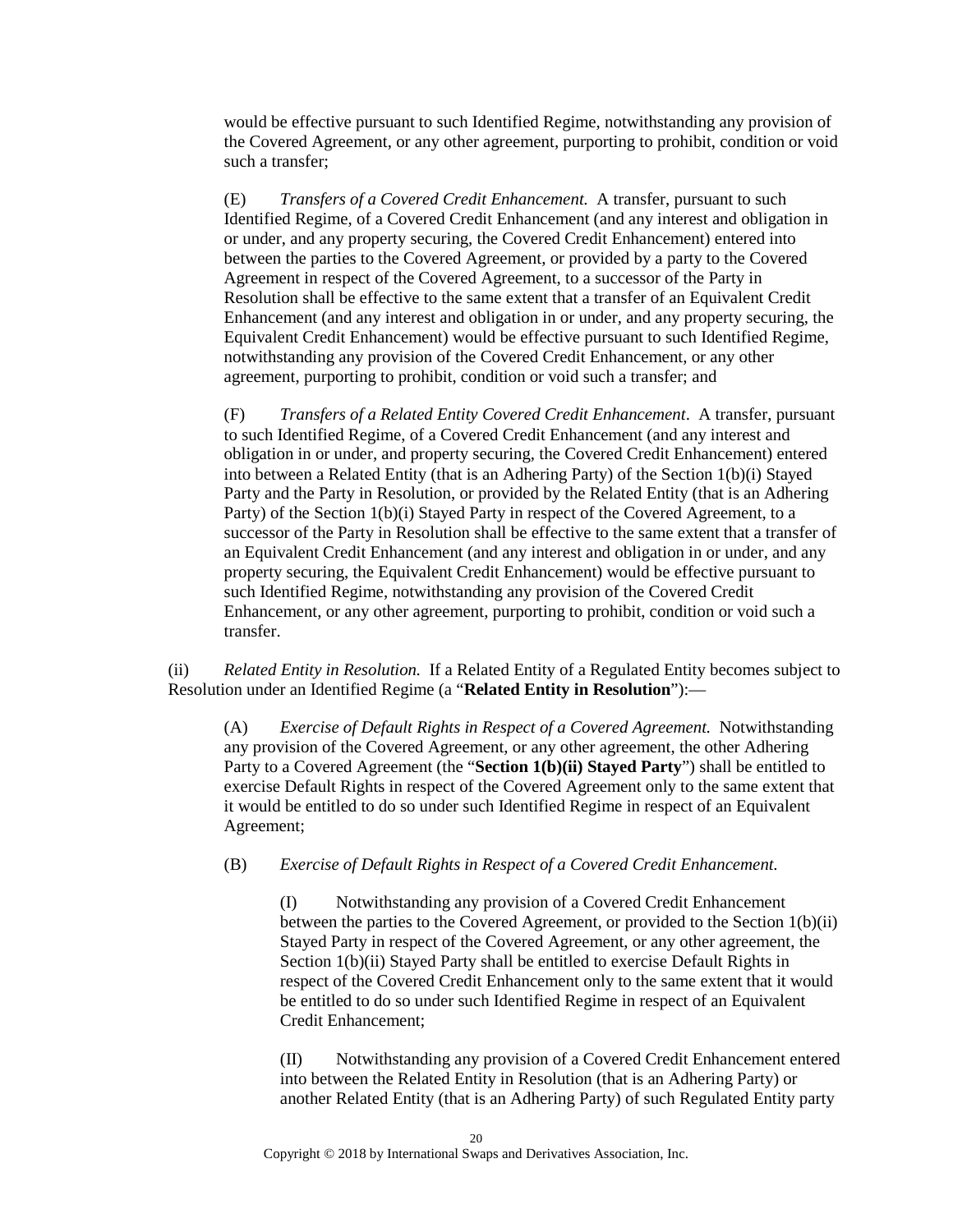to the Covered Agreement and the Section 1(b)(ii) Stayed Party, or provided by the Related Entity in Resolution (that is an Adhering Party) or such other Related Entity (that is an Adhering Party) in respect of the Covered Agreement, or any other agreement, the Section 1(b)(ii) Stayed Party shall be entitled to exercise Default Rights in respect of the Covered Credit Enhancement only to the same extent that it would be entitled to do so under such Identified Regime in respect of an Equivalent Credit Enhancement;

(C) *Exercise of Default Rights by a Related Entity of a Section 1(b)(ii) Stayed Party in Respect of a Covered Credit Enhancement.* Notwithstanding any provision of a Covered Credit Enhancement entered into between a Related Entity (that is an Adhering Party) of the Section 1(b)(ii) Stayed Party and the counterparty of the Section 1(b)(ii) Stayed Party under the Covered Agreement, or provided by the Related Entity (that is an Adhering Party) of the Section 1(b)(ii) Stayed Party to such counterparty in respect of the Covered Agreement, or any other agreement, the Related Entity of the Section 1(b)(ii) Stayed Party shall be entitled to exercise Default Rights in respect of the Covered Credit Enhancement only to the same extent it would be entitled to do so under such Identified Regime in respect of an Equivalent Credit Enhancement; and

(D) *Transfers of a Covered Credit Enhancement.* A transfer, pursuant to such Identified Regime, of a Covered Credit Enhancement (and any interest and obligation in or under, and any property securing, the Covered Credit Enhancement) entered into between the Related Entity in Resolution (that is an Adhering Party) and the Section 1(b)(ii) Stayed Party, or provided by the Related Entity in Resolution (that is an Adhering Party), to a successor of the Related Entity in Resolution shall be effective to the same extent that:

(I) A transfer of an Equivalent Credit Enhancement (and any interest and obligation in or under, and any property securing, the Equivalent Credit Enhancement) would be effective pursuant to such Identified Regime, notwithstanding any provision of the Covered Credit Enhancement, or any other agreement, purporting to prohibit, condition or void the transfer; and

(II) A transfer of an Equivalent Credit Enhancement (and any interest and obligation in or under, and any property securing, the Equivalent Credit Enhancement) supporting an Equivalent Agreement would be effective pursuant to such Identified Regime, notwithstanding any provision of the Covered Agreement, or any other agreement, purporting to prohibit, condition or void the transfer.

(iii) Sections [1\(b\)\(i\)](#page-18-0) and [\(ii\)](#page-19-0) shall apply with respect to each Regulated Entity or Related Entity of such Regulated Entity subject to Resolution and each Identified Regime under which each such Regulated Entity or Related Entity is subject to Resolution.

(c) *Events and Conditions Deemed Not Occurring.* For so long as any Default Right is not exercisable under a Covered Agreement or a Covered Credit Enhancement as a consequence of the application of an Identified Regime under Section [1\(b\),](#page-18-1) any event of default, termination event or similar event, as defined therein, that gave rise to such Default Right shall be deemed not to be occurring, existing or continuing for purposes of determining under any other agreement whether a default, termination event or similar event has occurred or is continuing under such Covered Agreement or Covered Credit Enhancement, as applicable, but only to the extent that such Identified Regime would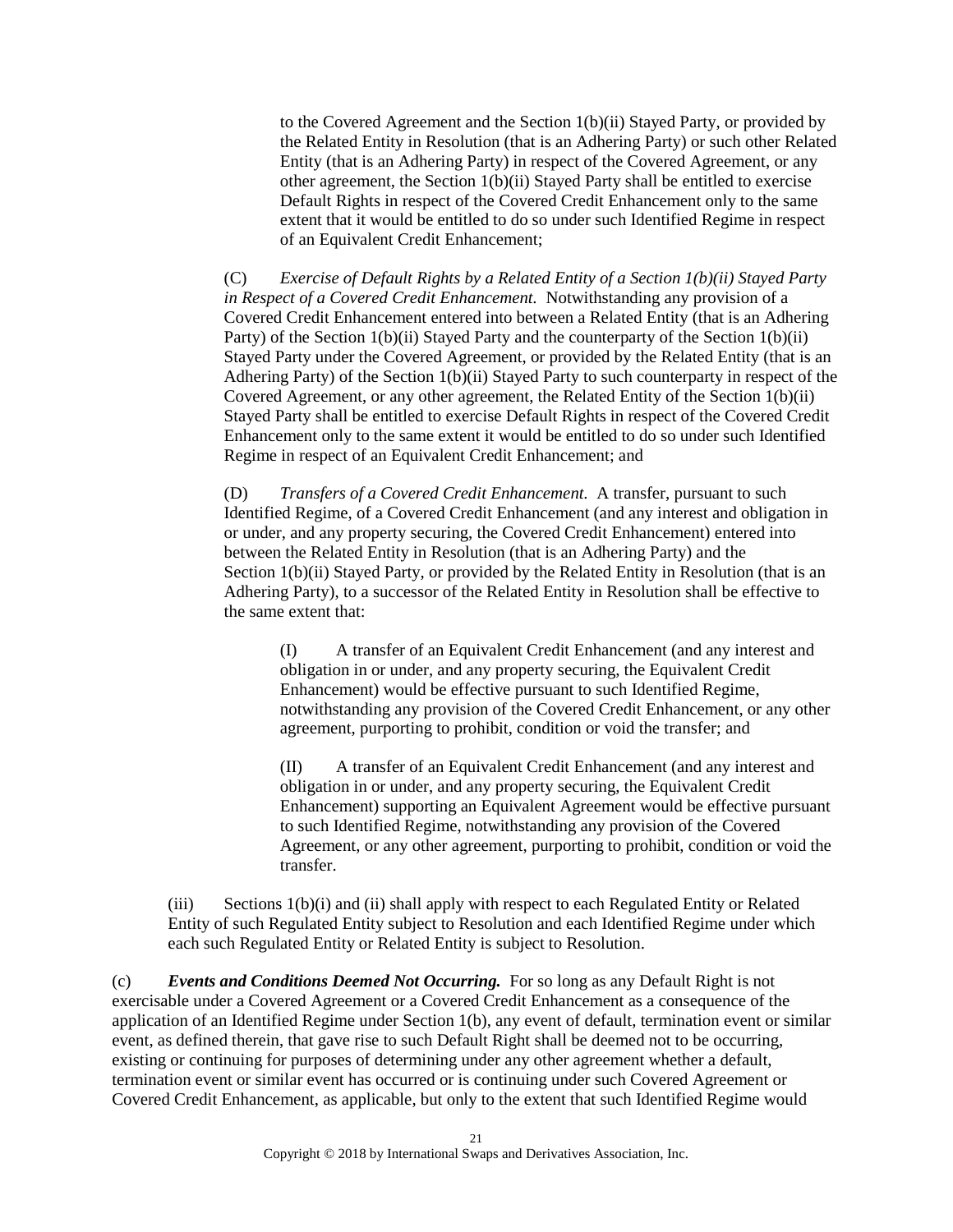render such default, termination event or similar event under such other agreement unenforceable were such Covered Agreement or Covered Credit Enhancement governed by the law of the jurisdiction of such Identified Regime.

<span id="page-21-0"></span>(d) *Maintenance of Perfection and Priority.* If (i) an Identified Regime under which a Regulated Entity or its Related Entity is, as applicable, a Party in Resolution or a Related Entity in Resolution, or other applicable law, would preserve by operation of law the interests of the Section 1 Stayed Party in any property serving as security for obligations under an Equivalent Agreement or Equivalent Credit Enhancement, including the attachment, enforceability, perfection or priority thereof, notwithstanding the transfer thereof pursuant to such Identified Regime, and (ii) the Section 1 Stayed Party, as a party to or beneficiary of a Covered Agreement or Covered Credit Enhancement transferred pursuant to such Identified Regime, does not benefit from such preservation by operation of law by virtue of such Identified Regime applying to such Section 1 Stayed Party as a result of the Protocol, then if the relevant transferee does not promptly cause the equivalent preservation of such interests, the Section 1 Stayed Party shall be entitled to exercise any Default Rights it may have without regard to Section [1\(b\).](#page-18-1) This Sectio[n 1\(d\)](#page-21-0) shall be without prejudice to any contractual arrangement in respect of the preservation of the Section 1 Stayed Party's interest in property serving as security for obligations under such a Covered Agreement or Covered Credit Enhancement.

# <span id="page-21-4"></span>**2. Limitation on Exercise of Default Rights upon U.S. Insolvency Proceedings**

(a) *Scope of Application*. The terms of this Section 2 shall not apply to any Protocol Covered Agreement that is a Section 2 Excluded Agreement.

<span id="page-21-3"></span>(b) *Affiliate in U.S. Insolvency Proceedings (Not a Credit Enhancement Provider)*. Notwithstanding any provision of a Covered Agreement between a Regulated Entity (the "**Direct Party**") and another Adhering Party (the "**Section 2 Stayed Party**") or a related Credit Enhancement, if an Affiliate of the Direct Party becomes subject to U.S. Insolvency Proceedings (such Affiliate, a "**Party in U.S. Proceedings**"), and such Party in U.S. Proceedings is not a Credit Enhancement Provider with respect to the Covered Agreement, the Section 2 Stayed Party shall, subject to Section [2\(f\),](#page-24-0) be entitled to exercise only Performance Default Rights or Unrelated Default Rights in respect of the Covered Agreement or such a related Credit Enhancement, but shall not be entitled to exercise any other Default Rights in respect of the Covered Agreement or such a related Credit Enhancement.

<span id="page-21-1"></span>(c) *Credit Enhancement Provider in Chapter 11 Proceedings*. Notwithstanding any provision of a Covered Agreement between the Direct Party and the Section 2 Stayed Party or a related Credit Enhancement, if the Party in U.S. Proceedings is a Credit Enhancement Provider with respect to the Covered Agreement, and such Party in U.S. Proceedings is subject to Chapter 11 Proceedings (such Party in U.S. Proceedings, the "**Party in Chapter 11 Proceedings**"), the Section 2 Stayed Party shall, subject to Section [2\(f\),](#page-24-0) be entitled to exercise only Performance Default Rights or Unrelated Default Rights in respect of the Covered Agreement or such a related Credit Enhancement, but shall not be entitled to exercise any other Default Rights in respect of the Covered Agreement or such a related Credit Enhancement.

<span id="page-21-2"></span>(i) *When Section [2\(c\)](#page-21-1) Default-Right Overrides Apply*. The limitations on the exercise of Default Rights in Section [2\(c\)](#page-21-1) are applicable:—

(A) During the Stay Period; and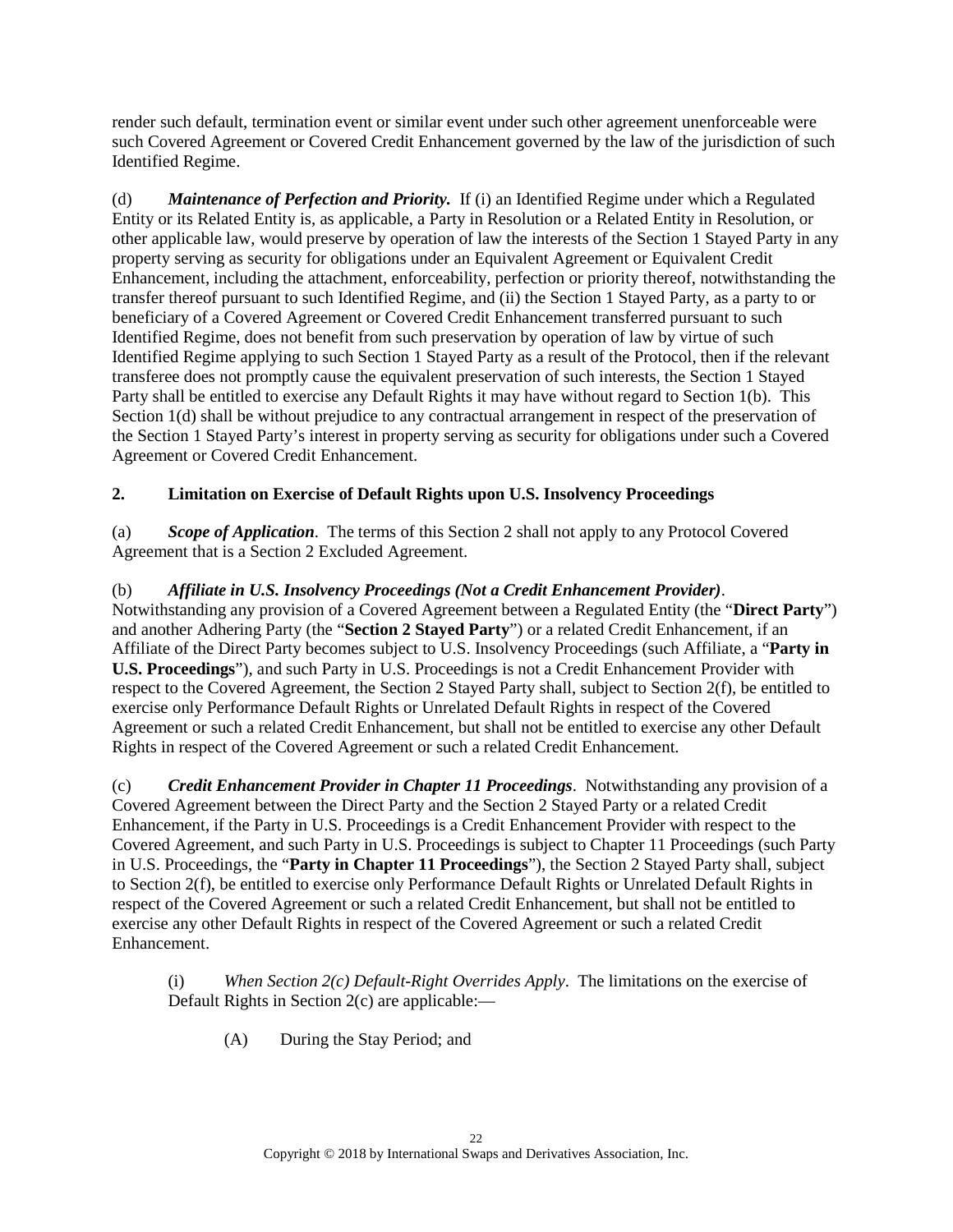(B) Thereafter, only if the Party in Chapter 11 Proceedings files either a Transfer Motion or a DIP Motion before the expiration of the Stay Period, in which case only for so long as the conditions in Sections [2\(c\)\(ii\)](#page-22-0) or [2\(c\)\(iii\),](#page-22-1) as applicable, are satisfied.

<span id="page-22-0"></span>(ii) *Transfer Conditions*. If the Party in Chapter 11 Proceedings files a Transfer Motion, with respect to a Transferee identified in such Transfer Motion, a Section 2 Stayed Party and the Covered Agreement between such Section 2 Stayed Party and the Direct Party:—

(A) During the Stay Period, such Transferee:—

(I) Is not subject to receivership, insolvency, liquidation, resolution or similar proceedings; and

(II) Satisfies all of its material payment and delivery obligations, if any, to each of its creditors;

(B) Upon the expiration of the Stay Period:—

(I) An order has been entered in respect of the Transfer Motion providing for all or substantially all of the assets of the Party in Chapter 11 Proceedings (or the net proceeds therefrom), excluding any assets reserved for the payment of costs and expenses of administration in the Chapter 11 Proceedings in respect of such Party in Chapter 11 Proceeding, to be transferred or sold, as soon as practicably possible, to the Transferee identified therein; and

(II) The Transfer Stay Conditions have been satisfied; and

(C) Following the Stay Period:—

(I) The Direct Party is and continues to be duly registered with and licensed by the regulatory body or bodies with principal supervisory authority over its business relating to transactions under Eligible Agreements and similar agreements;

(II) If the Transferee is a party other than a Bankruptcy Bridge Company, such Transferee satisfies and continues to satisfy all financial covenants and other terms applicable to the Credit Enhancement Provider under the Covered Agreement and each Credit Enhancement in respect thereof; and

(III) With respect to each Credit Enhancement (and any interest and obligation in or under, and any property securing, such Credit Enhancement) provided by the Party in Chapter 11 Proceedings with respect to Covered Agreements between the Direct Party and the Section 2 Stayed Party and the Direct Party and any Affiliate of the Section 2 Stayed Party that are transferred to the Transferee during the Stay Period, the Transferee continues to satisfy all provisions and covenants in such Credit Enhancements regarding the attachment, enforceability, perfection or priority of any security interest in property securing the obligations pursuant to such Credit Enhancements.

<span id="page-22-1"></span>(iii) *U.S. Parent DIP Conditions.* If the Party in Chapter 11 Proceedings files a DIP Motion:—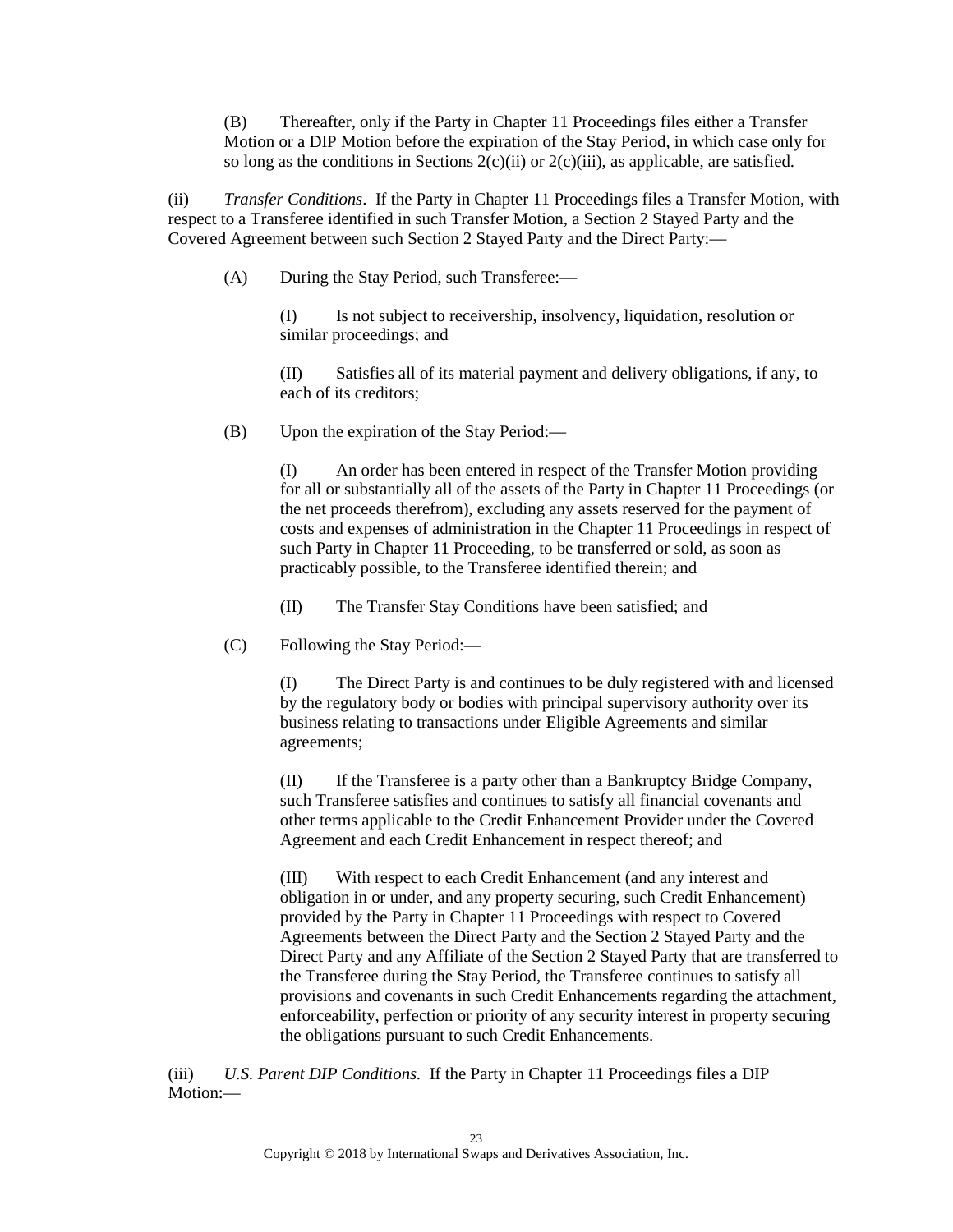(A) The Party in Chapter 11 Proceedings is a U.S. Parent;

(B) Upon the expiration of the Stay Period, the DIP Stay Conditions are satisfied with respect to the Section 2 Stayed Party; and

(C) Following the Stay Period, the Direct Party is and continues to be duly registered with and licensed by the regulatory body or bodies with principal supervisory authority over its business relating to transactions under Eligible Agreements and similar agreements.

(d) *Exercise of Default Rights Based on Payment Failure of U.S. Parent Credit Enhancement Provider to Other Section 2 Stayed Parties.* With respect to a U.S. Parent that is a Party in Chapter 11 Proceedings and that has filed a DIP Motion, if a Section 2 Stayed Party's ability to exercise Default Rights in respect of a Covered Agreement with a Direct Party would be stayed pursuant to Sections  $2(c)(i)$  and  $2(c)(iii)$ , such Section 2 Stayed Party may nevertheless exercise such Default Rights if:

(i) Such Direct Party fails to pay or deliver any Close-out Amount when due, in accordance with the terms of any Covered Agreement between such Direct Party and any other Section 2 Stayed Party; and

(ii) The Party in Chapter 11 Proceedings fails to satisfy its obligations, when due, in accordance with the terms of any Credit Enhancement in respect of such Covered Agreement.

<span id="page-23-0"></span>(e) *Credit Enhancement Provider in FDIA Proceedings*. Notwithstanding any provision of a Covered Agreement between the Direct Party and the Section 2 Stayed Party or a related Credit Enhancement, if the Party in U.S. Proceedings is a Credit Enhancement Provider with respect to the Covered Agreement, and such Party in U.S. Proceedings is subject to FDIA Proceedings, the Section 2 Stayed Party shall, subject to Section [2\(f\),](#page-24-0) be entitled to exercise only Performance Default Rights or Unrelated Default Rights in respect of the Covered Agreement or such a related Credit Enhancement, but shall not be entitled to exercise any other Default Rights in respect of the Covered Agreement or such a related Credit Enhancement.

(i) *When Section [2\(e\)](#page-23-0) Default-Right Overrides Apply*. The limitations on the exercise of Default Rights in Section [2\(e\)](#page-23-0) are applicable:—

(A) During the FDIA Stay Period; and

(B) Thereafter, only if the Credit Enhancement (and any interest and obligation in or under, and any property securing, such Credit Enhancement) between the Credit Enhancement Provider and the Section 2 Stayed Party or provided by the Credit Enhancement Provider in respect of such Covered Agreement has been transferred by the FDIC in accordance with the FDIA QFC Transfer Provisions.

(ii) *Suspension of Performance*. During such FDIA Proceedings, the Section 2 Stayed Party may exercise any contractual rights to suspend performance with respect to its obligations under the Covered Agreement between such Section 2 Stayed Party and the Direct Party to the same extent it would be entitled to do so as if the Covered Agreement were a Qualified Financial Contract with the Credit Enhancement Provider and were treated in the same manner as the Credit Enhancement.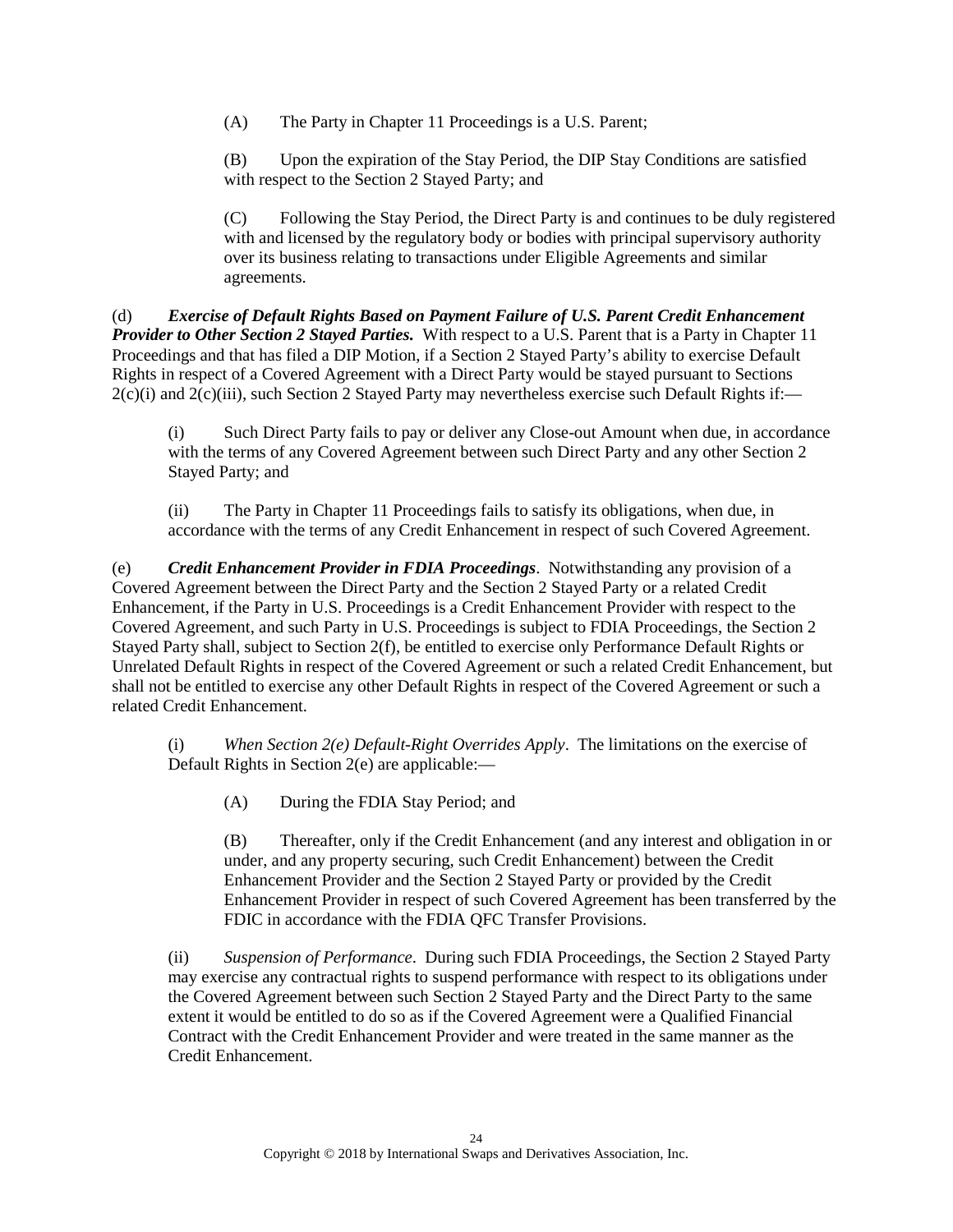<span id="page-24-0"></span>(f) *Override of Unexercised Default Rights*. If an Affiliate of a Direct Party becomes subject to U.S. Insolvency Proceedings, then for so long as a Section 2 Stayed Party may not exercise Default Rights in respect of a Covered Agreement with such Direct Party or related Credit Enhancement as a consequence of Sections [2\(b\),](#page-21-3) [2\(c\)](#page-21-1) or [2\(e\),](#page-23-0) the Section 2 Stayed Party may not exercise any Default Right in respect of such Covered Agreement or related Credit Enhancement, other than any Performance Default Right, that exists at or prior to the time of commencement of U.S. Insolvency Proceedings but (i), in the case of a Covered Agreement, that has not resulted, prior to the commencement of such U.S. Insolvency Proceedings, in the occurrence of or designation by a Section 2 Stayed Party of an early termination date (including an "Early Termination Date", as defined in the Covered Agreement) with respect to such Covered Agreement or otherwise resulted in the acceleration or termination of such Covered Agreement or transactions thereunder, or (ii) in the case of a related Credit Enhancement, that has not been exercised prior to the commencement of such U.S. Insolvency Proceedings.

<span id="page-24-1"></span>(g) *Override of Transfer Restrictions*. No provision of a Covered Agreement or Credit Enhancement shall prevent the transfer of such Credit Enhancement (and any interest and obligation in or under, and any property securing, such Credit Enhancement) to a Transferee pursuant to Section [2\(c\)\(ii\)](#page-22-0) or to a transferee in accordance with the FDIA QFC Transfer Provisions; provided that this Section [2\(g\)](#page-24-1) will not apply if a transfer of such Credit Enhancement would result in the Section 2 Stayed Party being the beneficiary of a Credit Enhancement in violation of any law applicable to the Section 2 Stayed Party (including without limitation, the violation of the laws of any country in which payment or delivery pursuant to such Credit Enhancement or compliance with the terms thereof is required).

(h) *Events and Conditions Deemed Not Occurring.* For so long as any Default Right is not exercisable under a Covered Agreement or Credit Enhancement as a consequence of Section [2\(b\),](#page-21-3) [2\(c\)](#page-21-1) or [2\(e\),](#page-23-0) as applicable, any event of default, termination event or similar event, as defined therein, that gave rise to such Default Right shall be deemed not to be occurring, existing or continuing for purposes of determining under any other agreement that is not a Covered Agreement whether a default, termination event or similar event has occurred or is continuing under such Covered Agreement or Credit Enhancement, as applicable.

(i) *Rights not Subject to Section 2*. This Section [2](#page-21-4) is without prejudice to any Default Right in respect of a Covered Agreement or any other agreement with or in favor of a Section 2 Stayed Party not specifically addressed herein, including without limitation, Default Rights that have resulted in the occurrence or designation of an "Early Termination Date" (as defined in the Covered Agreement or other agreement) or otherwise resulted in the acceleration or termination of such Covered Agreement or transactions thereunder prior to an Affiliate of a Direct Party entering U.S. Insolvency Proceedings.

(j) *Burden of Proof*. For purposes of determining whether a Section 2 Stayed Party is entitled to exercise a Default Right pursuant to Sections [2\(b\),](#page-21-3) [2\(c\)](#page-21-1) or [2\(e\),](#page-23-0) the Section 2 Stayed Party bears the burden of establishing that such Default Right may be exercised.

(k) *Multiple Affiliates in U.S. Insolvency Proceedings*. If more than one Affiliate of a Direct Party is subject to U.S. Insolvency Proceedings, Sectio[n 2](#page-21-4) shall apply with respect to each such Affiliate that is a Party in U.S. Proceedings.

# **3. Proceedings under Section 1 and Section 2**

(a) *Direct Party Subject to Identified Regime Proceedings*. If an Affiliate of a Direct Party becomes a Party in U.S. Proceedings subject to Section 2 and the Direct Party is or becomes a Party in Resolution subject to Section 1, then, notwithstanding anything to the contrary in Section 2, a Section 2 Stayed Party:—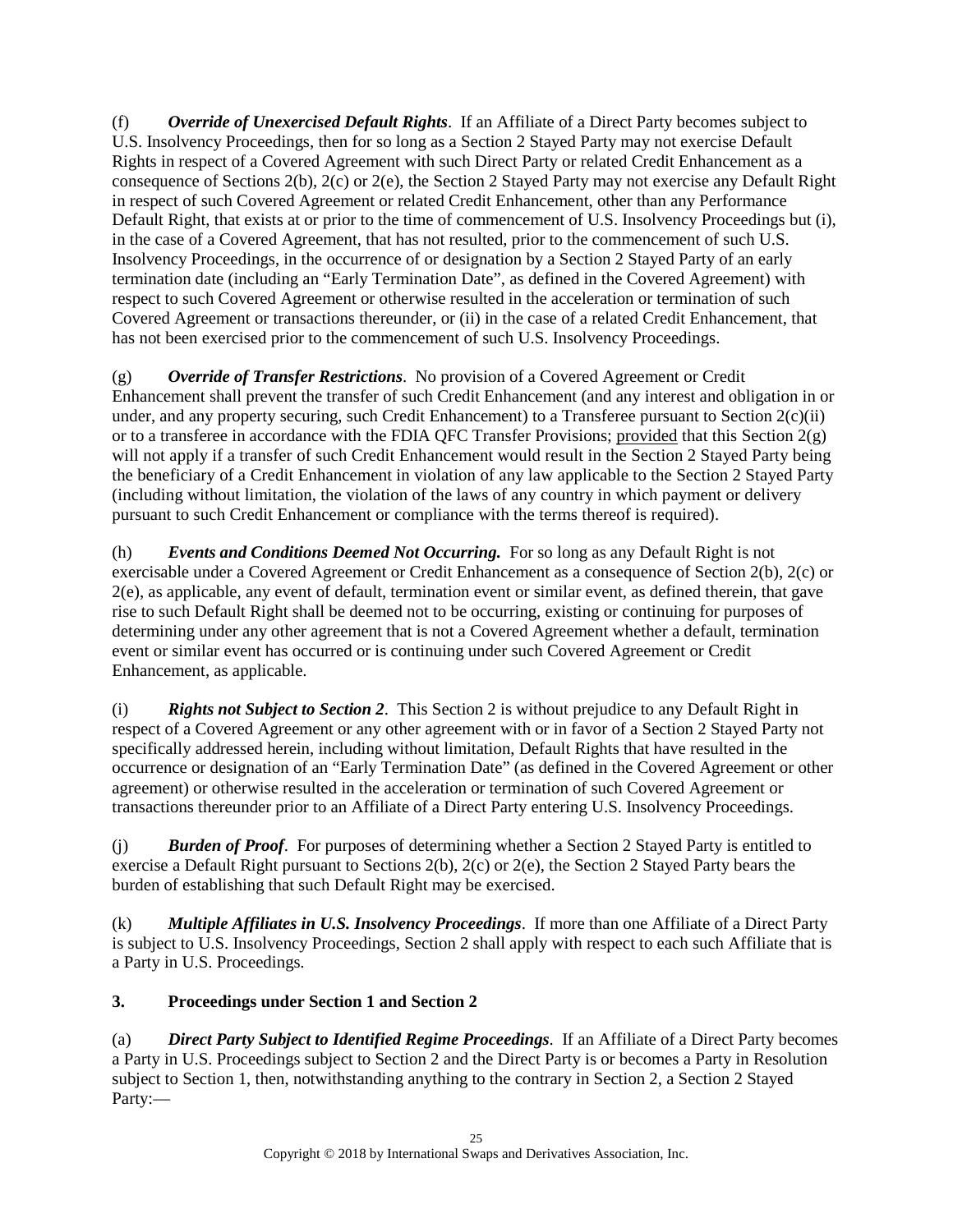(i) May only exercise a Performance Default Right in respect of a Covered Agreement or related Credit Enhancement to the extent it would be entitled to do so pursuant to Section 1; and

(ii) May not exercise any other Default Right in respect of such Covered Agreement with such Direct Party or related Credit Enhancement unless it would be entitled to do so under both Sectio[n 1](#page-18-2) and Section [2.](#page-21-4)

(b) *Affiliate Subject to Identified Regime Proceedings*. If an Affiliate of a Direct Party becomes a Party in U.S. Proceedings subject to Section [2](#page-21-4) and another Affiliate of such Direct Party becomes a Party in Resolution subject to Sectio[n 1,](#page-18-2) a Section 2 Stayed Party may not exercise any Default Right in respect of a Covered Agreement with such Direct Party or related Credit Enhancement unless it would be entitled to do so under both Section [1](#page-18-2) and Section [2.](#page-21-4)

(c) *Section 1 Applicable to Party in U.S. Proceedings*. Subject to Section 5388 of Title 12 of the United States Code, and any implementing regulations and measures, as the same may be amended from time to time, if an Affiliate of a Direct Party becomes a Party in U.S. Proceedings subject to Section [2](#page-21-4) and such Party in U.S. Proceedings is or becomes a Party in Resolution subject to Section [1,](#page-18-2) the provisions of Sectio[n 1](#page-18-2) will prevail; provided, however, that if such Party in U.S. Proceedings is subject to FDIA Proceedings and is also a Party in Resolution subject to Section [1,](#page-18-2) a Section 1 Stayed Party or a Section 2 Stayed Party, as applicable, may not exercise a Default Right in respect of a Covered Agreement or related Credit Enhancement unless it would be entitled to do so under both Section [1](#page-18-2) and Section [2.](#page-21-4)

### <span id="page-25-1"></span>**4. Effectiveness**

### <span id="page-25-0"></span>(a) *Single-party Election Provisions.*

### (i) *Section 1 Opt-outs.*

(A) *SRR Regulatory Restrictions.* If a Regulated Entity ("X") is not subject to SRR Regulatory Restrictions with respect to an Identified Regime by January 1, 2018, then any other Adhering Party ("Y") shall be entitled, by written notice to X and X's Primary Regulators, to elect that such Identified Regime will not, as between X and Y, constitute an Identified Regime with respect to X or its Related Entities. Such an election will remain effective until withdrawn by written notice from Y. For the avoidance of doubt, each Entity Subject to U.S. Regulations shall be deemed to have been subject to SRR Regulatory Restrictions with respect to the U.S. Special Resolution Regime – FDIA and U.S. Special Resolution Regime – OLA by January 1, 2018.

<span id="page-25-2"></span>(B) *Amendments to Identified Regimes.* If an Adhering Party ("X") determines in good faith that an amendment to an Identified Regime subsequent to the First Adherence Date relating to the length of any applicable stay (or the imposition of a stay), the obligations of parties during the pendency of a stay, the treatment of netting or setoff arrangements or the priority of claims (other than any amendment relating to a bank that gives priority to the depositors of such bank over general unsecured creditors of such bank) materially and adversely affects the ability to exercise Default Rights in respect of Eligible Agreements or related Credit Enhancements, X shall be entitled, by written notice (an "**Identified Regime Notice**") to another Adhering Party ("Y") eligible for resolution under such Identified Regime, and Y's Primary Regulators, to elect that such Identified Regime will not, as between them, constitute an Identified Regime with respect to Y or its Related Entities for those Eligible Agreements with respect to which X's ability to exercise Default Rights has been materially and adversely affected. In the case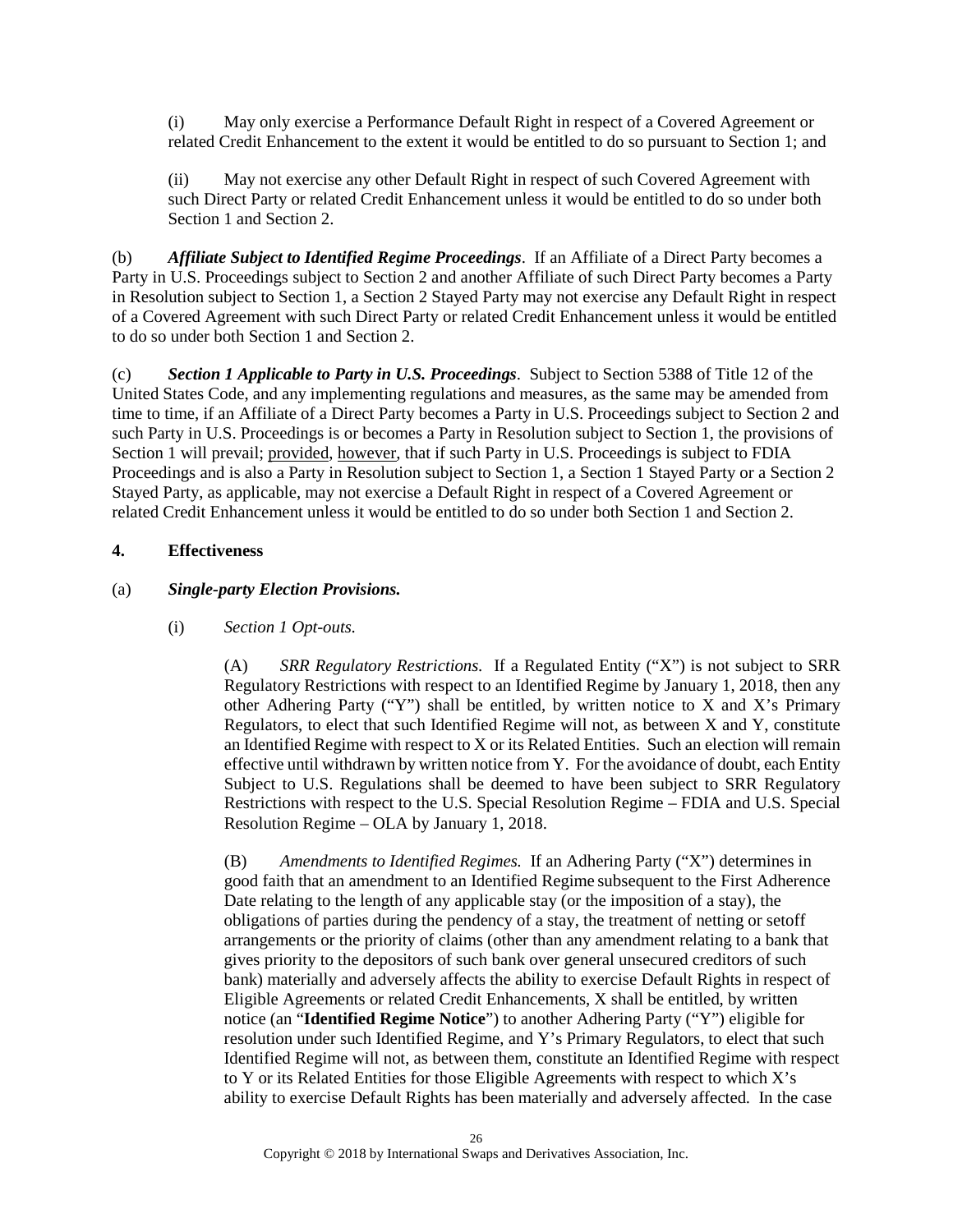of an Identified Regime Notice with respect to U.S. Special Resolution Regime – FDIA, Section  $2(e)$  will be inapplicable as between X and Y. Any such election will remain effective until withdrawn by written notice from X.

(ii) *Opt-outs limited*. The Section 1 Opt-outs under this section [4\(a\)](#page-25-0) are only effective to the extent that the Covered Agreements and Covered Credit Enhancements affected by an Adhering Party's election hereunder would continue to meet the requirements of the FDIC Regulation, FRB Regulation and OCC Regulation, as applicable.

(iii) *Timing of Elections and Opt-outs*. An Adhering Party may not make any elections pursuant to the provisions of this Section [4\(a\),](#page-25-0) with respect to another Adhering Party upon or following such other Adhering Party or any of its Affiliates becoming a Party in Resolution, Related Entity in Resolution or Party in U.S. Proceedings, as applicable.

(b) *Condition on Opt-in to Japanese Special Resolution Regime*. Notwithstanding anything in this Attachment to the contrary, the provisions of Section [1\(b\)](#page-18-1) of this Attachment with respect to the Japanese Special Resolution Regime shall not apply with respect to a Covered Agreement unless, upon the commencement of Resolution, the Japanese Resolution Authority, Prime Minister or Minister of State for Financial Services issues a public statement announcing either that:—

(i) the Covered Agreement and any related Credit Enhancements, as applicable, will be transferred to a successor; or

(ii) the duration of any temporary stay on Default Rights imposed by the Japanese Resolution Authority with respect to the Covered Agreement and any related Credit Enhancements, as applicable, will not exceed two Business Days in Japan.

# **5. Miscellaneous**

(a) *Acknowledgement of the Parties***.** Each Adhering Party acknowledges and agrees that Default Rights and transfer restrictions in a Covered Agreement, Covered Credit Enhancement or another agreement between the parties, or provided in favor of an Adhering Party, may be limited, temporarily or permanently stayed or rendered unenforceable under certain circumstances to the extent provided under this Attachment and each applicable Identified Regime.

# (b) *Delivery of Notices.*

(i) Any notice deliverable under Section [4](#page-25-1) by one Adhering Party to a Covered Agreement to another Adhering Party to the Covered Agreement may be effected by delivering such notice in accordance with the notice provisions of the Covered Agreement.

(ii) Any notice deliverable under Section [4](#page-25-1) by one Adhering Party to a Covered Agreement to the Credit Enhancement Provider of another Adhering Party to the Covered Agreement, the obligations of which are supported by such Credit Enhancement Provider, may be effected by delivering such notice to such other Adhering Party in accordance with the notice provisions of such Covered Agreement.

(c) *Clearing Organization Rules and Regulations.* Solely with respect to Cleared Client Transactions, no provision of Section [1](#page-18-2) or [2](#page-21-4) shall apply to a Covered Agreement or related Credit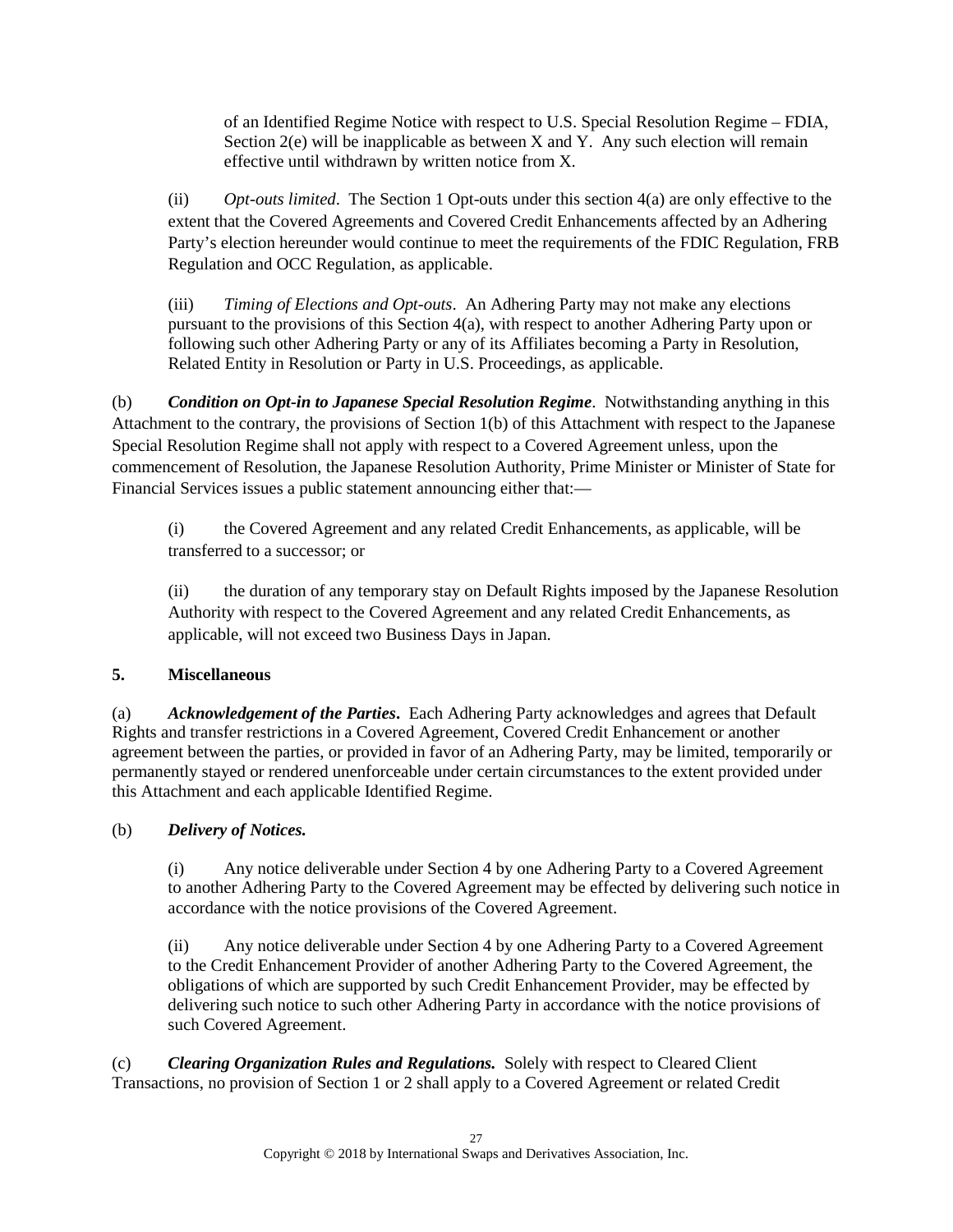Enhancement if the application thereof violates the rules or regulations of any applicable clearing organization, provided that such rules and regulations are enforceable under applicable law.

(d) *Applicability of Other Laws*. Modifications with respect to Covered Agreements or Covered Credit Enhancements pursuant to the Protocol shall be without prejudice to the effect of any law to which an Adhering Party may be subject.

## (e) *Amendment to Certain Foreign Bank Agreements.*

(i) With respect to a Foreign Bank Agreement that is an ISDA Master Agreement, if under such ISDA Master Agreement the "Offices," as defined therein, specified for the purposes of Section 10(b) of the ISDA Master Agreement do not include:

(A) with respect to a Covered Bank, a "Federal branch" or a "Federal agency," each of which has the meaning given to such term in the OCC Regulation or

(B) with respect to a Covered Entity, a "U.S. branch" or "U.S. agency," each of which has the meaning given to such term in the FRB Regulation,

then the parties agree that "Transactions," as defined in such ISDA Master Agreement, will not be permitted to be booked at such Federal branch, Federal agency, U.S. branch or U.S. agency, as applicable.

(ii) With respect to a Foreign Bank Agreement that is not an ISDA Master Agreement, if such agreement:

(A) does not explicitly provide that agreements or transactions thereunder may be booked at:

(I) with respect to a Covered Bank, a "Federal branch" or "Federal agency," each of which has the meaning given to such term in the OCC Regulation, or

(II) with respect to a Covered Entity, a "U.S. branch" or "U.S. agency," each of which has the meaning given to such term in the FRB Regulation,

(B) does not explicitly list any such Federal branch, Federal agency, U.S. branch or U.S. agency, as applicable, in the agreement (as an office or otherwise) and

(C) does not explicitly identify any such Federal branch, Federal agency, U.S. branch or U.S. agency, as applicable, as a party to the agreement,

then the parties agree that they will not be permitted to book agreements or transactions thereunder at such Federal branch, Federal agency, U.S. branch or U.S. agency, as applicable.

### **6. Definitions**

As used in this Attachment:

*"Affiliate"* means, in relation to any entity ("X"):—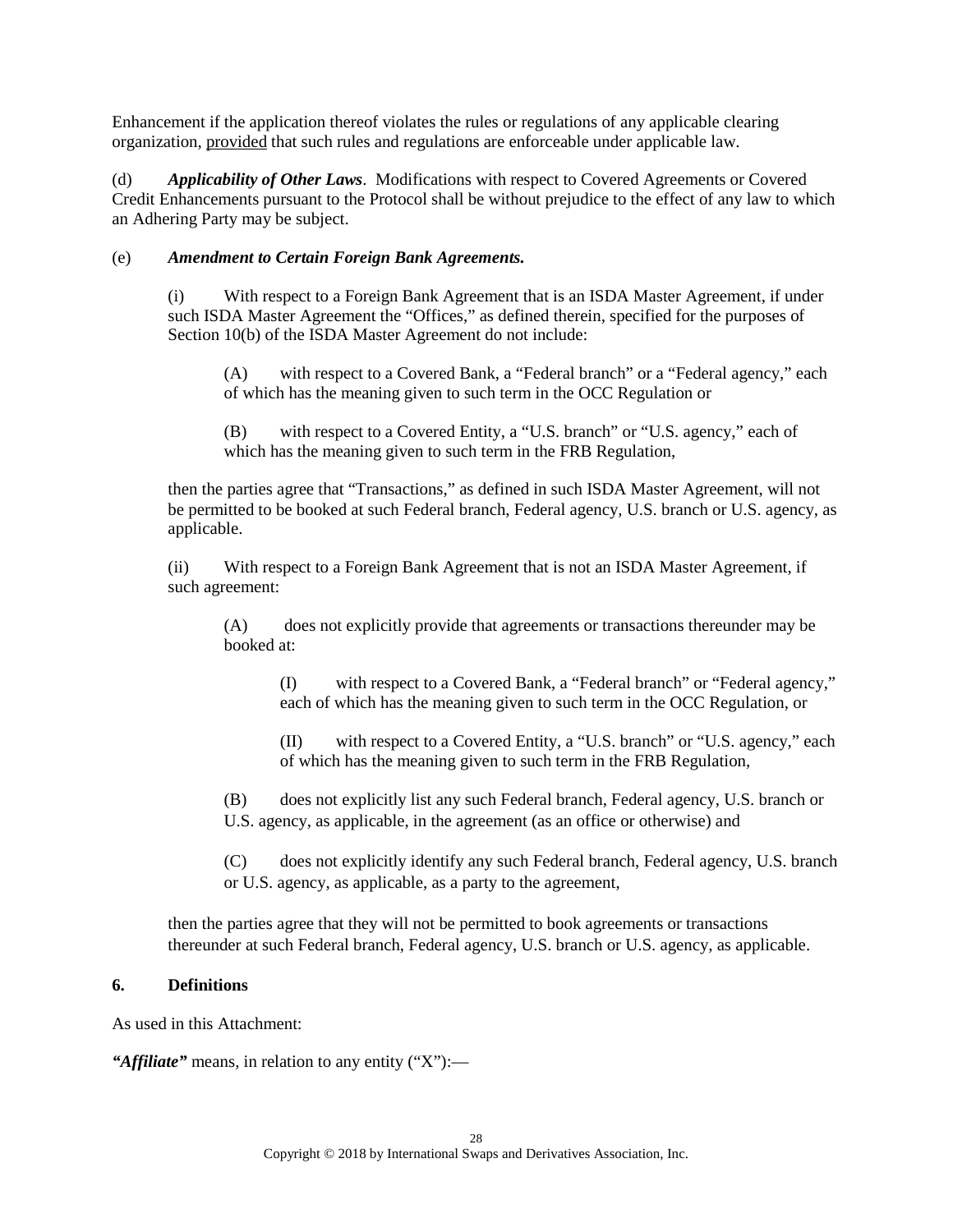(a) Any other entity that is Controlled, directly or indirectly, by X, any entity that Controls, directly or indirectly, X, or any entity directly or indirectly under common Control with X; and

(b) Any other entity that would be an Affiliate of X under clause (a) but for a transfer of the direct or indirect ownership of such entity or X pursuant to a resolution under an Identified Regime or pursuant to U.S. Insolvency Proceedings.

*"Bankruptcy Bridge Company"* means an entity organized for the purpose of becoming a transferee of assets of a Party in Chapter 11 Proceedings, the ultimate economic interest in which accrues to or for the benefit of the estate of such Party in Chapter 11 Proceedings, but that is not, or after giving effect to the transactions contemplated by a Transfer Motion will not be, Controlled by a Party in Chapter 11 Proceedings or creditors of, or Affiliates of, such Party in Chapter 11 Proceedings.

*"BRRD"* means Directive 2014/59/EU of the European Parliament and the Council of 15 May 2014.

*"Business Day"* means, with respect to a jurisdiction, a day on which commercial banks in such jurisdiction are open for general business (including dealings in foreign exchange and foreign currency deposits).

*"Chapter 7 Proceedings"* means, with respect to an Affiliate of a Direct Party, proceedings under Chapter 7 of the U.S. Bankruptcy Code, as amended from time to time, that commence upon the voluntary filing for Chapter 7 of such Affiliate, or, in the case of an involuntary filing for Chapter 7 of such Affiliate, upon the entry of an order for relief with respect to such Affiliate.

*"Chapter 11 Proceedings"* means, with respect to an Affiliate of a Direct Party, proceedings under Chapter 11 of the U.S. Bankruptcy Code, as amended from time to time, that commence upon the voluntary filing for Chapter 11 of such Affiliate, or, in the case of an involuntary filing for Chapter 11 of such Affiliate, upon the entry of an order for relief with respect to such Affiliate.

*"Cleared Client Transaction"* means a transaction, forming a part of a Covered Agreement, with respect to which a related cleared transaction exists between one party, acting as a Clearing Member, and a clearing organization.

*"Clearing Member"* means an Adhering Party that is a member of a clearing organization that clears a transaction related to a Cleared Client Transaction through such clearing organization.

*"Close-out Amount"* means the amount due under a Covered Agreement, including any credit support or other property deliverable, as a result of the acceleration, termination or other close-out of such Covered Agreement in accordance with the terms thereof.

*"Close-out Stay"* has the definition given to such term in the definition of "Creditor Safeguards".

*"Control"* means, with respect to an entity, ownership of a majority of the voting power of the entity; provided that, with respect to a Bankruptcy Bridge Company, an owner of a majority of the voting power of the Bankruptcy Bridge Company shall not have Control if the ability to exercise such majority voting power lies with a fiduciary or third party not Controlled by such owner.

*"Credit Enhancement"* means, with respect to an Eligible Agreement, any credit enhancement or credit support arrangement provided by a party to the Eligible Agreement, or an Affiliate thereof, in connection with the Eligible Agreement, including any guarantee, collateral arrangement in support of obligations pursuant to the Eligible Agreement (including any pledge, charge, mortgage or other security interest in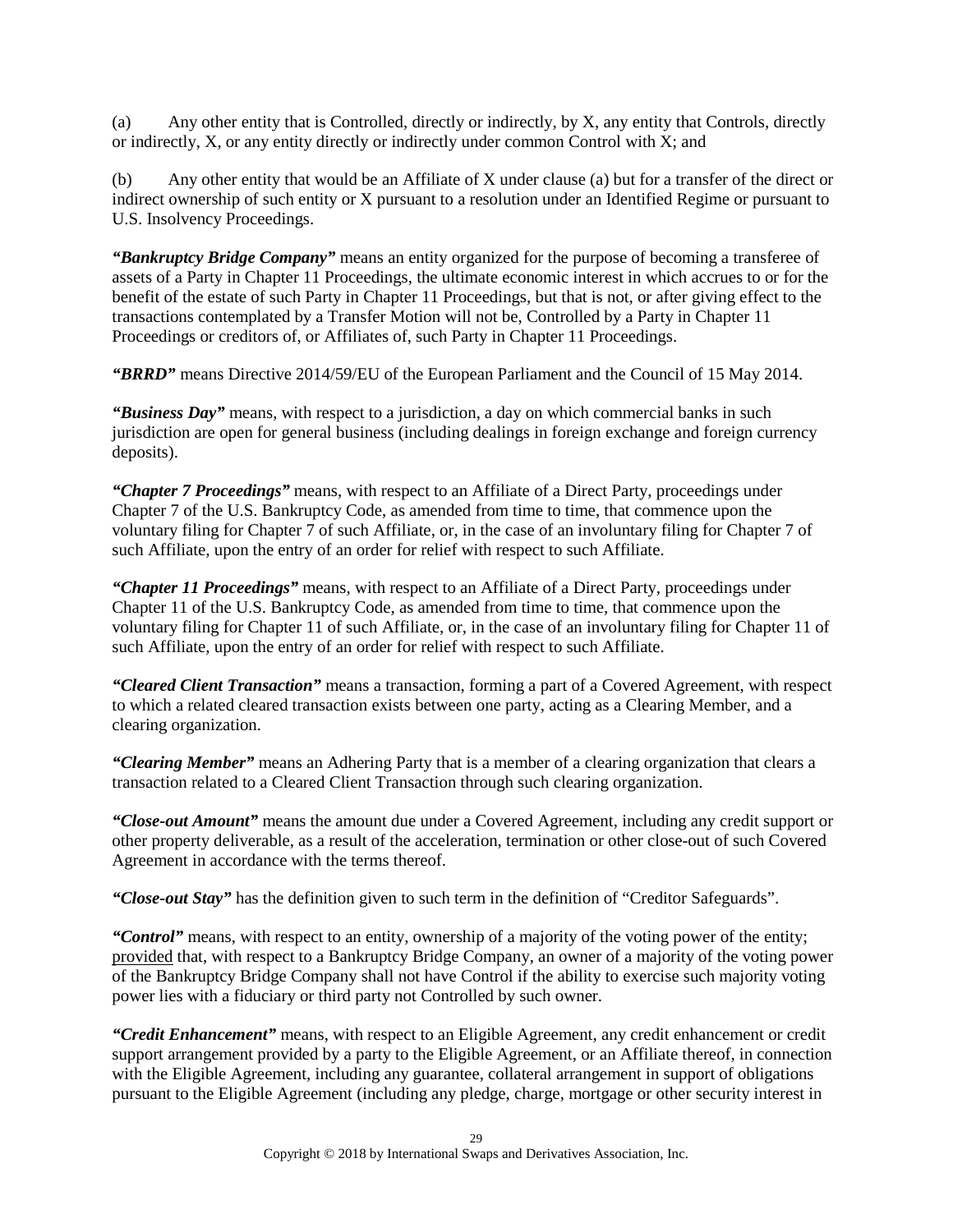collateral or title transfer arrangement), trust or similar arrangement, letter of credit, transfer of margin or any similar arrangement, in each case, only to the extent such credit enhancement relates to the Eligible Agreement, and with respect to an Eligible Agreement that is an ISDA Master Agreement, any 1995 Credit Support Deed (Bilateral Form – Security Interest).

*"Credit Enhancement Provider"* means an obligor or transferor with respect to a Credit Enhancement in support of a Covered Agreement.

*"Creditor Protection Order"*means, with respect to a U.S. Parent that is a Party in Chapter 11 Proceedings and that has filed a DIP Motion, a Direct Party, a Section 2 Stayed Party and a Covered Agreement, a court order that:—

(a) Grants administrative expense status to such Section 2 Stayed Party's claims arising from the obligations of such Party in Chapter 11 Proceedings under any Credit Enhancement in respect of such Covered Agreement that have accrued and remain unsatisfied prior to or that become due following the commencement of Chapter 11 Proceedings with respect to such Party in Chapter 11 Proceedings; provided that the Creditor Protection Order may provide that the administrative expense claims of such Section 2 Stayed Party in respect of the obligations of such Party in Chapter 11 Proceedings under such Credit Enhancement will be subordinated in payment to administrative expense claims not arising under a Credit Enhancement, including by providing that such administrative expense claims of the Section 2 Stayed Party may be paid in cash only after (i) some or all other administrative expense claims have been paid or provided for in cash in full, and (ii) the Party in Chapter 11 Proceedings, after satisfying clause (i), has available cash sufficient to pay the credit support claims;

(b) Provides that, if such Direct Party fails to meet any of its material obligations to the Section 2 Stayed Party under the Covered Agreement or if the Party in Chapter 11 Proceedings fails to meet any of its material obligations to the Section 2 Stayed Party pursuant to any Credit Enhancement supporting such Covered Agreement between the Direct Party and the Section 2 Stayed Party, in each case, in accordance with the terms thereof, the Section 2 Stayed Party may terminate such Covered Agreement and exercise any rights with respect to any right of setoff or netting, any collateral or any other credit support pursuant to such Covered Agreement or Covered Credit Enhancement immediately without seeking the approval of the U.S. Bankruptcy Court, and the Party in Chapter 11 Proceedings shall, subject to clause (a) above, be authorized to perform its obligations under such Credit Enhancement; and

(c) Provides that, if (i) the Direct Party fails to pay or deliver any Close-out Amount when due, in accordance with the terms of any Covered Agreement between such Direct Party and any other Section 2 Stayed Party, and (ii) the Party in Chapter 11 Proceedings fails to satisfy its obligations, when due, under any Credit Enhancement in respect of such Covered Agreement, then the Section 2 Stayed Party may exercise any rights with respect to any right of setoff or netting, any collateral or any other credit support pursuant to the Covered Agreement between such Section 2 Stayed Party and the Direct Party or any Credit Enhancement provided by the Party in Chapter 11 Proceedings supporting such Covered Agreement immediately without seeking the approval of the U.S. Bankruptcy Court and the Party in Chapter 11 Proceedings shall, subject to clause (a) above, be authorized to perform its obligations under such Credit Enhancement.

*"Creditor Safeguards"* means the creditor protections in the context of a Resolution that provide:

(a) Creditors, with respect to Eligible Agreements and Credit Enhancements, are not treated differently from each other or from other creditors in respect of Covered Agreements and Covered Credit Enhancements, or similar agreements or obligations, on the basis of nationality, the location or domicile of creditors or the jurisdiction in which claims are payable; and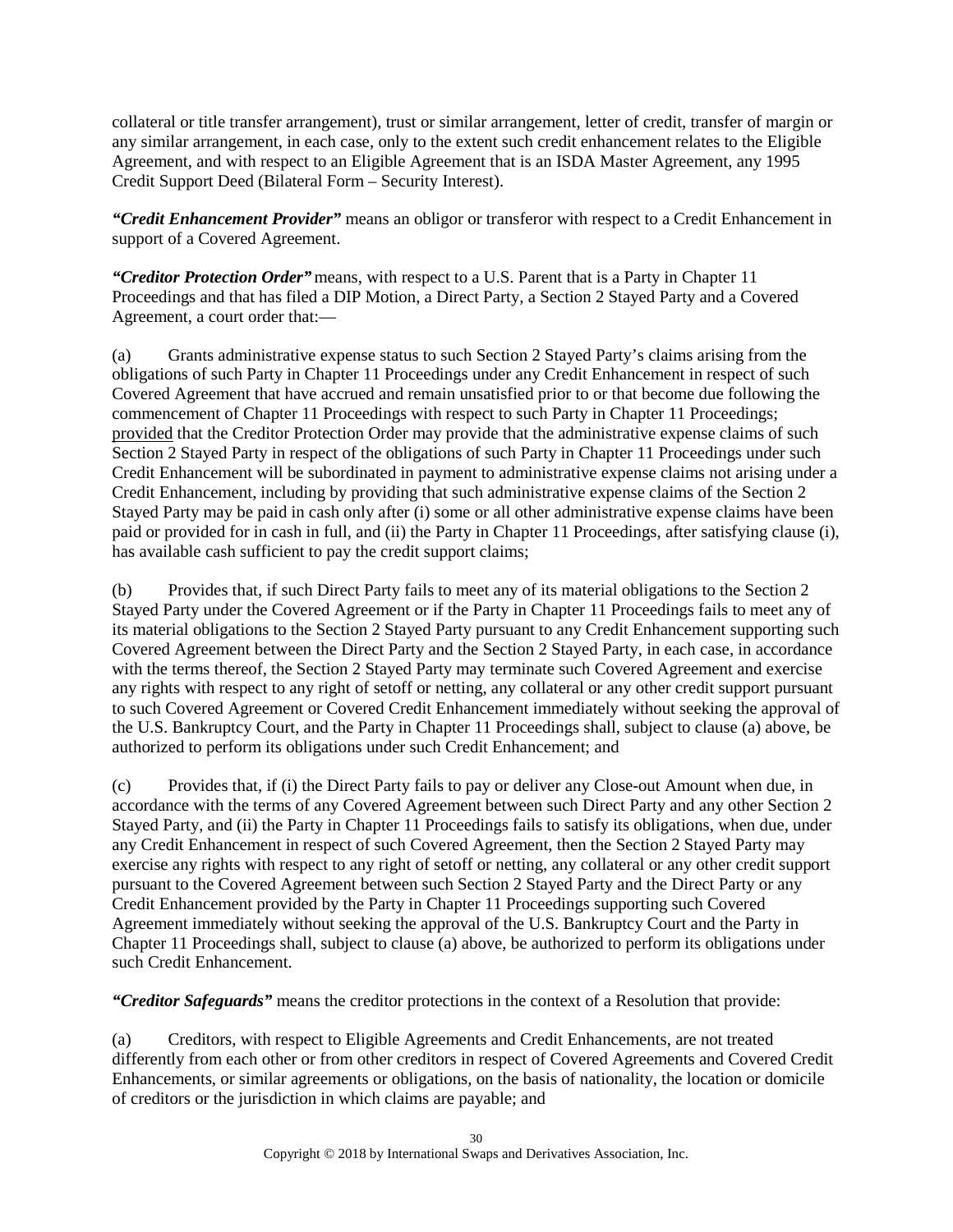(b) Resolution-based Default Rights are, or at the discretion of the administrative authority may be, temporarily or permanently stayed, nullified, invalidated or otherwise overridden with respect to Covered Agreements and Covered Credit Enhancements with the failed financial company ("**Close-out Stay**"), provided that:—

(i) With respect to a temporary Close-out Stay:—

(A) The duration of any such temporary Close-out Stay does not exceed two Business Days; and

(B) During the pendency of any such temporary Close-out Stay, such laws include either or both of the following requirements:—

(I) All payment and delivery obligations of the failed financial company under such Covered Agreements and Covered Credit Enhancements are required to be satisfied; or

(II) All payment and delivery obligations of both parties under such Covered Agreements and Covered Credit Enhancements are deferred until the expiration of such Close-out Stay; and

(ii) With respect to any Close-out Stay:—

(A) All rights, whether contractual or otherwise (including, without limitation, rights incorporated by reference to any other contract, agreement or document, and rights afforded by statute, civil code, regulation and common law), to net or set off obligations relating to transactions documented under such Covered Agreements (including obligations arising from related credit support arrangements) and relating to Covered Credit Enhancements (including obligations arising from related credit support arrangements) remain in full force and effect;

(B) The failed financial company or a transferee remains obligated in respect of such Covered Agreements and Covered Credit Enhancements to the extent the failed financial company was obligated immediately prior to becoming subject to the exercise of powers under such laws;

(C) If all or substantially all of the assets of the failed financial company are transferred by the administrative authority to a transferee, Resolution-based Default Rights may be exercised in respect of any such Covered Agreements and Covered Credit Enhancements that are not transferred to such transferee;

(D) The failed financial company or, if such Covered Agreements and Covered Credit Enhancements are transferred by the administrative authority to a transferee, its transferee, (1) maintains all material regulatory licenses and registrations necessary under applicable law for the continued operation of its business and, if applicable, is in good standing, (2) has balance sheet assets that exceed its balance sheet liabilities, (3) is able to satisfy its obligations with respect to such Covered Agreements and Covered Credit Enhancements when due and (4) is at least as creditworthy as the failed financial company was immediately prior to the start of resolution proceedings;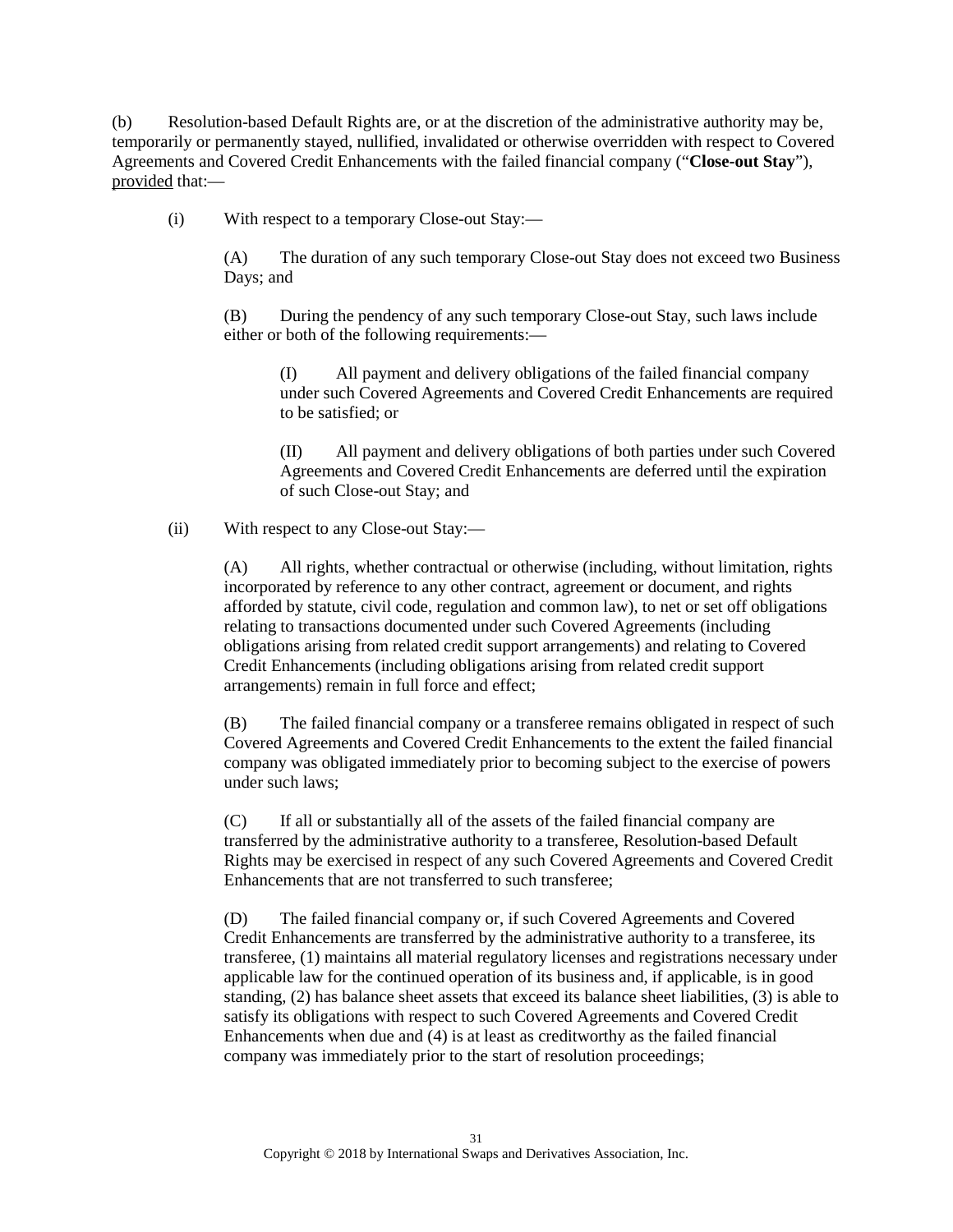(E) If such Covered Agreements and Covered Credit Enhancements are transferred, (1) any rights to net or set off thereunder, contractual or otherwise, are enforceable substantially to the same extent under the laws and regulations applicable to the transferee as under those applicable to the transferor and (2) the limitations on Resolution-based Default Rights under any financial company resolution laws and regulations applicable to the transferee are not substantially greater than those applicable to the transferor; and

(F) Such Close-out Stay does not apply with respect to Default Rights (1) that are not Resolution-based Default Rights or (2) that arise from subsequent and independent resolution proceedings.

*"Default Right"* means, with respect to a Covered Agreement or Credit Enhancement, any:—

(a) Right of a party, whether contractual or otherwise (including, without limitation, rights incorporated by reference to any other contract, agreement or document, and rights afforded by statute, civil code, regulation and common law), to liquidate, terminate, cancel, rescind or accelerate such agreement or transactions thereunder, set off or net amounts owing in respect thereto (except rights related to same-day payment netting), exercise remedies in respect of collateral or other credit support or property related thereto (including the purchase and sale of property), demand payment or delivery thereunder or in respect thereof (other than a right or operation of a contractual provision arising solely from a change in the value of collateral or margin or a change in the amount of an economic exposure), suspend, delay or defer payment or performance thereunder, modify the obligations of a party thereunder or any similar rights; and

(b) Right or contractual provision that alters the amount of collateral or margin that must be provided with respect to an exposure thereunder, including by altering any initial amount, threshold amount, variation margin, minimum transfer amount, the margin value of collateral or any similar amount, that entitles a party to demand the return of any collateral or margin transferred by it to the other party or a custodian or that modifies a transferee's right to reuse collateral or margin (if such right previously existed), or any similar rights, in each case, other than a right or operation of a contractual provision arising solely from a change in the value of collateral or margin or a change in the amount of an economic exposure;

provided that, with respect to Section [2,](#page-21-4) the term "Default Right" does not include any right under a contract that allows a party to terminate the contract on demand or at its option at a specified time, or from time to time, without the need to show cause.

References to the "exercise" of a Default Right or the entitlement "to exercise" a Default Right shall include the automatic or deemed exercise of a Default Right.

*"DIP Motion"* means, with respect to a U.S. Parent of a Direct Party that becomes a Party in Chapter 11 Proceedings, a motion filed by such U.S. Parent that causes the U.S. Parent to remain obligated with respect to Credit Enhancements supporting one or more Covered Agreements to the same extent as such U.S. Parent was obligated with respect to such Credit Enhancements immediately prior to becoming a Party in Chapter 11 Proceedings.

*"DIP Stay Conditions"* means, with respect to a Direct Party, a Party in Chapter 11 Proceedings that is a U.S. Parent of such Direct Party and has filed a DIP Motion and a Section 2 Stayed Party:—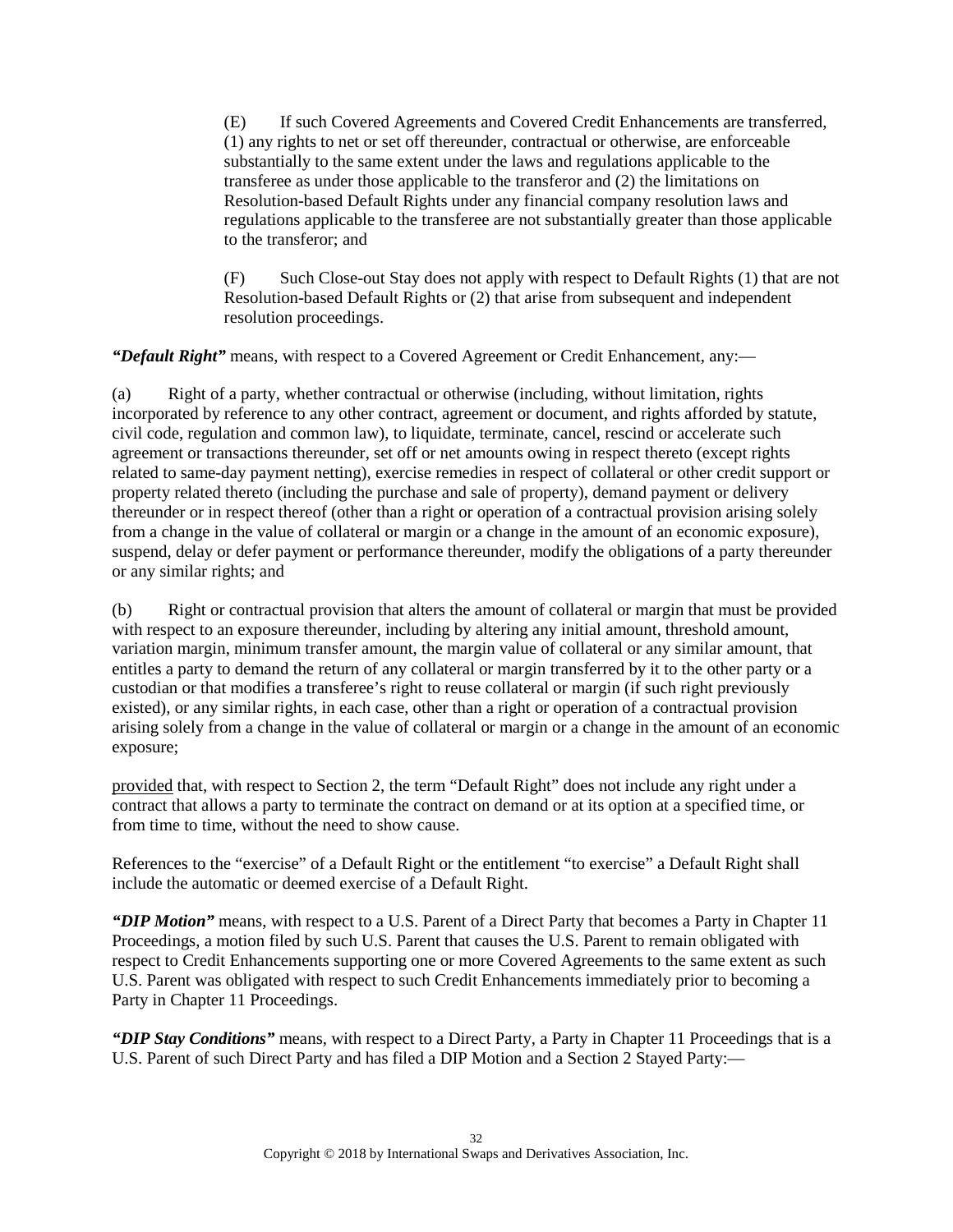<span id="page-32-0"></span>(a) An order has been entered under which such U.S. Parent of a Direct Party remains obligated with respect to each Credit Enhancement it provides in support of Covered Agreements between such Direct Party and the Section 2 Stayed Party and each Covered Agreement between such Direct Party and each Affiliate of such Section 2 Stayed Party to the same extent as such U.S. Parent was obligated immediately prior to becoming a Party in Chapter 11 Proceedings; and

(b) A Creditor Protection Order with respect to each Credit Enhancement described in clause [\(a\)](#page-32-0) above has been entered for the benefit of such Section 2 Stayed Party and each such Affiliate.

*"Direct Party"* has the definition given to such term in Section [2\(b\).](#page-21-3)

*"Eligible Agreement"* means a Qualified Financial Contract that is not an Excluded Agreement.

*"Equivalent Agreement"* means, with respect to a Covered Agreement and a Resolution under an Identified Regime, an Eligible Agreement with the same terms as the Covered Agreement but governed by the laws of the jurisdiction of such Identified Regime, provided that:—

(a) If the jurisdiction of such Identified Regime is the United Kingdom, such governing law shall be the laws of England and Wales; and

(b) If the jurisdiction of such Identified Regime is the United States of America, such governing law shall be the law of the State of New York.

*"Equivalent Credit Enhancement"* means, with respect to a Covered Credit Enhancement and a Resolution under an Identified Regime, a Credit Enhancement with the same terms as the Covered Credit Enhancement but governed by the laws of the jurisdiction of such Identified Regime, provided that:—

(a) If the jurisdiction of such Identified Regime is the United Kingdom, such governing law shall be the laws of England and Wales; and

(b) If the jurisdiction of such Identified Regime is the United States of America, such governing law shall be the law of the State of New York.

*"FDIA"* means the Federal Deposit Insurance Act, and any implementing regulations and measures, as the same may be amended from time to time.

*"FDIA Proceedings"* means with respect to an Affiliate of a Direct Party, proceedings under the FDIA that commence upon the FDIC being appointed as receiver for such Affiliate.

*"FDIA QFC Transfer Provisions"* means FDIA Sections 11(e)(9) and (10), and any implementing regulations and measures, as the same may be amended from time to time.

*"FDIA Stay Period"* means, with respect to a Party in U.S. Proceedings that is in FDIA Proceedings, the period of time during which a party to a Qualified Financial Contract with such Party in U.S. Proceedings may not exercise any right that such party has to terminate, liquidate, or net such Qualified Financial Contract, in accordance with FDIA Section 11(e), and any implementing regulations and measures, as the same may be amended from time to time.

*"FDIC"* means the Federal Deposit Insurance Corporation.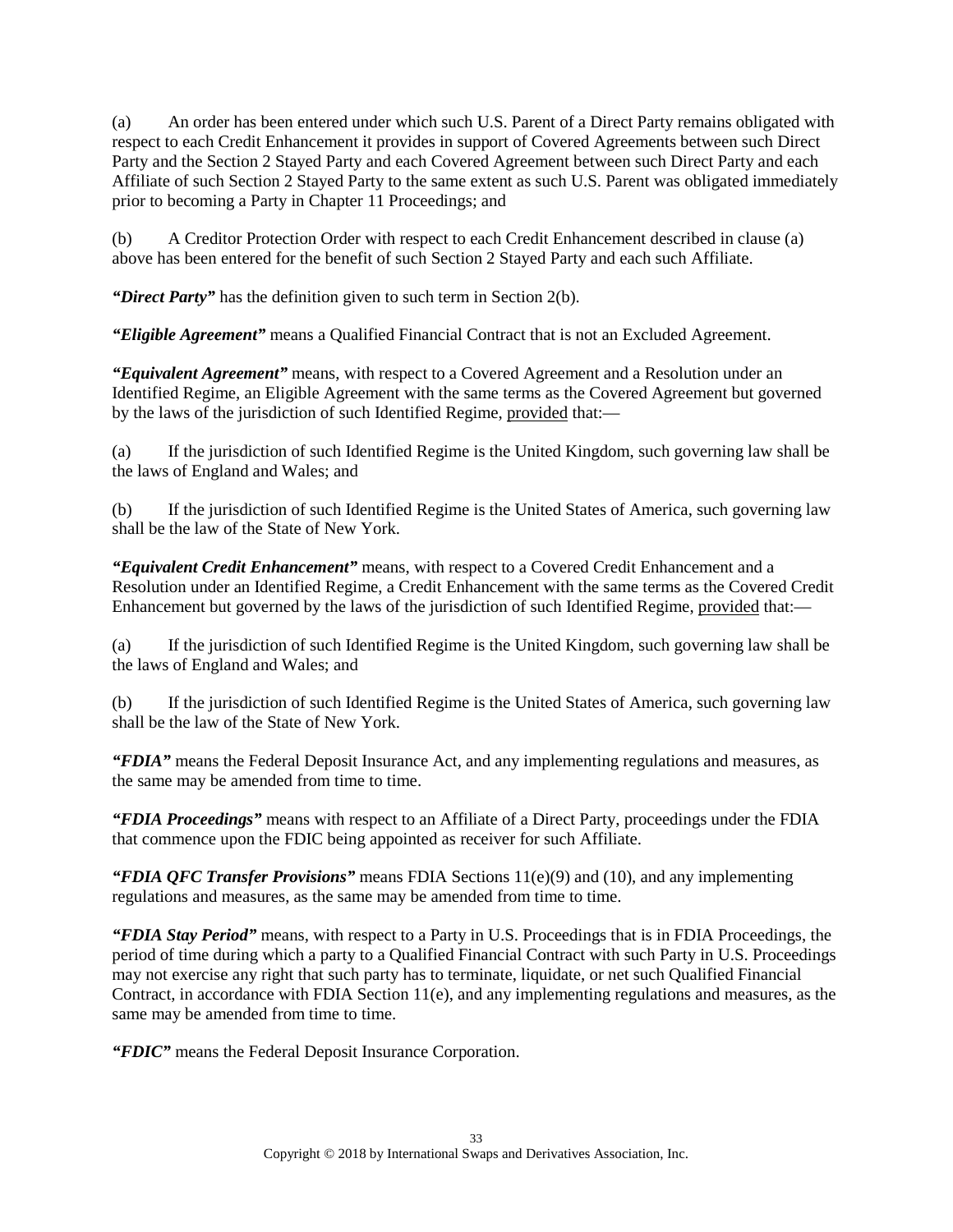*"First Adherence Date"* means the first date on which ISDA has accepted an Adherence Letter with respect to the Protocol from any Adhering Party.

*"French Special Resolution Regime"* means, other than any Ring-fence Provisions, Articles L. 613-34 to L. 613-63 and R. 613-40 to R. 613-79 of the French Monetary and Financial Code, and their implementing regulations and measures, as the same may be amended from time to time, except for Article L. 613-45-1, I. of the French Monetary and Financial Code insofar as it refers to the provisions of Articles L. 511-41-3, L. 511-41-5, L. 612-32, L. 612-33, L. 612-34, L. 613-36, L. 613-41 to L. 613-43-1, and L. 613-48 to L. 613-48-5 of the French Monetary and Financial Code but including Article L. 613- 45-1, I. of the French Monetary and Financial Code insofar as it refers to the exercise of powers to write down or convert relevant capital instruments referred to in Article L. 613-48, I. of the French Monetary and Financial Code where exercised in the circumstances described in Article 59.1(b) of the BRRD.

*"German Special Resolution Regime"* means, other than any Ring-fence Provisions, (a) the German Recovery and Resolution Act (*Sanierungs- und Abwicklungsgesetz*), (b) the German Credit Institutions Reorganization Act (*Kreditinstitute-Reorganisationsgesetz*), and (c) Section 36a in conjunction with Sections 30 through 36 of the German Covered Bonds Act (*Pfandbriefgesetz*), and each of their implementing regulations and measures, each as the same may be amended from time to time; provided that the German Special Resolution Regime shall not include Sections 82 through 84, 144, and 169 of the German Recovery and Resolution Act (*Sanierungs- und Abwicklungsgesetz*) to the extent that they relate to the exercise of "crisis prevention measures" (*Krisenpräventionsmaßnahme*) as defined in Section 2(3) no. 37 of the German Recovery and Resolution Act (*Sanierungs- und Abwicklungsgesetz*) other than the exercise of powers to write down or convert relevant capital instruments that are exercised in the circumstances described in Article 59.1(b) of the BRRD. For the avoidance of doubt, the provisions of Section [1\(b\)](#page-18-1) of the Attachment will not apply with respect to the imposition of a moratorium on payments and dispositions within the meaning of Section 46(1), sentence 2, number (4) of the German Banking Act (*Kreditwesengesetz*), if applicable, in respect of Covered Agreements or Covered Credit Enhancements to Adhering Parties from the entity subject to Resolution.

*"Identified Regime"* means, subject to Section [4\(a\),](#page-25-0) the French Special Resolution Regime, the German Special Resolution Regime, the Japanese Special Resolution Regime, the Swiss Special Resolution Regime, the U.K. Special Resolution Regime, the U.S. Special Resolution Regime – FDIA and the U.S. Special Resolution Regime – OLA.

*"Identified Regime Notice"* has the definition given to such term in Section [4\(a\)\(i\)\(B\).](#page-25-2)

*"Japanese Special Resolution Regime"* means, other than any Ring-fence Provisions, the provisions of the Deposit Insurance Act (Act No. 34 of 1971, as amended), and its implementing regulations and measures, as the same may be amended from time to time.

*"Parent"* means, with respect to an Adhering Party, the ultimate parent entity organized under the laws of any Identified Regime applicable to such Adhering Party, and if different, the ultimate parent entity of such Adhering Party.

*"Party in Chapter 11 Proceedings"* has the definition given to such term in Section [2\(c\).](#page-21-1)

*"Party in Resolution"* has the definition given to such term in Section [1\(b\)\(i\).](#page-18-0)

*"Party in U.S. Proceedings"* has the definition given to such term in Section [1\(b\).](#page-18-1)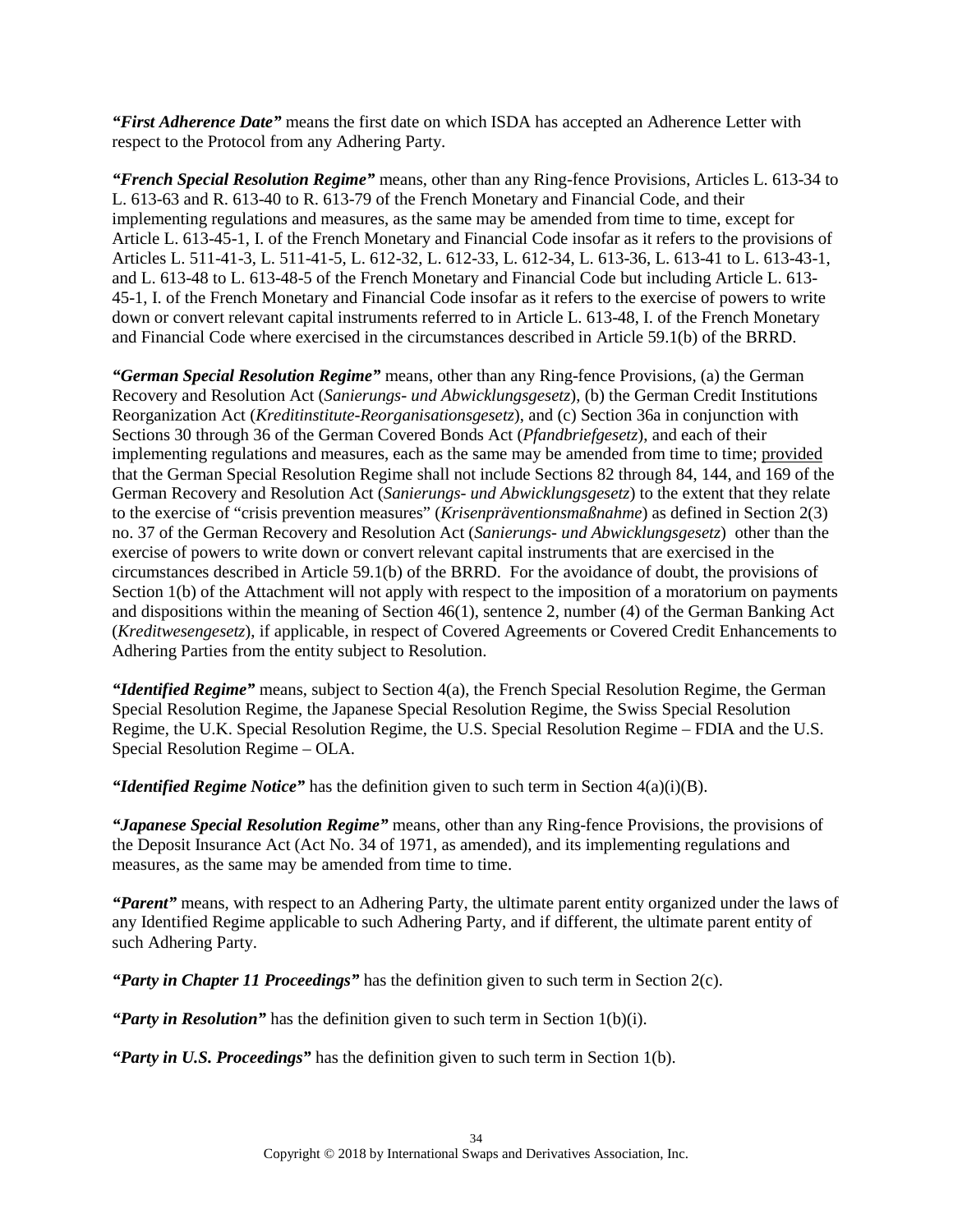*"Performance Default Right"* means any Default Right in respect of a Covered Agreement or related Credit Enhancement (including any Default Right that exists at the time of commencement of U.S. Insolvency Proceedings but (i) in the case of a Covered Agreement, that has not resulted, prior to the commencement of such U.S. Insolvency Proceedings, in the occurrence of or designation by a Section 2 Stayed Party of an early termination date (including an "Early Termination Date", as defined in the Covered Agreement) with respect to such Covered Agreement or otherwise resulted in the acceleration or termination of such Covered Agreement or transactions thereunder (ii) in the case of a related Credit Enhancement, that has not been exercised prior to the commencement of such U.S. Insolvency Proceedings) that arises as a result of:—

(a) The Direct Party entering receivership, insolvency, liquidation, resolution or similar proceedings; or

(b) The failure by the Direct Party to satisfy a payment or delivery obligation to the Section 2 Stayed Party pursuant to the Covered Agreement (including for the avoidance of doubt, pursuant to a Credit Support Annex forming a part thereof), Credit Enhancement or any Related Contract between such parties in accordance with the terms thereof; or

(c) The failure by a Credit Enhancement Provider under the Covered Agreement, or any successor thereto, to satisfy a payment or delivery obligation to the Section 2 Stayed Party pursuant to the Credit Enhancement of such Covered Agreement in accordance with the terms of such Credit Enhancement.

*"Primary Regulator"* means, with respect to a Regulated Entity, the regulatory body or bodies with principal supervisory authority over the Parent of such entity, and, if different, the regulatory body or bodies with principal supervisory authority over such entity.

*"Related Contract"* means, with respect to a Direct Party and a Section 2 Stayed Party, any contract under which the occurrence of a default, event of default or similar condition or event (however described) gives rise to a Default Right in a Covered Agreement between such parties (including, for example, contracts identified in an ISDA Master Agreement as a "Specified Transaction" or "Specified Indebtedness", as defined in such ISDA Master Agreement).

*"Related Entity"* means, with respect to an Adhering Party and a Covered Agreement or Covered Credit Enhancement, (i) each Parent of the Adhering Party, and (ii) any Affiliate that (A) is identified as a "Credit Support Provider" in the Covered Agreement or otherwise provides a Credit Enhancement in respect of the Adhering Party's obligations under the Covered Agreement or Covered Credit Enhancement or (B) is identified as a "Specified Entity" or is otherwise designated (including as part of a category of designated entities) in a Covered Agreement or a Covered Credit Enhancement for the purpose of defining when a Default Right may be exercised under the Covered Agreement or Covered Credit Enhancement.

*"Related Entity in Resolution"* has the definition given to such term in Section [1\(b\)\(ii\).](#page-19-0)

*"Resolution"* means, with respect to a Regulated Entity or a Related Entity of such Regulated Entity, the exercise of authority under an Identified Regime to address the failure or potential failure of such Regulated Entity or Related Entity.

*"Resolution Authority"* means, with respect to an Identified Regime, each administrative authority that is designated as responsible for exercising powers under such Identified Regime.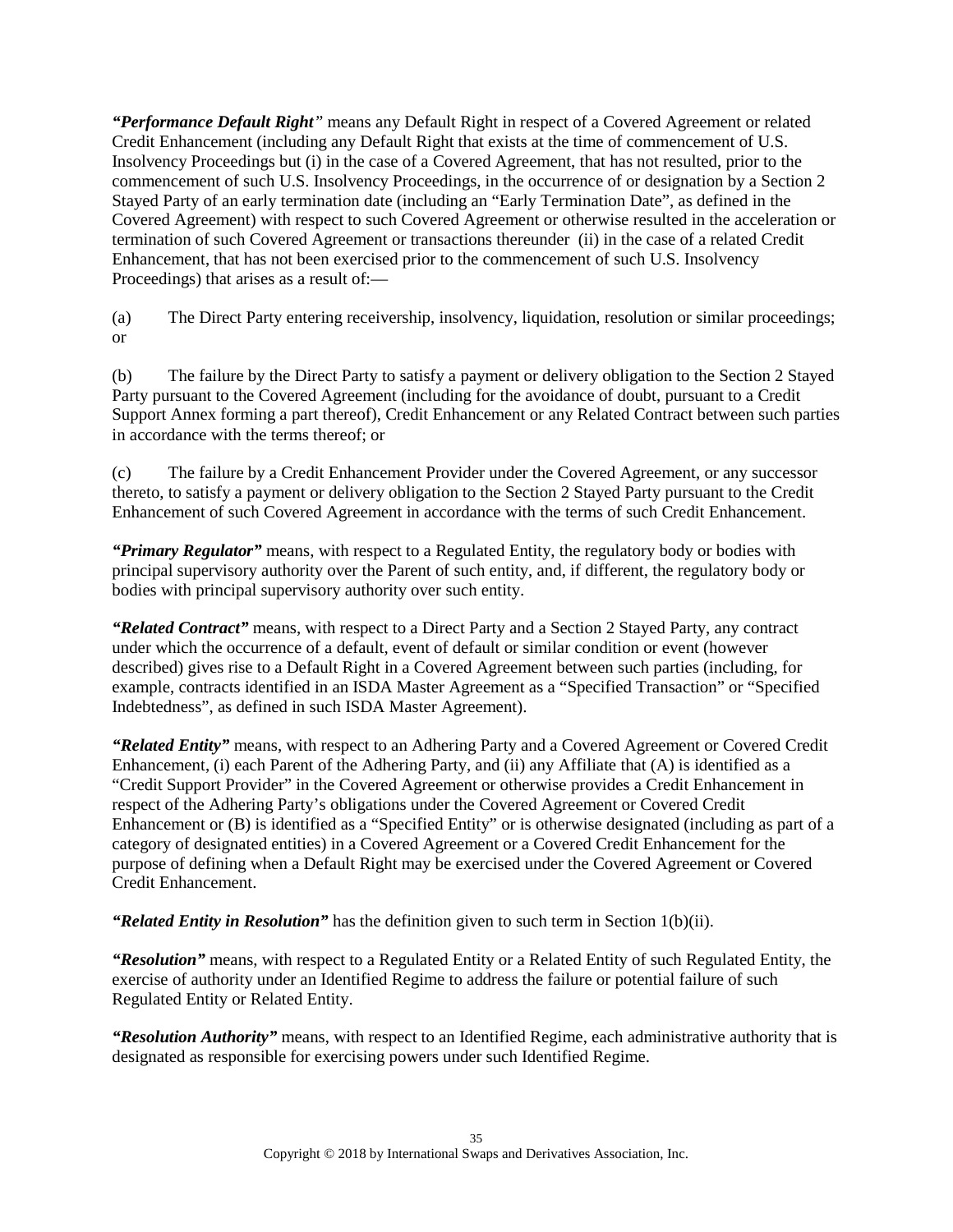*"Resolution-based Default Right"* means any Default Right that arises directly or indirectly by reason  $of -$ 

(a) The financial condition or insolvency of an entity or an affiliate of such entity; or

(b) An entity or an affiliate of such entity becoming subject to an insolvency or resolution regime or the exercise of powers or authority thereunder; or

(c) The appointment of an administrator, provisional liquidator, conservator, receiver, trustee, custodian or other similar official with respect to an entity or an affiliate of such entity; or

(d) The transfer of assets or liabilities of an entity or an affiliate of an entity to a successor.

*"Ring-fence Provisions"* means any laws of a jurisdiction that:—

(a) Provide for the liquidation of one or more branches or offices of an entity that operates through multiple branches or offices separately from other branches or offices of such entity; or

(b) Provide for the resolution (but not liquidation) of one or more branches or offices of an entity that operates through multiple branches or offices separately from other branches or offices of such entity and that do not comply fully with each element of the Creditor Safeguards.

*"Section 1(b)(i) Stayed Party"* has the definition given to such term in Section [1\(b\)\(i\)\(A\).](#page-18-3)

"Section  $I(b)(ii)$  Stayed Party" has the definition given to such term in Section  $I(b)(ii)(A)$ .

*"Section 1 Stayed Party"* means a Section 1(b)(i) Stayed Party and a Section 1(b)(ii) Stayed Party, as applicable.

*"Section 2 Stayed Party"* has the definition given to such term in Section [2\(b\).](#page-21-3)

*"SIPA Proceedings"* means with respect to an Affiliate of a Direct Party, proceedings under the Securities Investor Protection Act, as amended from time to time ("**SIPA**"), in respect of such Affiliate.

*"SRR Regulatory Restrictions"* means, with respect to an Adhering Party and an Identified Regime, any law, regulation or other binding measure that, at a minimum, has the effect of then (i) prohibiting, directly or indirectly, the Regulated Entity from entering into any transactions documented under such agreement, if such agreement is not governed by the laws of the jurisdiction(s) of the Identified Regimes applicable to such Regulated Entity or Related Entity, unless its counterparty to that agreement agrees to restrict the exercise of its Resolution-based Default Rights to the same extent as its exercise of such rights would be restricted under the applicable Identified Regime(s) with respect to similar transactions with the Regulated Entity governed by the laws of the jurisdiction(s) of the applicable Identified Regime(s), or (ii) requiring, directly or indirectly, the Regulated Entity in respect of any transactions documented under such agreement, if such agreement is not governed by the laws of the jurisdiction(s) of the applicable Identified Regime(s) of such Regulated Entity or Related Entity, to procure agreement and/or acknowledgement by its counterparty to that agreement to restrict the exercise of its Resolution-based Default Rights to the same extent as its exercise of such rights would be restricted under the applicable Identified Regime(s) with respect to similar transactions with the Regulated Entity governed by the laws of the jurisdiction(s) of the applicable Identified Regime(s).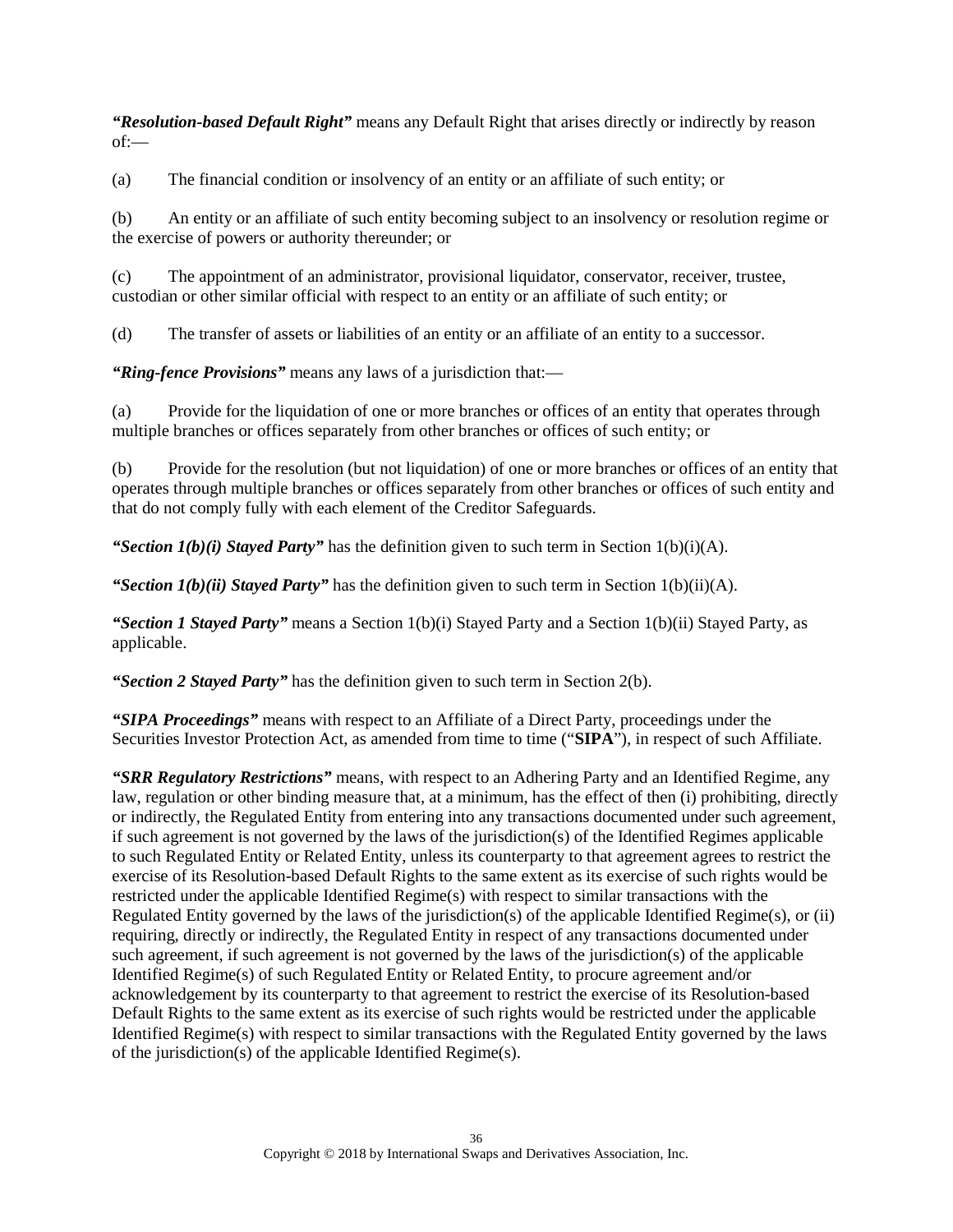*"Stay Period"* means, with respect to a Party in Chapter 11 Proceedings, the period of time beginning upon the commencement of the related Chapter 11 Proceedings and ending at the later of (a) 5 PM (Eastern Time) on the next Business Day in the jurisdiction of such Chapter 11 Proceedings and (b) 48 hours after the commencement of such Chapter 11 Proceedings.

*"Swiss Special Resolution Regime"* means, other than any Ring-fence Provisions, (a) Art. 24 and section eleven (*Massnahmen bei Insolvenzgefahr*) of the Swiss Federal Law on Banks and Savings Banks of 8 November 1934 (*Bundesgesetz über die Banken und Sparkassen; SR 952.0*); and (b) the Ordinance of the Swiss Financial Market Supervisory Authority on the Insolvency of Banks and Securities Dealers of 30 August 2012 (*Verordnung der Eidgenössischen Finanzmarktaufsicht über die Insolvenz von Banken und Effektenhändlern; SR 952.05*); and (c) chapter eight (*Insolvenzrechtliche Bestimmungen*) of the second title of the Swiss Financial Market Infrastructure Act of 19 June 2015 (*Bundesgesetz über die Finanzmarktinfrastrukturen und das Marktverhalten im Effekten- und Derivatehandel*), and each of their implementing regulations and measures, as the same may be amended from time to time.

*"Transfer Motion"* means a motion filed by a Party in Chapter 11 Proceedings specifying that all or substantially all of the assets of such Party in Chapter 11 Proceedings (or the net proceeds therefrom), excluding any assets reserved for the payment of costs and expenses of administration in the Chapter 11 Proceedings, will be transferred or sold, as soon as practicably possible, to a Bankruptcy Bridge Company or to a third party that is not an Affiliate of the Party in Chapter 11 Proceedings (such Bankruptcy Bridge Company or third party, the "**Transferee**").

*"Transfer Stay Conditions"* means, with respect to an Affiliate of a Direct Party that has filed a Transfer Motion, a Transferee identified in such Transfer Motion, a Section 2 Stayed Party and a Covered Agreement between such Section 2 Stayed Party and such Direct Party:—

(a) All of the direct and indirect ownership interests held by the Affiliate, if any, in the Direct Party that is a party to such Covered Agreement with such Section 2 Stayed Party are transferred to the Transferee;

(b) All Credit Enhancements (and any interest and obligation in or under, and any property securing, such Credit Enhancements) provided by the Affiliate in respect of each Covered Agreement between such Direct Party and the Section 2 Stayed Party are transferred to such Transferee, and such Transferee remains obligated in respect of such Credit Enhancements to the same extent as the Affiliate of the Direct Party immediately prior to becoming a Party in Chapter 11 Proceedings; and

(c) All Credit Enhancements (and any interest and obligation in or under, and any property securing, such Credit Enhancements) provided by the Affiliate in respect of each Covered Agreement, if any, between such Direct Party and each Affiliate of the Section 2 Stayed Party are transferred to such Transferee, and such Transferee remains obligated in respect of such Credit Enhancements to the same extent as the Affiliate of the Direct Party immediately prior to becoming a Party in Chapter 11 Proceedings.

*"Transferee"* has the definition given to such term in the definition of "Transfer Motion".

*"U.K. Special Resolution Regime"* means, other than any Ring-fence Provisions, the provisions of Part I of the U.K. Banking Act 2009, as amended, and their implementing instruments and measures, as the same may be amended from time to time, provided that U.K. Special Resolution Regime shall not include sections 48Z, 70A, 70B, 70C and 70D of the U.K. Banking Act 2009, as amended, to the extent that they relate to any "crisis prevention measure" as defined in section 48Z(1) of the U.K. Banking Act 2009, as